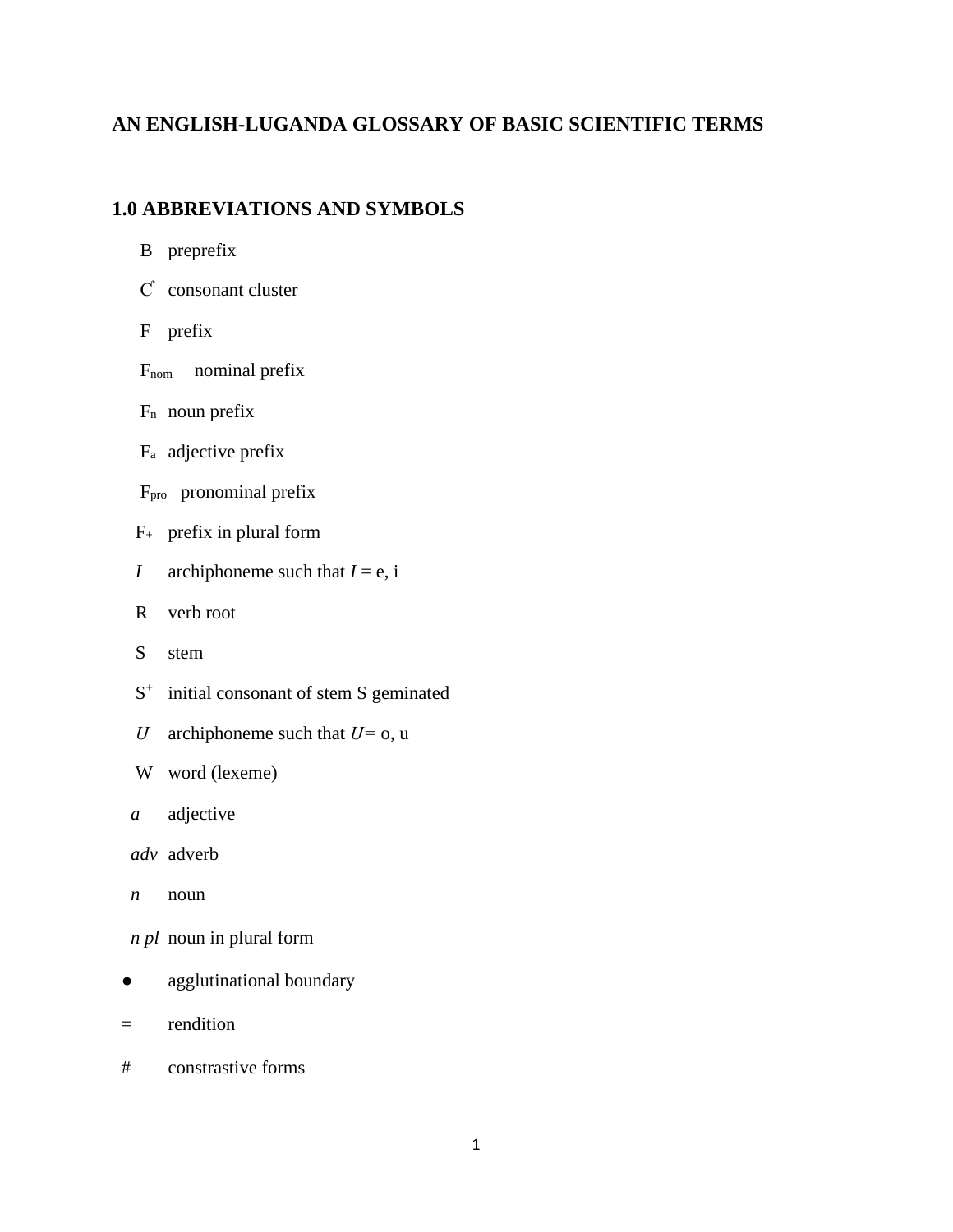# Ø zero prefix

- ~ alternative form
- ( ) optionality or occasionality brackets
- [ ] block brackets
- [CONCEPT] concept represented in English
- oku. prefix of verb in citation, and enclosed in square brackets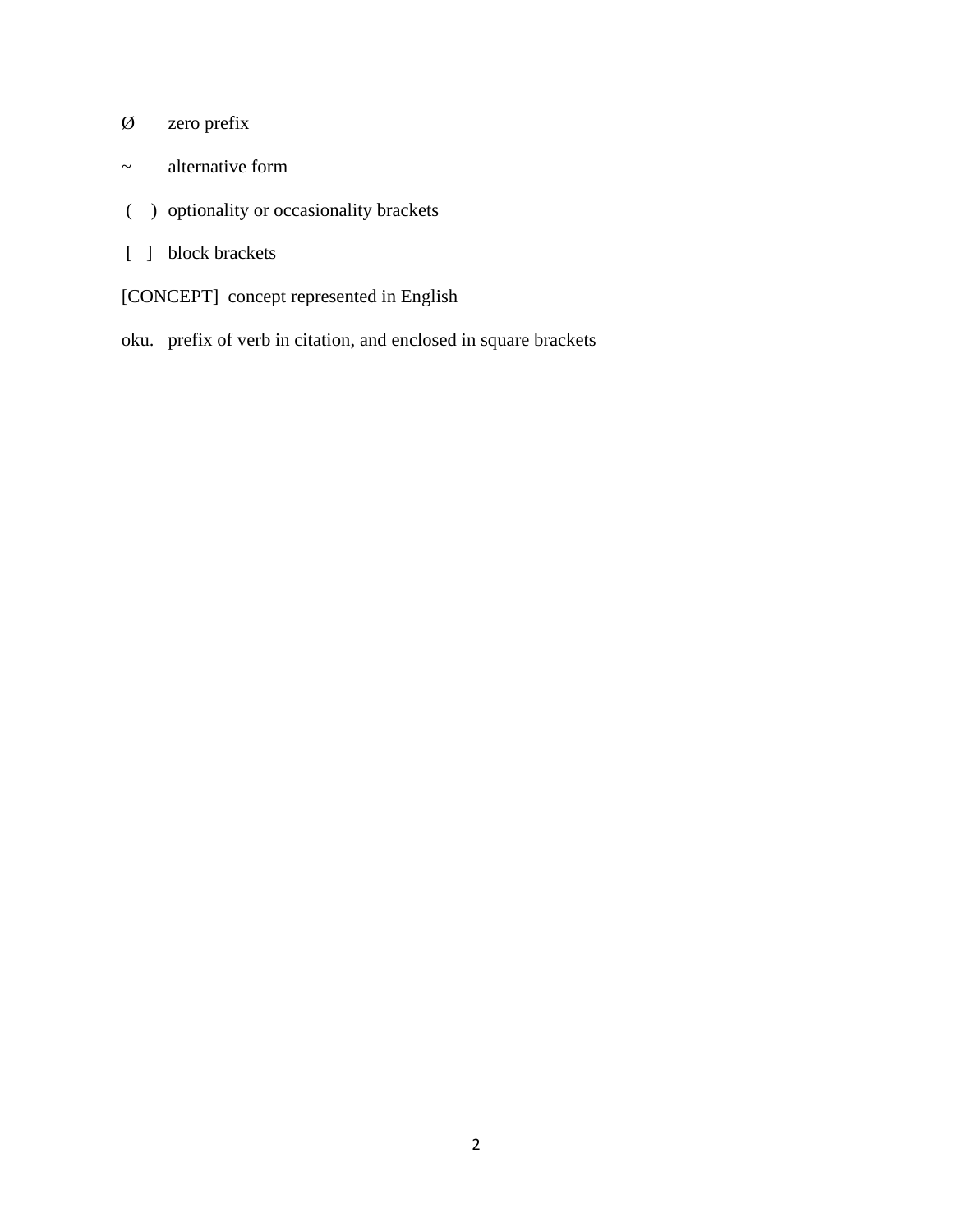## 2.0 THE GLOSSARY

| 1)  | <b>abate</b> $v =$ okukendeelako, okukendeezaako          |
|-----|-----------------------------------------------------------|
| 2)  | $ab = (i) \cdot U$ ka (ii) •suula, •viila (iii) •yala     |
| 3)  | <b>abbreviate</b> $v =$ okufunza                          |
| 4)  | <b>abbreviation</b> $n =$ ekifunzo                        |
| 5)  | <b>abnormal</b> $a = F_{\text{pro}} \cdot \text{kulejja}$ |
| 6)  | <b>abrupt</b> $a = F_{\text{pro}} \cdot$ ambagilawo       |
| 7)  | <b>absolute</b> $a = F_{\text{pro}}$ etengeledde          |
| 8)  | abstract $a = F_a$ •nokole                                |
| 9)  | <b>abstract</b> $v =$ okunokola                           |
| 10) | <b>abundant</b> $a = F_a \cdot ngi$ , oku vala            |
| 11) | <b>accelerate</b> $v =$ okuyanguya                        |
| 12) | <b>accent</b> $n =$ enjatula, endeega                     |
| 13) | $\textbf{accept}$ $v = \text{okukkiliza}$                 |
| 14) | <b>acceptable</b> $a = F_{\text{pro}} \cdot k$ kilizika   |
| 15) | <b>accessory</b> $n =$ ekigendelako                       |
| 16) | <b>accommodate</b> $v =$ okusuza, okugyamu                |
| 17) | <b>accomplish</b> $v =$ okutuukiliza                      |
| 18) | <b>accordance</b> $n =$ okugobelela                       |
| 19) | <b>account for</b> $v =$ okusongawiza                     |
| 20) | <b>account</b> $n =$ ennyinyonnyola, ekilojjo             |
| 21) | <b>accumulate</b> $v =$ okuwela, okuweza                  |
| 22) | <b>accuracy</b> $n =$ obutuufu                            |
| 23) | <b>accurate</b> $a = F_a$ •tuufa                          |
| 24) | <b>achieve</b> $v =$ okutuuka ku                          |
| 25) | <b>acquire</b> $v =$ okufuna                              |
| 26) | <b>act as</b> $v =$ okukola nga                           |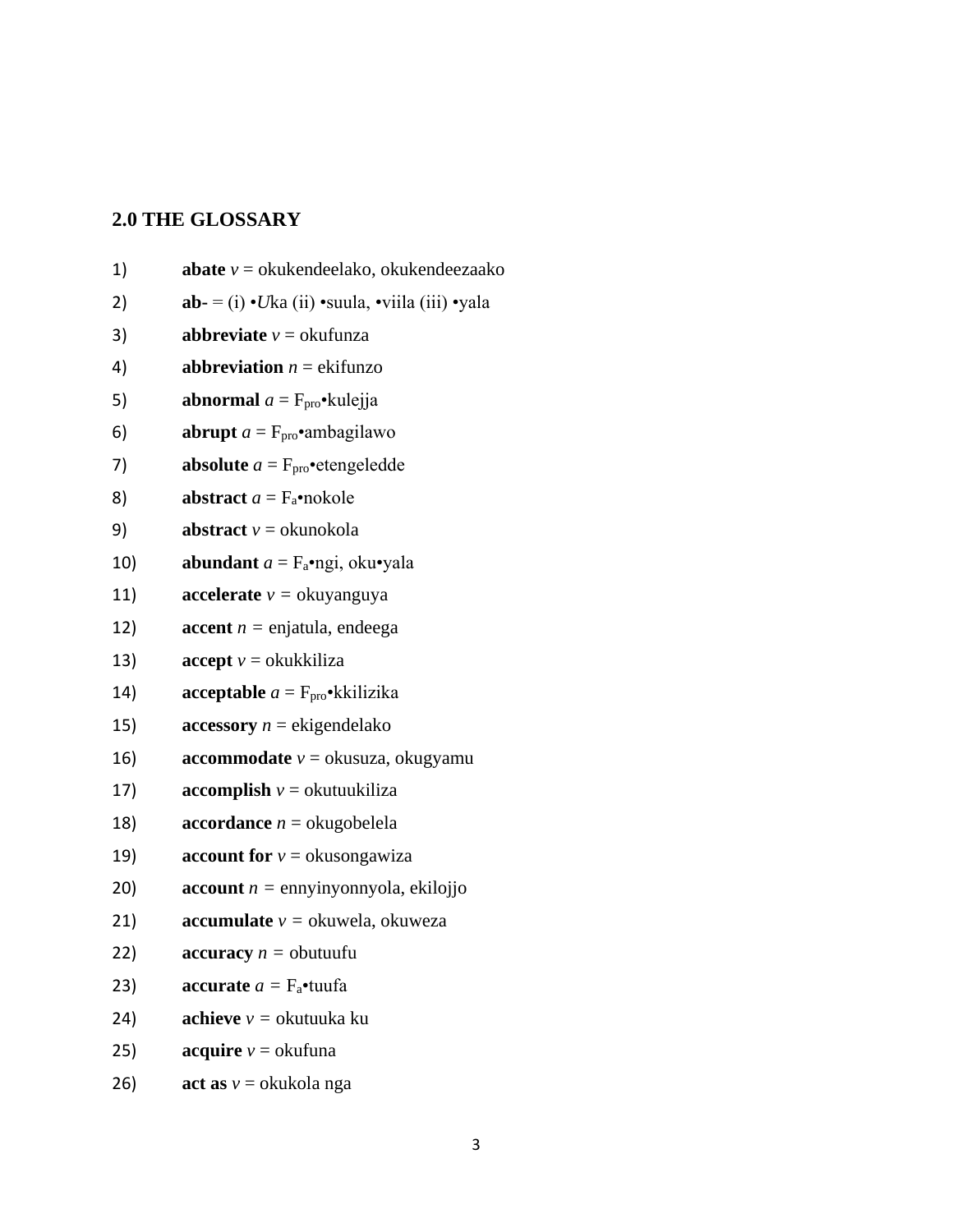| (27) | <b>act on</b> $v =$ okukola ku                               |
|------|--------------------------------------------------------------|
| 28)  | $\textbf{act } v = \text{okukola}$                           |
| 29)  | $\text{acting} = \text{mga}$                                 |
| 30)  | <b>action</b> $n =$ ekikolwa                                 |
| 31)  | <b>activate</b> $v =$ okuttula, okuttukiza                   |
| 32)  | <b>active</b> $a = F_a \cdot kozi$                           |
| 33)  | <b>actuate</b> $v =$ okuvuga, okujjulula                     |
| 34)  | $ad = (i)$ •ala (ii) •yuna (iii) •kumpa                      |
| 35)  | $-ad = \cdot ma$                                             |
| 36)  | <b>adapt</b> $v =$ okutuukanya                               |
| 37)  | <b>add</b> $v =$ okugatta                                    |
| 38)  | <b>adequate</b> $a = F_{\text{pro}} \cdot \text{mala}$       |
| 39)  | <b>adhere</b> $v =$ okukwatila, okulemela                    |
| 40)  | adjacent $a = Fpro$ •segela, $Fpro$ •lilaana                 |
| 41)  | <b>adjust</b> $v =$ okudda ku                                |
| 42)  | <b>adopted</b> $a = F_a$ •kkaanyeko                          |
| 43)  | <b>advance</b> $v =$ okusuumusa                              |
| 44)  | advanced $a = F_a$ •suumuse                                  |
| 45)  | <b>affect</b> $v =$ okukolako, okukola ku                    |
| 46)  | <b>after-</b> = (i) $\cdot$ bega (ii) $\cdot$ wonda          |
| 47)  | $\text{-age} = \text{-ma}$                                   |
| 48)  | <b>age</b> $n =$ obukulu                                     |
| 49)  | <b>agent</b> $n = F_n \cdot S \cdot \text{muuzi}$            |
| 50)  | <b>aggregate</b> $n = F_n \cdot S \cdot$ mayawa, omugatte    |
| 51)  | $-aqia = \cdot$ luma                                         |
| 52)  | <b>agitate</b> $v =$ okusiikula                              |
| 53)  | <b>agreement</b> $n =$ endagaano                             |
| 54)  | $\text{-} \text{abolic}$ (/-oholic) = $\text{-} \text{siba}$ |
| 55)  | aid $n =$ ekyeyambisibwa                                     |
| 56)  | <b>aid</b> $v =$ okuyamba                                    |
| 57)  | $\text{aim } v =$ okuyolekeza                                |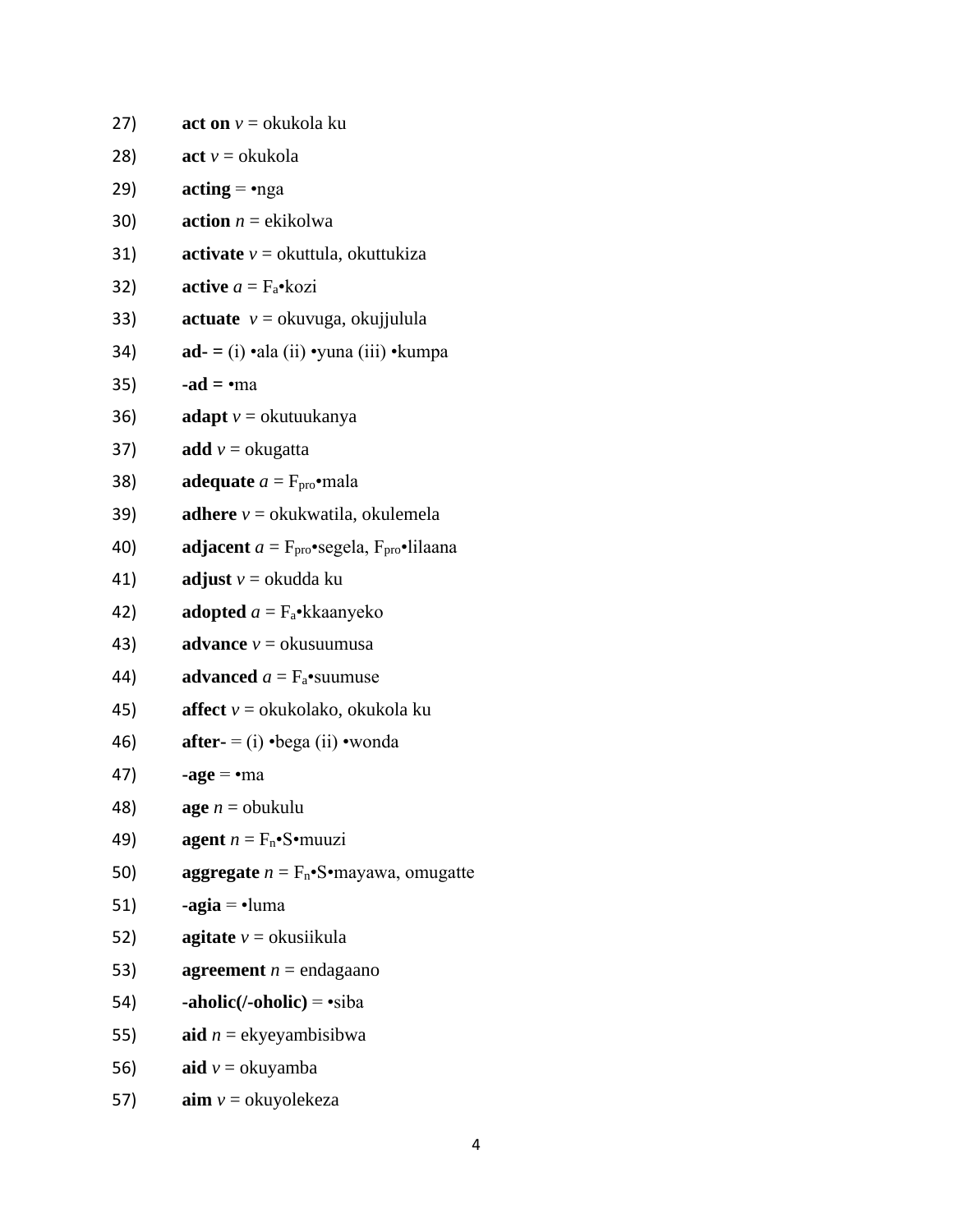| 58) | -al = (i) •wa (ii) •nna• (iii) •a•                                    |
|-----|-----------------------------------------------------------------------|
| 59) | <b>-alia</b> = $\bullet$ nywama                                       |
| 60) | <b>alike</b> $a = F_{\text{pro}} \cdot$ faanagana                     |
| 61) | $all$ - $\bullet$ wanna                                               |
| 62) | allo- $= \cdot$ lala                                                  |
| 63) | <b>alphabetize</b> $v =$ okuwalifuya                                  |
| 64) | <b>alter</b> $v =$ okukyusaako, okukyukamu                            |
| 65) | <b>alteration</b> $n =$ okukyusaako                                   |
| 66) | <b>alternative</b> $n =$ ekiyobi                                      |
| 67) | $ambi = -zomba$                                                       |
| 68) | <b>amount</b> $n =$ obungi                                            |
| 69) | $amphi = -zomba$                                                      |
| 70) | <b>ample</b> $a = F_{\text{pro}} \cdot$ malagga                       |
| 71) | amplify $v =$ okutumbula                                              |
| 72) | <b>amputate</b> $v =$ okusalako, okutemako                            |
| 73) | an- $(/a$ - $) = (i) \cdot$ nuna (ii) $\cdot$ yava (iii) $\cdot$ nufu |
| 74) | $-an = (i)$ • wa (ii) • nna • (iii) • a •                             |
| 75) | <b>-ana</b> ( $\prime$ <b>-iana</b> ) = $\bullet$ maala               |
| 76) | <b>ana-</b> = (i) $\cdot$ ddama (ii) $\cdot$ ggula (iii) $\cdot$ yema |
| 77) | analogy $n = ekifaananyilizo$                                         |
| 78) | <b>analysis</b> $n =$ obuyunguluzi, ekiyungululo                      |
| 79) | analyze $v =$ okuyungulula                                            |
| 80) | <b>angle</b> $n =$ ensonda                                            |
| 81) | $aniso = \cdot n$ kuna                                                |
| 82) | <b>annular</b> $a = F_a$ •wetawanga                                   |
| 83) | <b>annulus</b> $n =$ empeta                                           |
| 84) | <b>anomalous</b> $a = F_{\text{pro}}$ sobamu, $F_a$ sobumu            |
| 85) | <b>ante-</b> = (i) $\cdot$ bela (ii) $\cdot$ ddawa                    |
| 86) | $anti-$ • kota                                                        |
| 87) | $apo = (i) \cdot yala$ (ii) $\cdot$ suula                             |
| 88) | <b>apparatus</b> $n =$ ebyokukozesa, omutegekelo                      |

5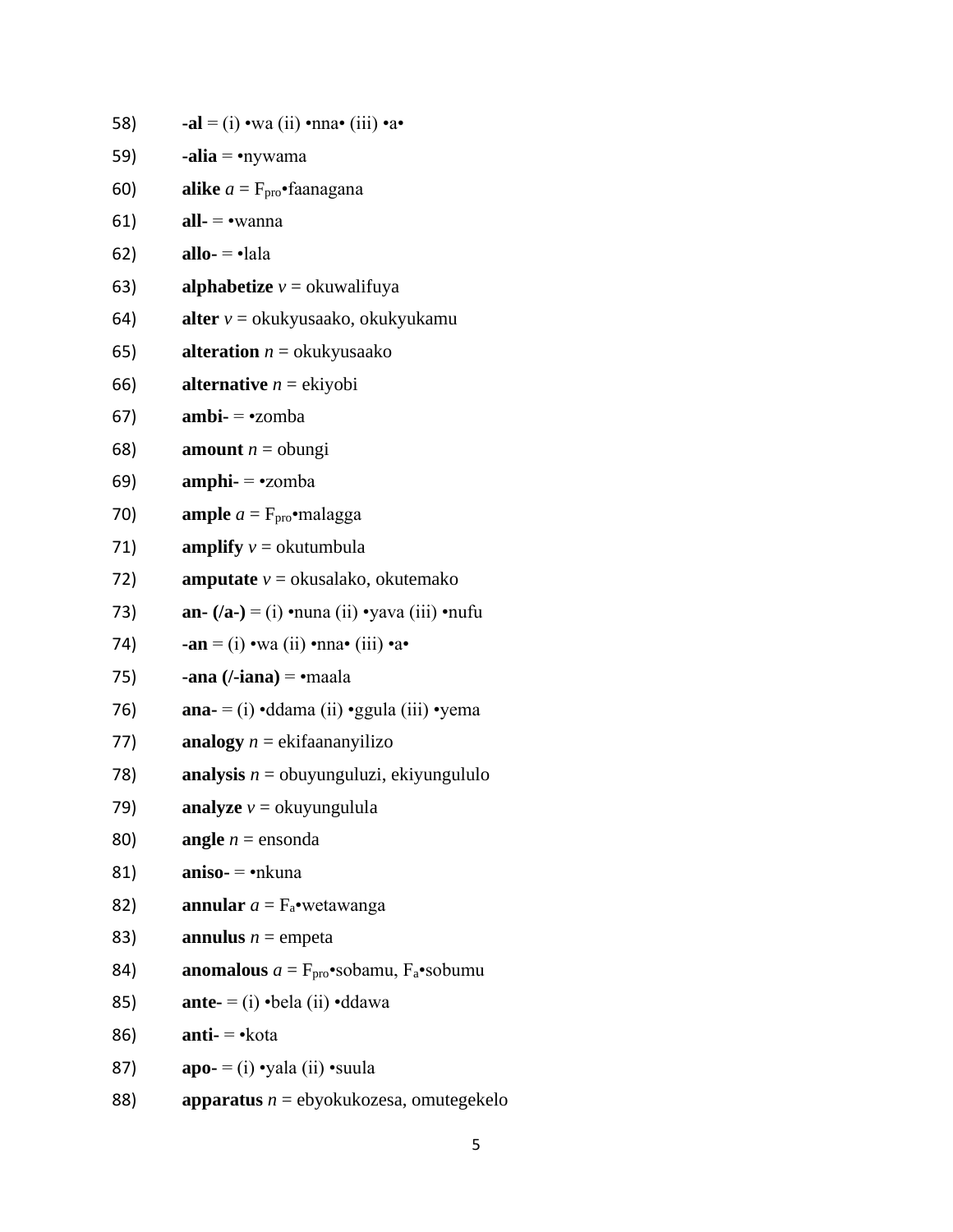89) **apparent**  $a = F_{\text{pro}} \cdot \text{labika}$  nga

- 90) **application**  $n = \text{okukozesa}$
- 91) **applied**  $a = F_a \cdot k_0$ zese
- 92) **apply**  $v =$  okukozesa
- 93) **appraise** *v* = okugasoya; okuwendoya
- 94) **appreciable**  $a = F_{\text{pro}}$  **tasuulika**
- 95) **appropriate**  $a = F_{\text{pro}}$  **saanidde**
- 96) **approximate**  $a = F_{\text{pro}} \cdot \text{semblela}$
- 97) **approximation**  $n =$  okusembelela, ekisembelela
- 98) **après-** = •wonda
- 99) **-ar** = (i) •wa (ii) •nna• (iii) •a•
- 100) **arbitrary**  $a = F_{\text{pro}} \cdot$ akyeyagalile
- 101) **arch-** = sse•
- 102) **area** *n* = omubangabbili
- 103) **argument**  $n =$  okusonga
- 104) **arise**  $v =$  okutandika, okwetondawo
- 105) **-arium (/-ary)** = •wilo
- 106) **arrange**  $v =$  okuteekateeka
- 107) **arrangement** *n* = enteekateeka, entegeka
- 108) **articulate**  $v =$  okuyasanguza
- 109) **artificial** =  $\bullet$ nnana
- 110) **artificial**  $a = F_a \cdot S \cdot n$  mana
- 111) **-ary**  $=$  (i) •wa (ii) •nna• (iii) •a•
- 112) **-asis**  $(/-osis) = -1$   $\text{wala}$
- 113) **ask**  $v =$  okubuuza
- 114) **assert**  $v = \text{okukaza}$
- 115) **assertion**  $a = ekikazo$
- 116) **assist**  $v =$  okubeela
- 117) **associate** *v* = okubiina, okukwatagana
- 118) **associate with**  $v =$  okukwataganya
- 119) **association**  $n =$  ekibiina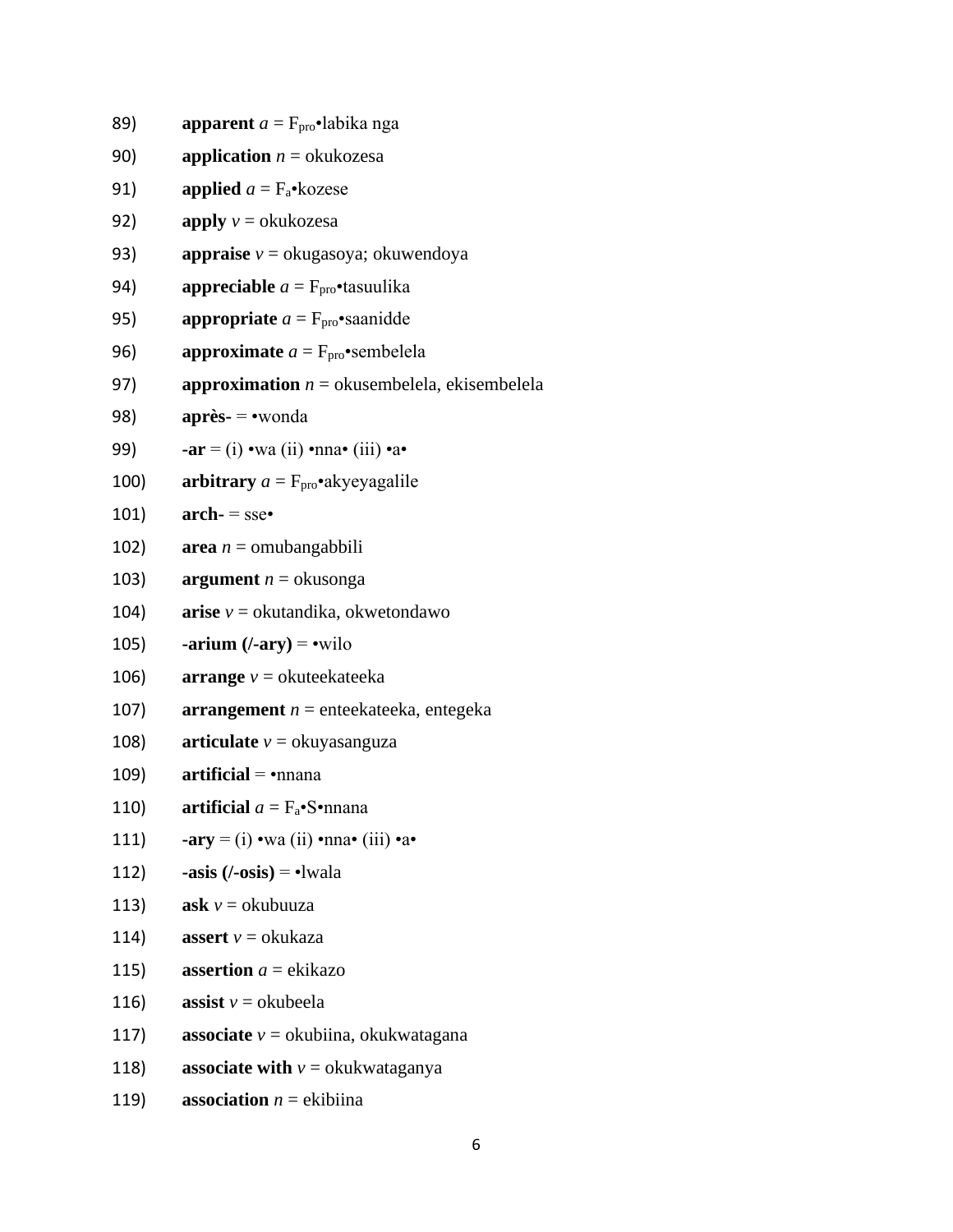| 120) | <b>assume</b> $v =$ okutwala                                                                                                                           |
|------|--------------------------------------------------------------------------------------------------------------------------------------------------------|
| 121) | <b>assumption</b> $n =$ ekitwalo                                                                                                                       |
| 122) | $\text{-aster} = \text{-geenya}$                                                                                                                       |
| 123) | $\text{-ate} = (i) \cdot \text{-na} (ii) \cdot \text{-ma}$                                                                                             |
| 124) | $\text{-} \text{ati} = \text{-} \text{ma}$                                                                                                             |
| 125) | <b>attend</b> $v =$ okufaayo ku                                                                                                                        |
| 126) | <b>attract</b> $v =$ okusikiliza                                                                                                                       |
| 127) | <b>attraction</b> $n =$ okusikiliza                                                                                                                    |
| 128) | <b>attribute</b> $n =$ ekyawuzo                                                                                                                        |
| 129) | <b>audience</b> $n =$ omuwulilizama                                                                                                                    |
| 130) | <b>augment</b> $v =$ okugattako                                                                                                                        |
| 131) | <b>authentic</b> $a = F_{\text{pro}} \cdot$ addala                                                                                                     |
| 132) | <b>auto-</b> = $(i)$ •ee• $(ii)$ •yina                                                                                                                 |
| 133) | <b>available</b> $a = F_{\text{pro}} \cdot \text{funka}$                                                                                               |
| 134) | <b>average</b> $a = F_{\text{pro}} \cdot$ akigelo, $F_{\text{pro}} \cdot$ amukkati                                                                     |
| 135) | <b>average</b> $v =$ okugela, okukkata                                                                                                                 |
| 136) | <b>back-</b> = (i) $\cdot$ bega (ii) $\cdot$ gonga (iii) $\cdot$ ddaya                                                                                 |
| 137) | <b>barrier</b> $n =$ omuziziko, ekitangilo                                                                                                             |
| 138) | <b>base</b> $n =$ entobo                                                                                                                               |
| 139) | <b>basic</b> $a = F_a$ •singiwa, $F_{\text{pro}}$ •akumusingi                                                                                          |
| 140) | <b>basic quantities</b> $n$ $pl$ = ebinnabungi ebyokumusingi                                                                                           |
| 141) | <b>basis</b> $n =$ omusingi                                                                                                                            |
| 142) | <b>be</b> $v =$ okuba                                                                                                                                  |
| 143) | <b>become</b> $v =$ okufuuka                                                                                                                           |
| 144) | <b>begin</b> $v =$ okutandika                                                                                                                          |
| 145) | <b>behavior</b> $n =$ enneeyisa                                                                                                                        |
| 146) | <b>bene-</b> = $\cdot$ lunga                                                                                                                           |
| 147) | <b>bi-</b> $\sim$ <b>bin-</b> = (i) •bili• (ii) •bilibaze (iii) •nna• $F_{+}$ • $S \cdot F_{num}$ •bilye                                               |
| 148) | <b>bias</b> $v =$ okwekubiila                                                                                                                          |
| 149) | <b>bin-</b> = (i) $\cdot$ bili $\cdot$ (ii) $\cdot$ bilibaze (iii) $\cdot$ nna $\cdot$ F <sub>+</sub> $\cdot$ S $\cdot$ F <sub>num</sub> $\cdot$ bilye |
| 150) | <b>biochemical</b> $a = F_{\text{pro}}$ abiokemia                                                                                                      |
|      |                                                                                                                                                        |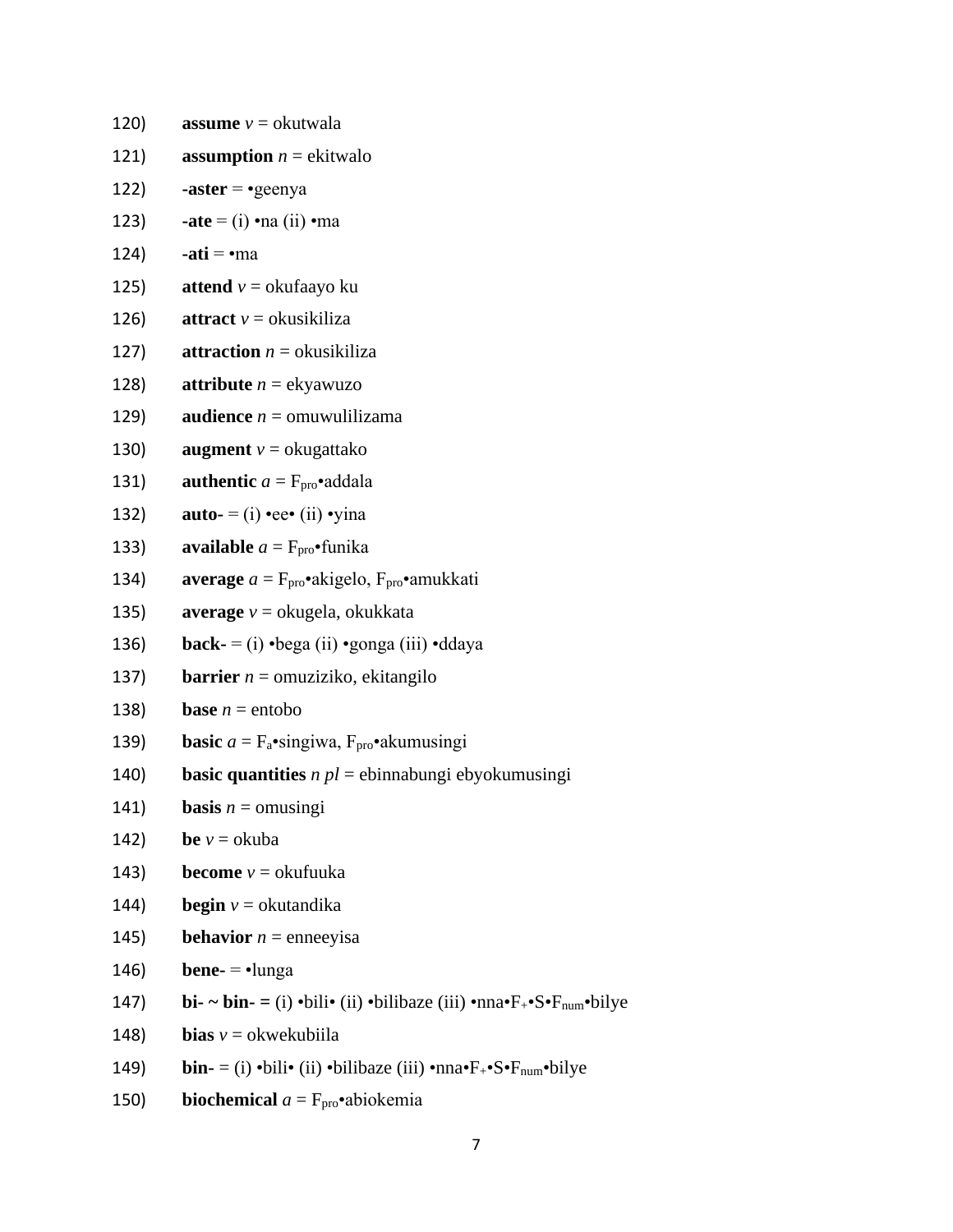151) **biological**  $a = F_{\text{pro}}$ •abiologia 152) **bisect**  $v =$  okubilibuza 153) **-ble** = oku•R•*I*ka 154) **blend**  $v =$  okutabula, okulunga 155) **block** *v* = okukotoggela, okuziba 156) **body**  $n =$  omubili 157) **body trunk** = enduli 158) **boil**  $v =$  okwesela, okweseza 159) **boiled**  $a = F_a$ •fumbe,  $F_{\text{pro}}$ •eseze 160) **boiling**  $a = \text{F}_{\text{pro}} \cdot \text{csela}$ 161) **bond**  $n = F_n \cdot \text{tabi}, F_n \cdot \text{yunzi}$ 162) **bound**  $a = F_a$ •yunge 163) **boundary**  $n =$  ensalo 164) **break down** *v* = okubumbulula, okubumbulukuka 165) **break** *v* = okumenya, okukutula, okuyasa 166) **brief**  $a = F_{\text{pro}} \cdot \text{amangu}$ 167) **bring about**  $v =$  okuleeta 168) **bubble**  $n =$ **ekyovu** 169) **bubble** *v* = okuvulula, okuyova 170) **bunch** *n* = ekisaaganda, enkota 171) **bunch** *v* = okusaaganda, okusaaganza; okukota, okukosa 172) **burn**  $v =$ okuyokya 173) **by**(e)-  $=$  •waaya 174) **by-product** n = ekikolewaaya 175) **caco-**  $\rightarrow$  bijja 176) **calculate**  $v =$  okuyinjaya 177) **calibrate**  $v =$  okugeleka 178) **call**  $v =$ okuyita, okukoowoola 179) **calli-** = •lunga 180) **canal**  $n =$  omukutu

181) **canaliculus**  $n =$  akakutu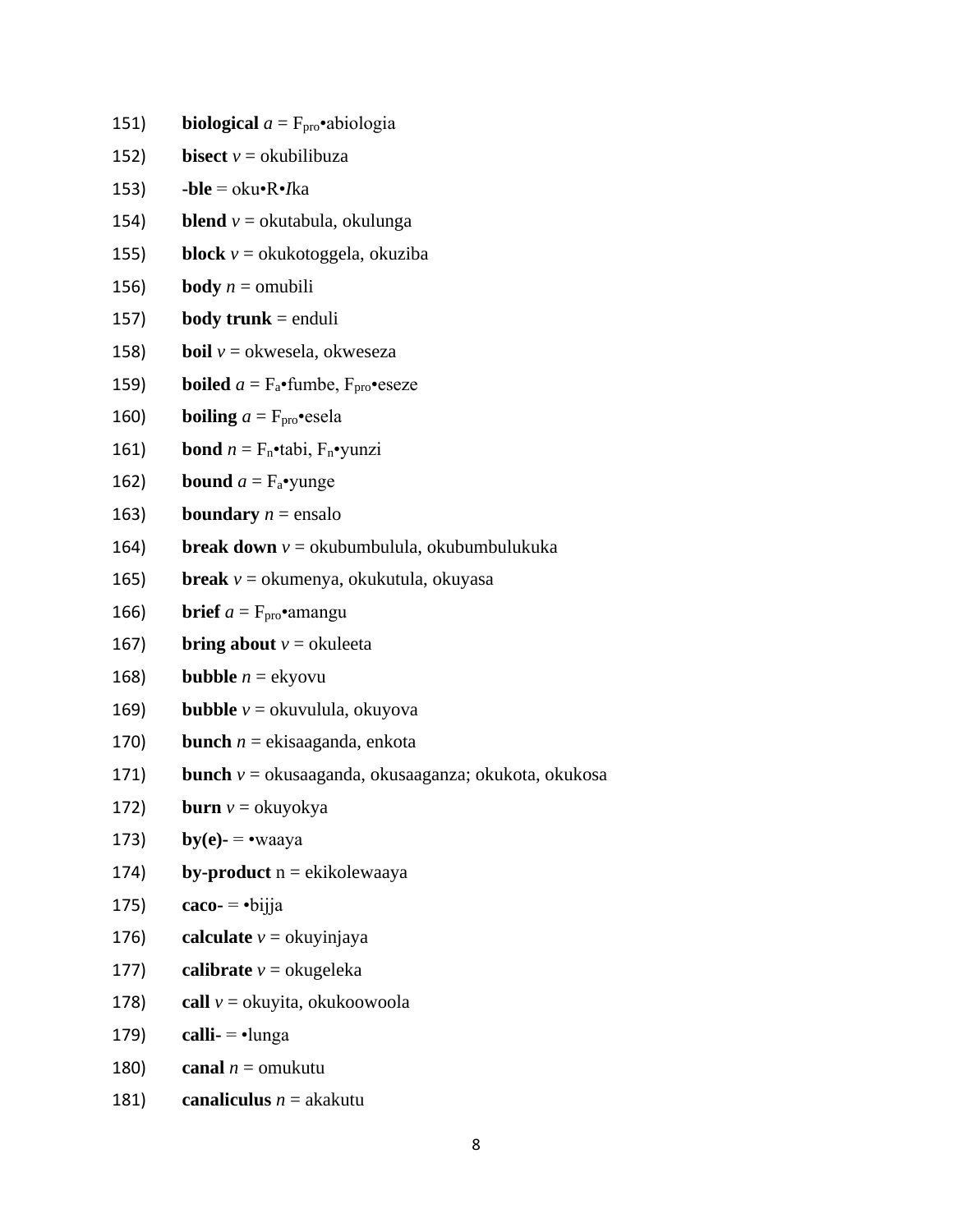182) **capitalize**  $v =$  okutweya

- 183) **carriage** *n* = okwetikka, entwala
- 184) **carrier**  $n =$  ekyetissi
- 185) **carry out**  $v =$  okutuukiliza
- 186) **carry** *v* = okutwala, okwetikka
- 187) **cata-** = (i) •nsa [LOW LOCATION] (ii) •ssa [FIRST-DEGREE INFERIORITY]
- 188) **categorize**  $v =$  okutulubaya
- 189) **category**  $n =$  ettuluba
- 190) **cause** *v* = okuleetela, okuvaako
- 191) **-cele** = •zimba
- 192) **certain**  $a = F_n \cdot S$  gundi
- 193) **change**  $v =$  okukyuka
- 194) **change**  $v =$  okukyusa
- 195) **channel**  $n =$  omukutu
- 196) **chaos**  $n =$  obutankuufuggagga
- 197) **char**  $v =$  okusiliiza
- 198) **character**  $n =$ **ekikayina**
- 199) **characteristic**  $a/n = F_{\text{pro}}$ **·**akikayina
- 200) **chart**  $v =$  okupanda
- 201) **check**  $v =$  okuzimaya
- 202) **chemical**  $a = F_{\text{pro}} \cdot a$  kemia
- 203) **choose**  $v =$  okulonda
- 204) **circle** *v* = okukulungiza
- 205) **circulate** *v* = okubunyisa, okutambuza, okutambulabuga
- 206) **circum-** = •buga
- 207) **circumstances**  $n =$  ennyimililabuga
- 208) **cis-** = •luna
- 209) **cite**  $v =$ **okujuliza**
- 210) **clarify**  $v =$  okutegeelekesa
- 211) **class** *n* = ekibinja, ekibiina
- 212) **classification**  $n =$  okubinjaya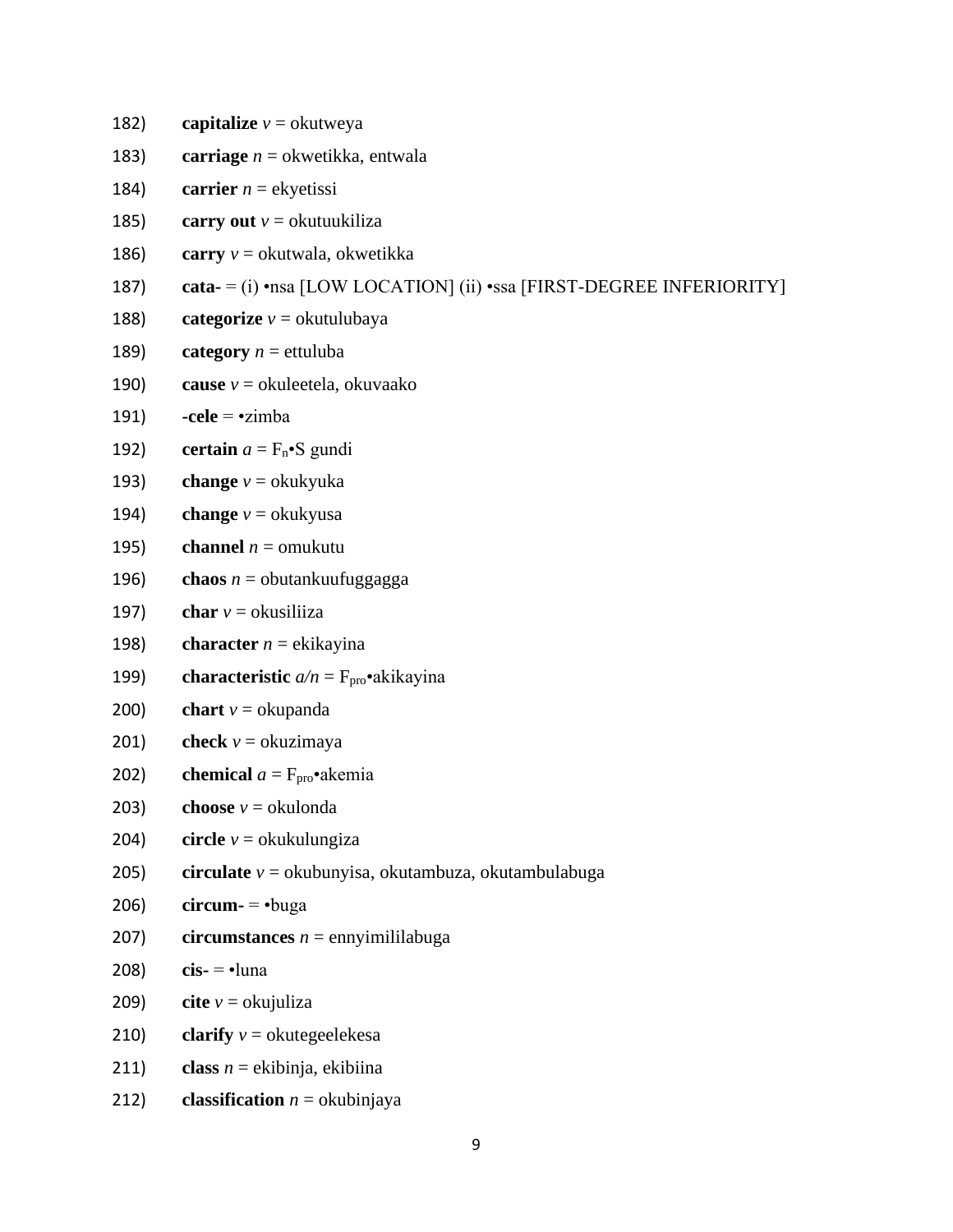| 213) | classify $v =$ okubinjaya                                                    |
|------|------------------------------------------------------------------------------|
| 214) | clear $a = F_a$ •tangaavu, $F_{\text{pro}}$ •tegeelekeka                     |
| 215) | cleave $v =$ okuyasaamu, okwatikamu                                          |
| 216) | cleft $n =$ olwatika, $F_a$ •yaseemu                                         |
| 217) | clump $n =$ ekilimba                                                         |
| 218) | <b>cluster</b> $n =$ ekilimba                                                |
| 219) | $co \epsilon$ $\epsilon$ $\epsilon$                                          |
| 220) | coalesce $v =$ okupooliwa                                                    |
| 221) | coarse $a = F_a$ •wulungusenavu                                              |
| 222) | $coeno - \epsilon$ gana                                                      |
| 223) | cohere $v =$ okukwatagana                                                    |
| 224) | <b>collect</b> $v =$ okukunnghaanya                                          |
| 225) | <b>collection</b> $n =$ omukunng haanyo                                      |
| 226) | <b>collective</b> $a = F_a$ •gatte                                           |
| 227) | collide $v =$ okutomelagana                                                  |
| 228) | colored $a = F_a$ ·langinavu                                                 |
| 229) | <b>colorless</b> $a = F_a$ •langinuna                                        |
| 230) | <b>combination</b> $n =$ engatta                                             |
| 231) | <b>combine</b> $v =$ okugatta                                                |
| 232) | <b>commence</b> $v =$ okutandika                                             |
| 233) | <b>comment</b> $v =$ okunnyonnyolako                                         |
| 234) | <b>common</b> $\mathbf{F}_{o} \cdot \mathbf{S} = F_{n} \cdot S \cdot$ gana   |
| 235) | <b>commonly</b> $adv = F_{\text{pro}} \cdot \text{tela oku} \cdot R \cdot a$ |
| 236) | <b>communicate</b> $v =$ okuwulizigana                                       |
| 237) | <b>comparable</b> $a =$ okugelaagelanyizika                                  |
| 238) | <b>compare</b> $v =$ okugelaagelanya, okugelana                              |
| 239) | <b>compensate</b> $v =$ okugatta, okuzzaawo                                  |
| 240) | <b>compile</b> $v =$ okutuuma                                                |
| 241) | <b>complete</b> $a = F_{\text{pro}}$ tuukilidde                              |
| 242) | $complex -kaala$                                                             |
| 243) | complex $F_n \cdot S$ $a = F_n \cdot S \cdot k$ aala                         |
|      |                                                                              |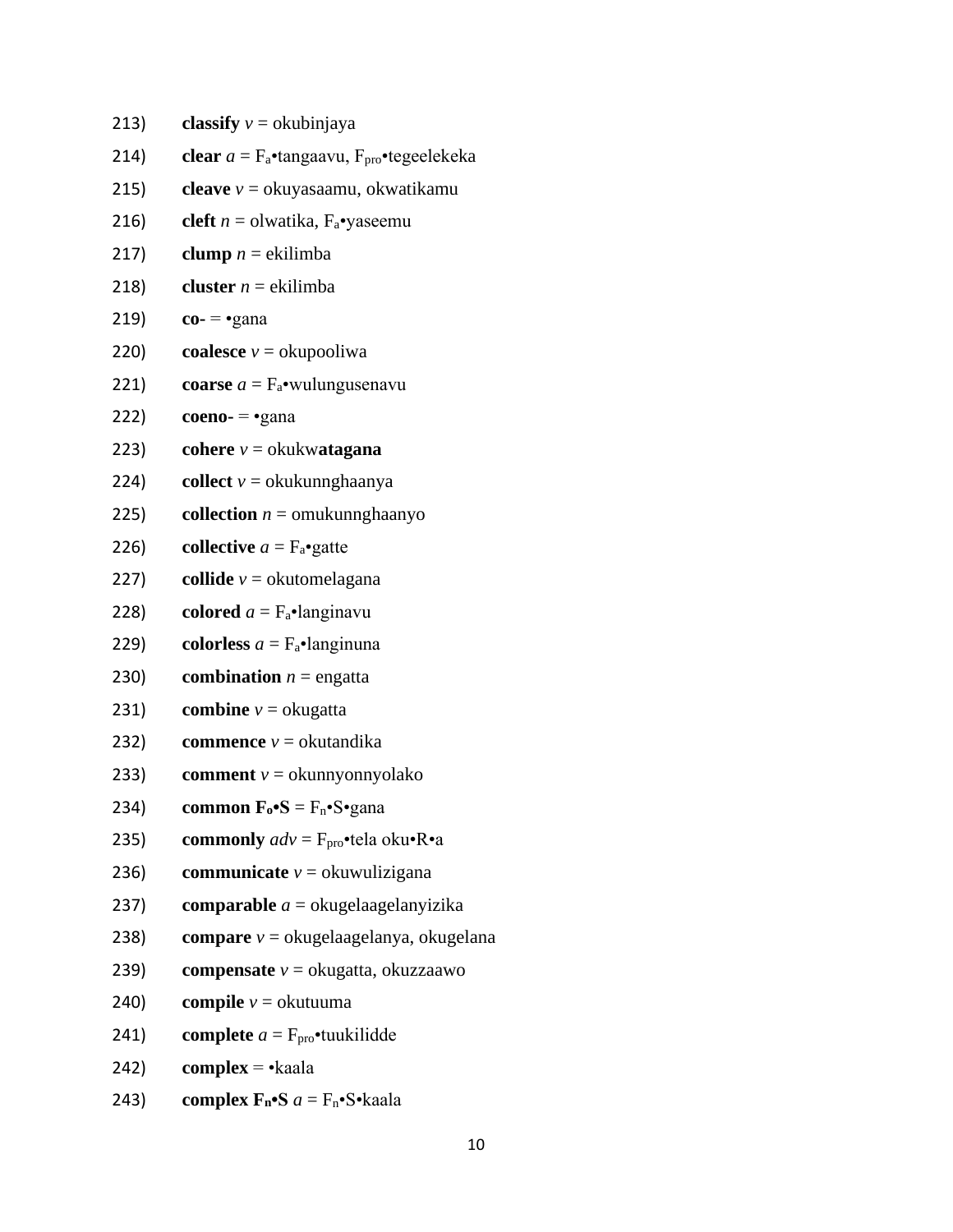- 244) **complicated**  $a = F_a$ •zibu,  $F_a$ •zibuwaze,  $F_a$ •yangukota
- 245) **component**  $n =$  ekitundu
- 246) **composed of**  $a = F_{\text{pro}} \cdot \text{kolebbwa}$
- 247) **compound** = •gatta
- 248) **comprehensive** = •zinga
- 249) **comprise**  $v =$  okuzingilamu
- 250) **compute**  $v =$  okubalilila
- 251) **con-(/com-)** =  $\epsilon$  •gana
- 252) **concentric**  $a = F_{\text{pro}} \cdot \text{tabilogana}$
- 253) **concept** *n* = ekitegeelo, ekibakano
- 254) **concerned with**  $a = F_{\text{pro}} \cdot \text{enyigila mu}$
- 255) **conclude** *v* = okufundikila, okukomekkeleza
- 256) **conclusion** *n* = ekifundikilo, ekimalilizo, ekiwunziko
- 257) **concrete**  $a = F_a$ •nokolote
- 258) **condition**  $n =$  embeela
- 259) **conduct** *v* = okukwazzisa; okutambuza
- 260) **configuration**  $n =$  omuzimbo
- 261) **confluence** *n* = ekikulukutaganilo
- 262) **conform**  $v =$  okugondela
- 263) **conformity**  $n =$  okugondela
- 264) **confusion** *n* = okutankana, obutankuufu
- 265) **congruence**  $n =$  okugendana
- 266) **congruity**  $n =$  okugendana
- 267) **connect** *v* = okukwataganya, okuyunga
- 268) **connection**  $n = F_n \cdot \text{yungo}$
- 269) **connective**  $a = F_a$ •yunzi
- 270) **consecutive**  $a = F_{\text{pro}} \cdot$ amuddilinnghanwa
- 271) **consequence**  $n =$  ekiddilila
- 272) **consider**  $v =$  okufumiitiliza
- 273) **consist of**  $v = \text{okukolebwa}$
- 274) **consistency** *n* = okukwatagana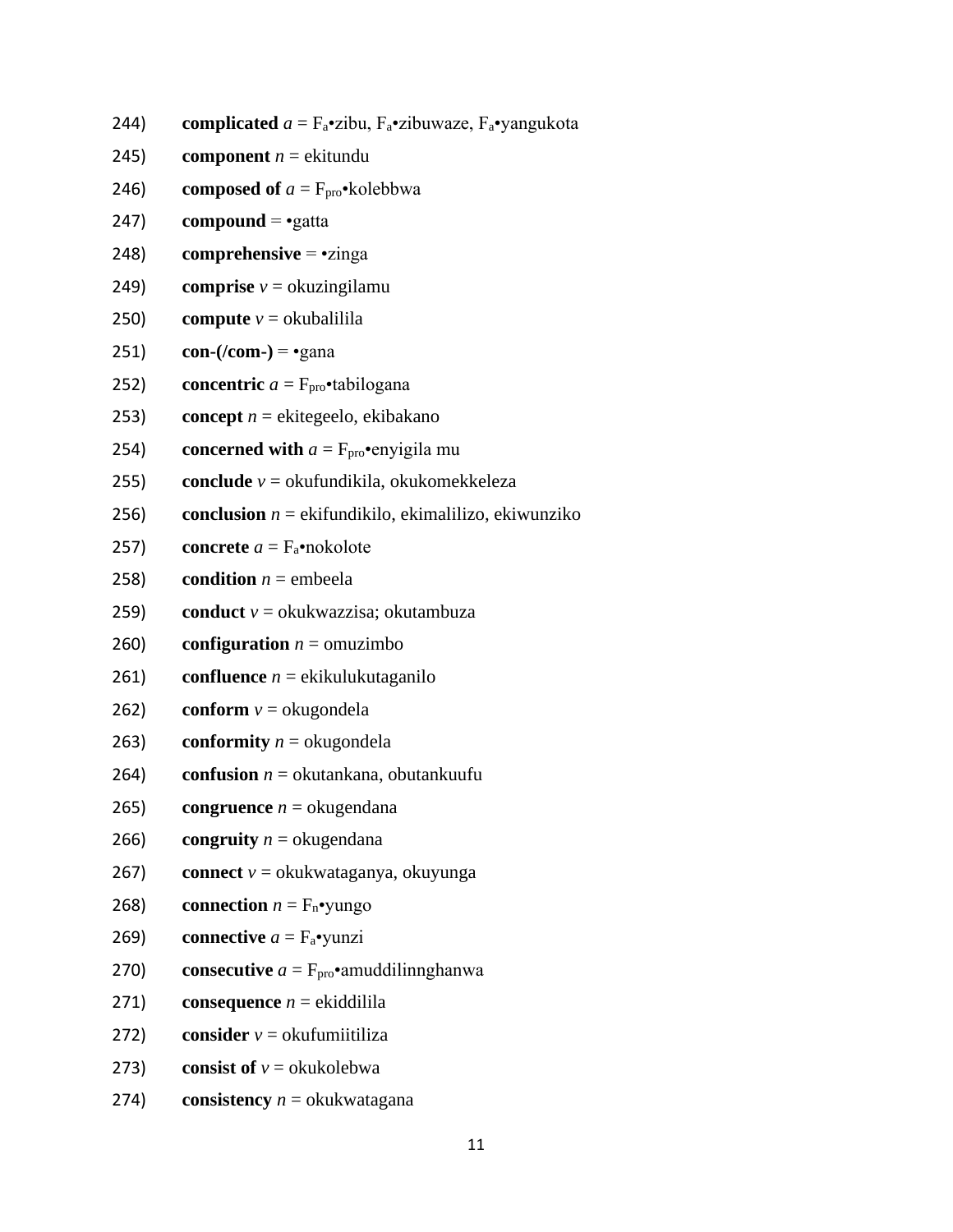- 275) **consistent**  $a = F_{\text{pro}} \cdot k \text{watagana}$
- 276) **constant**  $a = F_{\text{pro}} \cdot \text{takyuka}$
- 277) **constituent**  $a = F_{\text{pro}} \cdot a$  kilungo
- 278) **constituent**  $n =$  ekilungo
- 279) **constrict**  $v =$  okukuniza
- 280) **consume**  $v =$  okuggweeleza
- **281) consumed**  $a = F_{\text{pro}} \cdot \text{weddemu}$
- 282) **contact** *n* = okutuukagana, okukwatagana
- 283) **contain**  $v =$  okubaamu
- 284) **content**  $n =$  ekilimu
- 285) **continual**  $a = F_{\text{pro}} \cdot \text{taggwa}$
- 286) **continually** *adv* = obutaggwa
- 287) **continuous**  $a = F_{\text{pro}}$  **c**tasalako
- 288) **continuously** *adv* = obutasalako
- 289) **contra-** = (i) •kota (ii) •*U*ta
- 290) **contract** *v* = okutoniwa, okutoniya
- **291) contractible**  $a = F_{\text{pro}}$  **t**oniyika
- 292) **contractile**  $a = F_{\text{pro}} \cdot \text{akutoniwa}$
- 293) **contradict**  $v =$  okugambuta
- 294) **contradiction**  $n =$  ekigambuto
- 295) **contrary**  $n =$  ekifulusa
- 296) **contrast**  $v =$  okukontanya
- 297) **contrasting**  $a = F_a$ •kontanyi
- 298) **control**  $v =$  okufuga
- 299) **convention**  $n =$  enzikaanyo
- 300) **converge** *v* = okusembelagana
- 301) **convergent**  $a = F_{\text{pro}} \cdot \text{sembelagana}$
- 302) **converse** *n* = ekikontano
- 303) **convert** *v* = okugelula, okukyusa
- 304) **convey** *v* = okutwala, okutuusa
- 305) **copious**  $a = F_a \cdot ngi$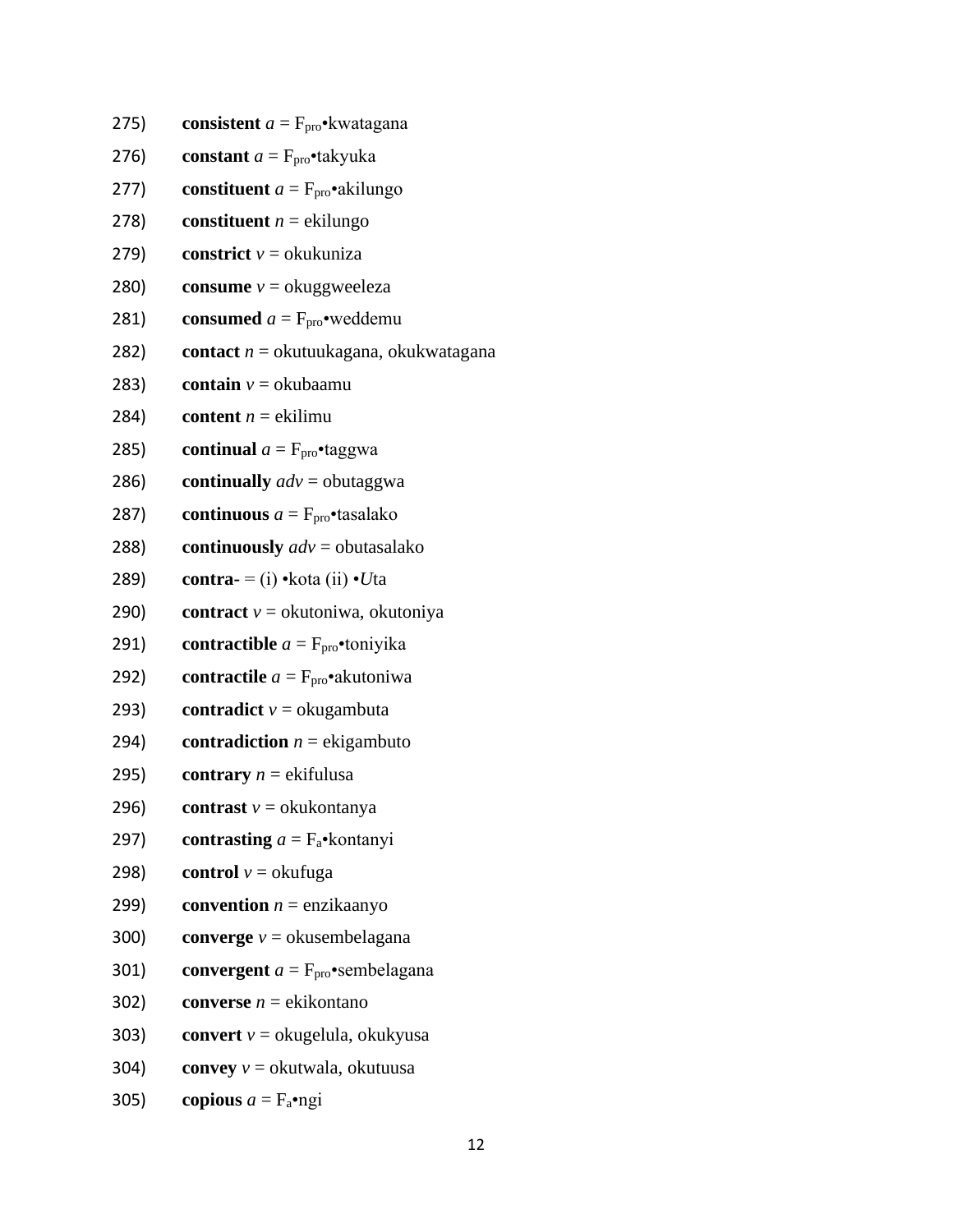306) **correct**  $a = F_a$ •tuufu 307) **correct**  $v =$  okugolola 308) **correction**  $n =$  ekigololo 309) **correspond** *v* = okwanukulagana 310) **counter-** = (i) •kota (ii) •*U*ta (iii) •kkasa 311) **counterpart** =  $\cdot$ kota 312) **counterpoise** *n* = akazitokota 313) **couple**  $v =$  okubiliya 314) **course**  $n = F_n \cdot kub$ ,  $F_n \cdot kululo$ , enkyukama 315) **crack**  $n =$  olwatika 316) **crevice**  $n =$  olwatika 317) **criterion**  $n =$  ekisinziilwako 318) **critical**  $a = F_{\text{pro}} \cdot$ **ansalessale** 319) **criticize** *v* = okukolokota 320) **cross-** = (i)  $\cdot$ kiika (ii)  $\cdot$ yema 321) **crude**  $a = F_{\text{pro}}$  tannawatibwa 322) **crumb** *n* = akakunkumuka 323) **crumble** *v* = okukunkumuka 324) **crumbled**  $a = F_a$ •kunkumule 325) **crypto-** = •kisa 326) **-cule (/-culus /-cle)** = aka**•** 327) **curtail**  $v =$  okuyimpaya 328) **cut**  $v =$  okusala 329) **cyber-** = •ssaiba 330) **cylindrical**  $a = F_{\text{pro}}$ •galabiwa 331) **damage** *v* = okuyonooneka, okuttattana, okuyonoona, okugongobaza 332) **de-** = (i) •C\*ula (ii) •*U*ta 333) **decide**  $v =$  okusalawo 334) **decline** *v* = okuselengeta, okukendeela 335) **decrease**  $v =$  okukendeeza, okukeewa 336) **decrement**  $n =$  enkeeyaako

13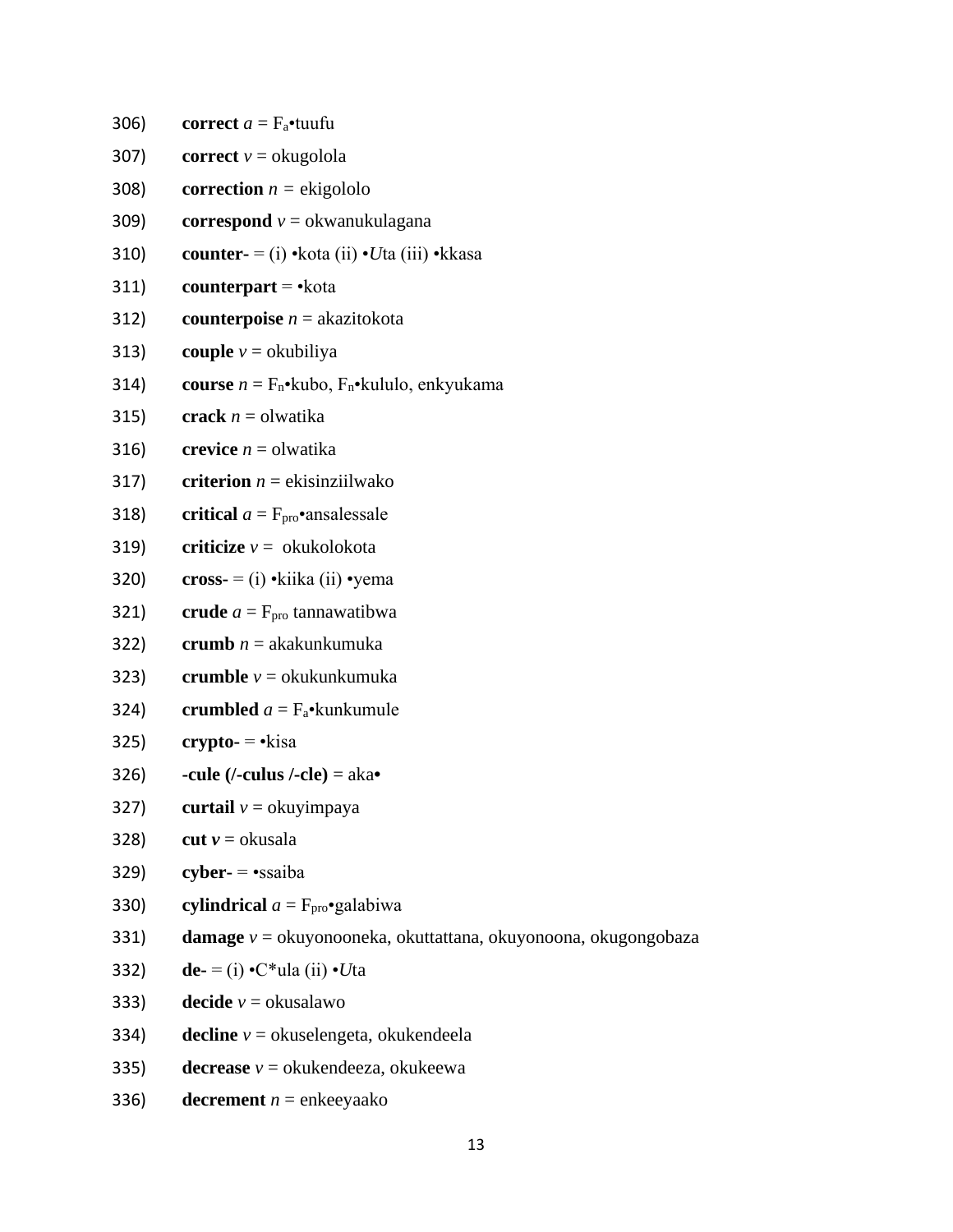- 337) **deduce** *v* = okuggyamu, okuviisaamu
- 338) **deduction**  $n =$  ekiviiseemu
- 339) **defect**  $n =$  eddibu, akamogo
- 340) **defend** *v* = okuwoleleza, okuwoza
- 341) **deficiency**  $n =$  ekibulo
- 342) **deficient**  $a = F_{\text{pro}} \cdot \text{b}$  bulamu
- 343) **define**  $v =$  okusonjola
- 344) **definition**  $n =$  ekisonjolo
- 345) **deflate**  $v =$  okutee wulula
- 346) **deflect**  $v =$  okuwugula
- 347) **deform** *v* =okugoomya
- 348) **deformability** = okugoomyeka
- 349) **deformation**  $n =$  okugoomya, obugoomu
- 350) **deformed**  $a = F_a$ •goomye
- 351) **deformity**  $n =$  obugoomu
- 352) **degeneracy**  $n =$  obufaafaaganye
- 353) **degenerate** *v* = okufaafaagana, okudobonkana
- 354) **degeneration**  $n =$  enfaafaagana
- 355) **degenerative**  $a = F_a$ •dobonkanyi
- 356) **degrade**  $v =$  okuweebuula
- 357) **demi-** = •nusa
- 358) **demonstrate**  $v =$  okuyolesa
- 359) **dense**  $a = F_a$ •fuutiike
- 360) **depend (up)on** *v* = okusinziila ku, okwesigama ku
- 361) **dependent**  $a = F_{\text{pro}} \cdot \sin \theta$  ku,  $F_{\text{pro}} \cdot \cos \theta$  ku
- 362) **dependent variable** *n* = ekyokukyuka ekyesigama
- 363) **deplete**  $v =$  okuwemmenta
- 364) **derive** *v* = okuviisaamu, okuvaamu
- 365) **derived quantities** *n pl* = ebinnabungi ebiviiseemu
- 366) **describe**  $v =$  okulojja
- 367) **design** *v* = okuyiiya, okutetenkanya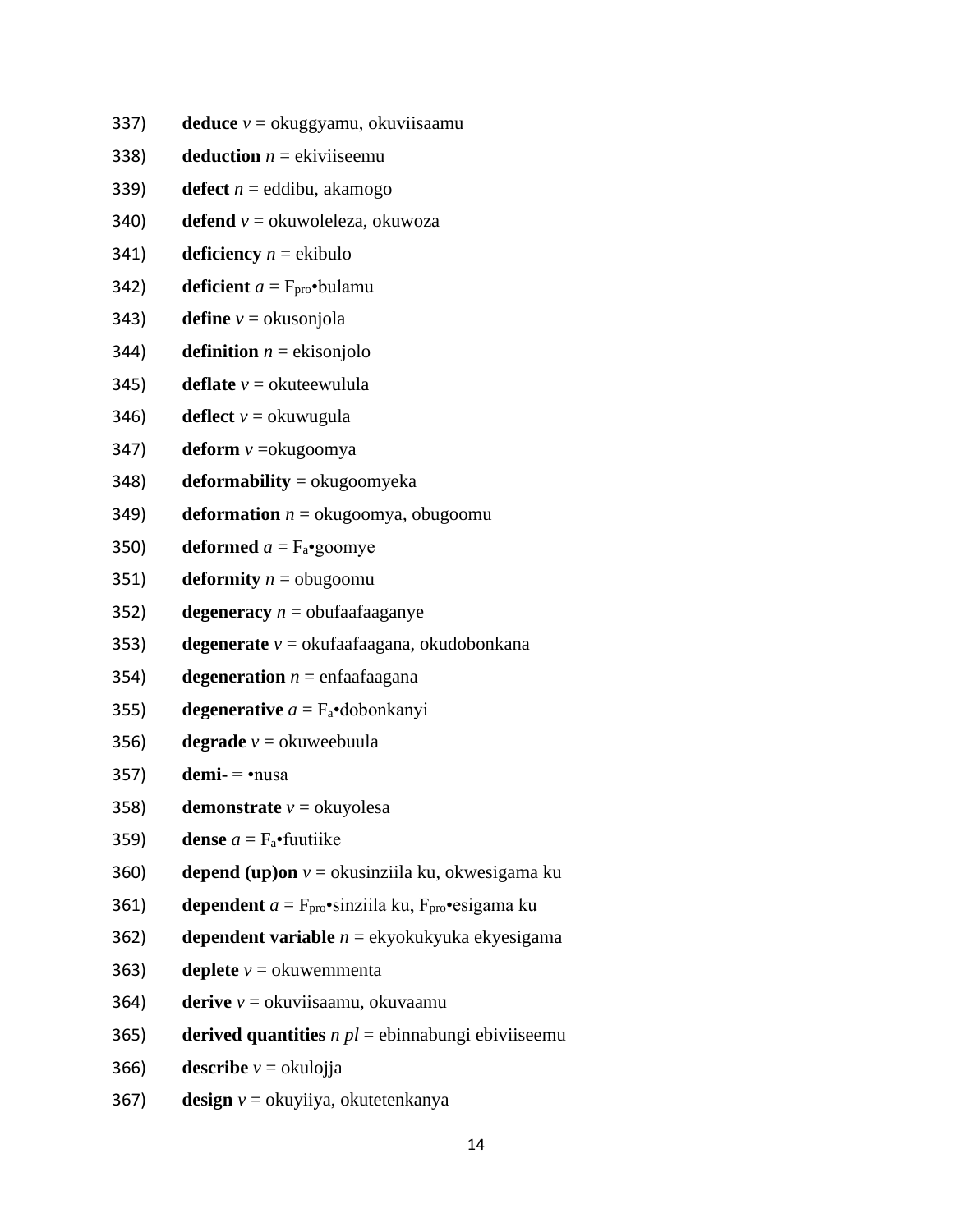368) **designate**  $v =$  okulamba

- 369) **destroy** *v* = okuzikiliza, okusaanyawo
- 370) **destructible** *a* = okuzikilizika
- 371) **destructive**  $a = F_a$ **•**zikilizi
- 372) **detail**  $n =$  ekisingawo
- 373) **detect**  $v =$  okukenga
- 374) **deteriorate** *v* = okuyonooneka
- 375) **determination**  $n = \text{emmaliliza}$
- 376) **determine**  $v =$  okumaliliza
- 377) **detriment**  $n =$  obukaake
- 378) **detrimental**  $a = F_{\text{pro}} \cdot$ abukaake
- 379) **develop** *v* = okukulaakulana
- 380) **deviate**  $v =$  okubaliga
- 381) **device**  $n =$ **ekiyiiyo**
- 382) **dextro-** = •lya
- 383) **di-** = (i) •bili• (ii) •bilibaze (iii) •nna•F+•S•Fnum•bilye
- 384) **dia-** = (i) •yema (ii) •kiika
- 385) **diagram** *n* = ekiwandiikayemo
- 386) **diagram**  $v =$  okuwandiikayema
- 387) **dicho-** = •bilibaze
- 388) **different**  $a = F_a \cdot \text{lala}$ ,  $F_{\text{pro}} \cdot \text{anjawulo}$ ,  $F_a \cdot \text{yawufu}$
- 389) **differentially permeable**  $a = F_{\text{pro}} \cdot y$ isayemeka kyawuzi
- 390) **differentiate**  $v =$  okuyawula
- 391) **diffuse** *v* = okuyitayema, okuyisayema
- 392) **dilate** *v* = okugaziya, okugaziwa
- 393) **diminish**  $v =$  okutoolako
- 394) **diminished**  $a = F_a$ •tooleko
- $395$ ) **diplo-**  $\rightarrow$  bilibaze
- 396) **direct**  $v =$  okuyolekeza
- 397) **direction** *n* = obwolekelo, olwolekezo, okwolekeza
- 398) **di- =** (i) •bili• (ii) •bilibaze (iii) •nna•F+•S•Fnum•bilye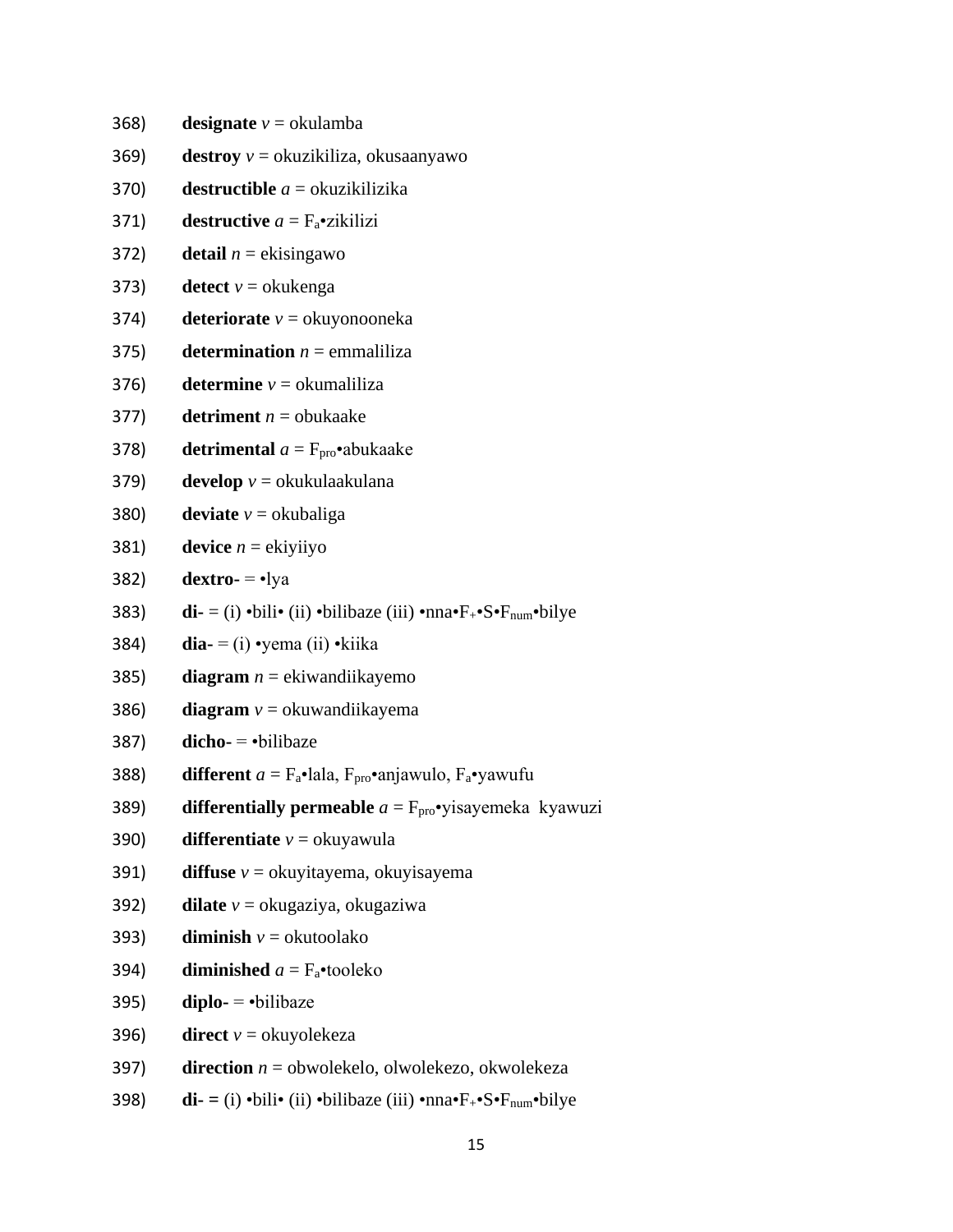399) **dis-** = (i) •C\*ula (ii) •*U*ta

- 400) **discharge** *v* = okuggyamu
- 401) **discontinuous**  $a = F_{\text{pro}} \cdot \text{alumagga}$
- 402) **discover**  $v =$  okuvumbula
- 403) **discredit**  $v =$  okuweebula
- 404) **discrete**  $a = F_a$ •sonjofu
- 405) **discriminate**  $v = \text{okusosola}$
- 406) **discuss** *v* = okukubaganyila, okumeggana
- 407) **disintegrate** *v* = okubumbulukuka
- 408) **dislocate** *v* = okunuula, okunuuka
- 409) **disorder** *n* = obutaataaganye, obutegekufu
- 410) **disparate**  $a = F_{\text{pro}} \cdot$ tagelaagelanyizika
- 411) **dispensable**  $a = F_{\text{pro}} \cdot$ takyetaagika
- 412) **disperse** *v* = okubunyisa, okusaasaanya
- 413) **displace**  $v =$  okusikiza
- 414) **display**  $v =$  okuyolesa
- 415) **disposable**  $a = F_{\text{pro}} \cdot a$  akusuula
- 416) **disposition**  $n =$  obwetegefu
- 417) **disposition terms**  $n =$  ebimiimo ebyobwetegefu
- 418) **dissect** *v* = okuyungulula, okubaaga
- 419) **disseminate**  $v =$  okubunyisa
- 420) **dissimilar**  $a = F_{\text{pro}} \cdot$ fuunana
- 421) **dissipate**  $v =$  okusansulula
- 422) **distend**  $v =$  okuleeguula
- 423) **distinct**  $a = F_a$ •yawufu
- 424) **distinction**  $n =$  enjawukanyo
- 425) **distinctive**  $a = F_a$ •yawukanyi
- 426) **distinguish** *v* = okuyawula, okwawukanya
- 427) **distort**  $v =$  okukyamya
- 428) **distorted**  $a = F_a \cdot k$  yamye
- 429) **distribute**  $v =$  okugabanya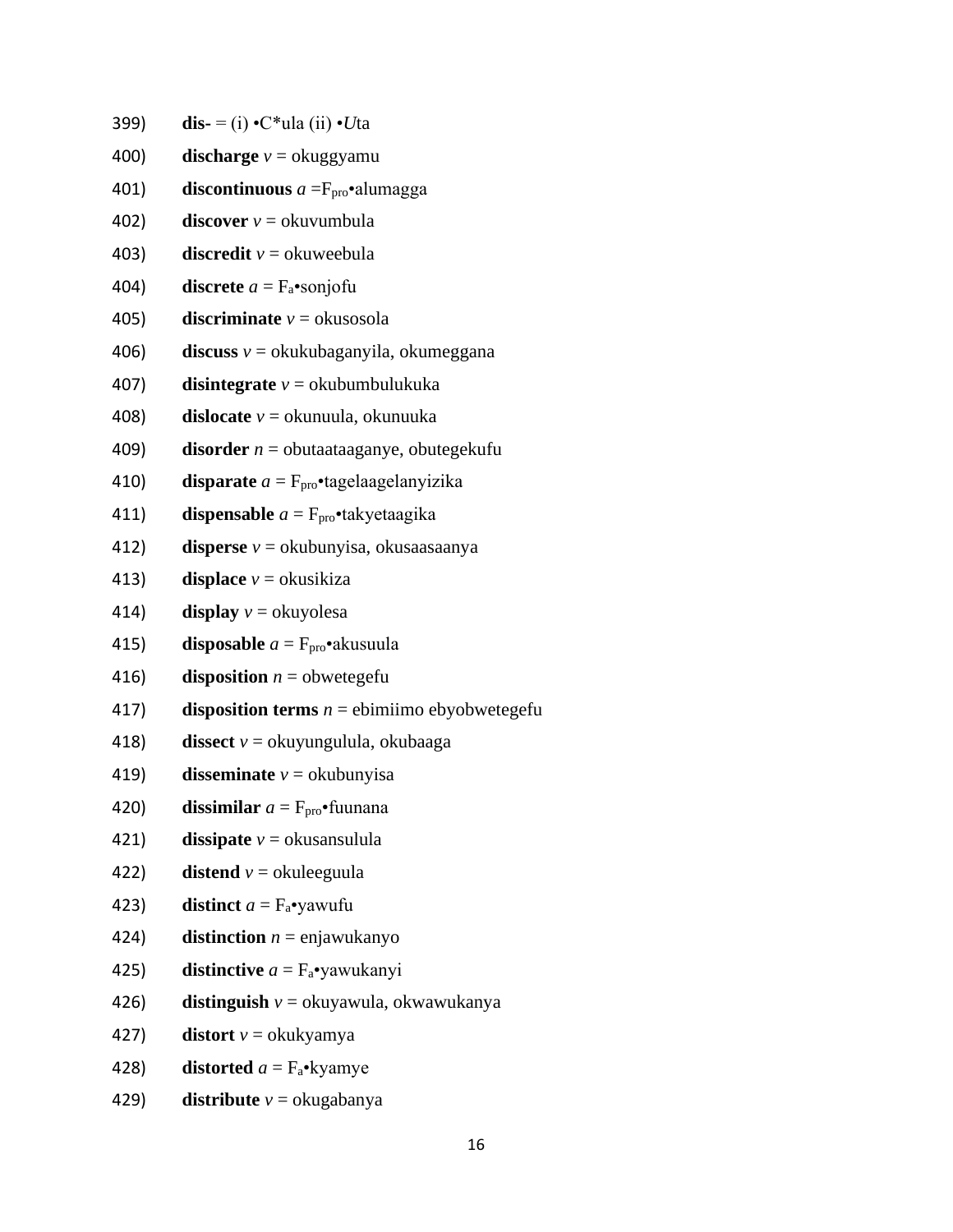430) **disturbance**  $n =$  obutabangufu

- 431) **disturb**  $v =$  okusiikuula
- 432) **diverge** *v* = okusembelaguna, okusembelagunya
- 433) **divergent**  $a = F_{\text{pro}} \cdot \text{sembelaguna}$
- 434) **divert**  $v =$  okusalinkiliza
- 435) **divide**  $v =$  okugabilamu
- 436) **-dom** =  $\cdot$ ma
- 437) **donate**  $v =$  okugabila
- 438) **double(-)** =  $\cdot$ bilibaze
- 439) **down** = (i) •nsa [LOW LOCATION] (ii) •ssa [FIRST-DEGREE INFERIORITY]
- 440) **draw (making a drawing)**  $v =$  okufaanya
- 441) **drawing**  $n =$  ekifaanyo
- 442) **drift**  $v =$  okuseeyeeya
- 443) **drip**  $v =$  okutonnyeza
- 444) **drive** *v* = okujjulula, okuvuga
- 445) **drop**  $v =$  okusuula
- 446) **dubious**  $a = F_{\text{pro}}$ **•takkilizikika**
- 447) **duct**  $n =$  oluseke
- 448) **ductile**  $a = F_{\text{pro}} \cdot \text{sikika}$
- 449) **duo-** = (i) •bili (ii) •bilibaze
- 450) **duplo-**  $=$  •bilibaze
- 451) **durable**  $a = F_a$ •wangaazi
- 452) **duration**  $n =$  obuwangaazi
- 453) **dwindle**  $v =$  okuggweelela
- 454) **dys-** = •ziba
- 455) **e-**  $= -e$ ; e-book  $=$  ekitabo-e
- 456) **ecto-** = (i) •bwa (ii) •kunga
- 457) **-ectomy** =  $\text{``saama''}$
- 458) **–ed**<sup>1</sup> = (i) •na (ii) •nna• (iii) •navu
- 459)  $-\text{ed}^2 = \text{F} \cdot \text{R} \cdot \text{e/u}$
- 460) **edit**  $v =$  okusunsula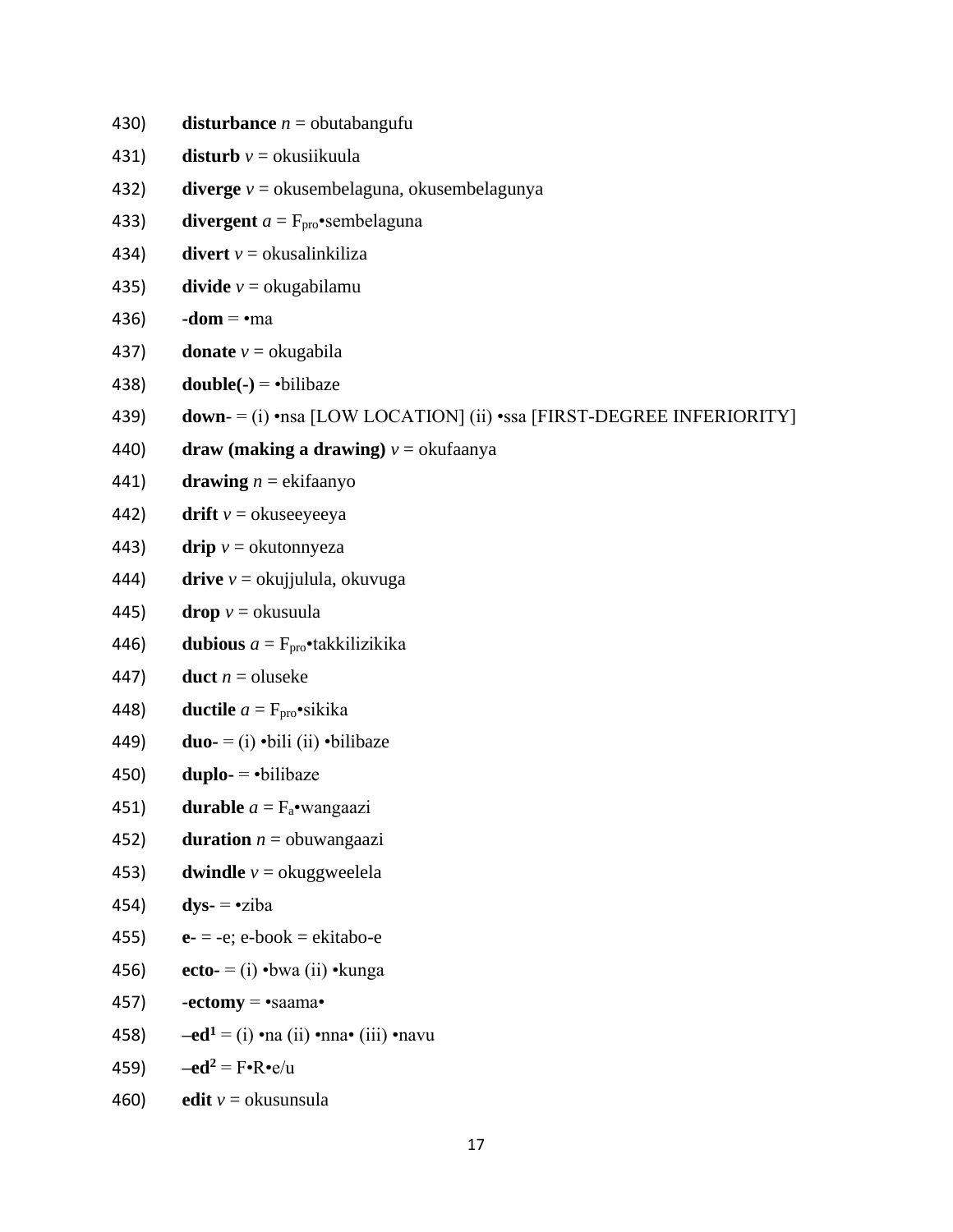461) **effect** *n* = ekileetebwa, ekivaamu 462) **effervescence** *n* =okubimba 463) **efficient**  $a = F_a$ •kolabumativu 464) **effuse**  $v =$  okuyitamu 465) **eigen-** = •yina 466) **ejaculate**  $v =$ okuwandulagga 467) **eject** *v* = okukanyugabwala 468) **elaborate** *v* = okuyooyoota 469) **elapse** *v* = (ekiseela) okuyitawo 470) **elastic** *a* = Fa•naanuufu 471) **elastic body** *n* = omubili omunaanuufu 472) **element**  $n =$  elementi 473) **elementary**  $a = F_{\text{pro}} \cdot a$ kusooka 474) **eliminate** *v* = okusaanyaawo, okuwandula 475) **elongate** *v* = okuwanvuwa, okuwanvuya 476) **emanate**  $v =$  okuvaamu 477) **-eme** = •ndama 478) **emerge** *v* = okuvaamu 479) **emit** *v* = okuvaamu, okuguluya 480) **empirical generalization** *n* = ekyonnawizo ekimanyilizi 481) **en- (/endo-/ento-)** = •mwa 482) **-en** =  $\mathbf{F} \cdot \mathbf{R} \cdot \mathbf{e} / \mathbf{u}$ 483) **encourage** *v* = okuzzaamu amaanyi 484) **end**  $v =$  okukoma 485) **enhance**  $v =$  okuyongeza 486) **enlarge**  $v =$  okuneneya 487) **enough**  $a = F_{\text{pro}} \cdot \text{mala}$ 488) **enquire**  $v =$  okubuuliliza 489) **enrich** *v* = okugaggawaza, okuyingiwaza 490) **entire**  $a = F_{\text{pro}} \cdot \text{mna}$ ,  $F_a \cdot \text{lamba}$ 491) **entity**  $n =$ **ekili**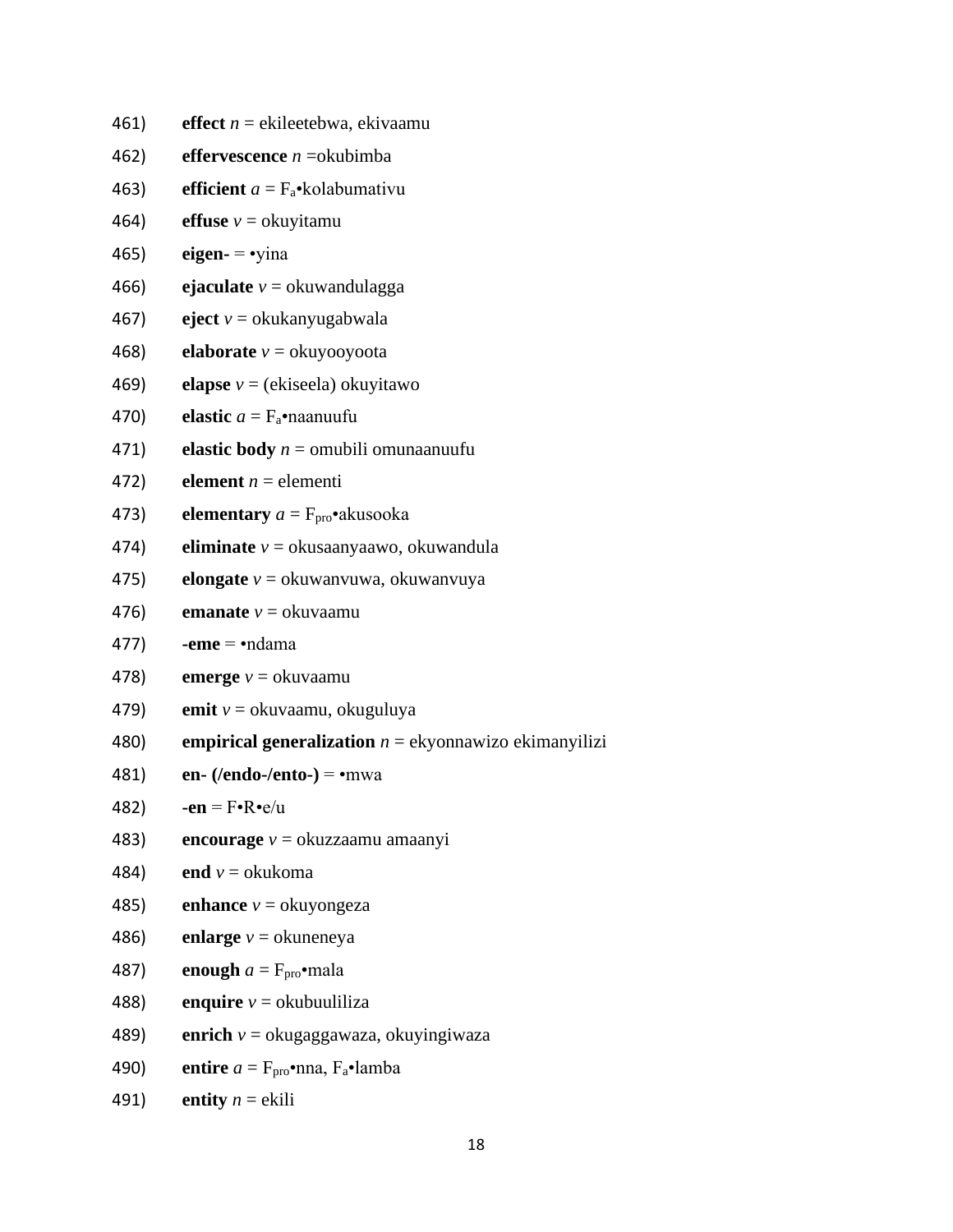492) **environment** *n* = ekibeelo, ekilamilo, obulamubugilo

- 493) **epi-** = (i) •kunga (ii) •waggwa
- 494) **epoch**  $n =$  Ekiseelagga
- 495) **equ-** = •nkana
- 496) **-er** = (i) •wa (ii) •nna•
- 497) **era** *n* = Ekiseelaggagga
- 498) **eradicate** *v* = okusaanyaawo
- 499) **erase**  $v =$  okusangula
- 500) **error**  $n = \text{ensobi}$
- 501) **-ery** = (i) •ma (ii) •wilo, •ilo
- 502) **-esce** = (i) •wa (ii) •wala (iii) •dda
- 503) **-ese** = (i) •wa (ii) •nna• (iii) •lima
- 504) **-esque** = •ngela
- 505) **essential**  $a = F_{\text{pro}} \cdot e$  etaagisa
- 506) **established**  $a = F_a$ •gundiivu
- 507) **estimate**  $v =$  okuteebeleza
- 508) **-etum** = •wilo
- 509) **eu-** = •wooma
- 510) **evacuate** *v* = okuyeleeleya, okumalamu, okusengula
- 511) **evacuation**  $n =$  okuyeleeleya
- 512) **evaluate**  $v =$  okuwendomuula
- 513) **even**  $a = F_{\text{pro}}$ •ansaasaaba, okusaasaaba
- 514) **event**  $n =$  ekituuko
- 515) **eventual**  $a = F_{\text{pro}} \cdot a$ kituuko
- 516) **evidence**  $n =$  obujulizi
- 517) **evident** =  $F_{\text{pro}}$ •abujulizi
- 518) **evolution**  $n =$  enkyukawola
- 519) **evolve** *v* = okukyukawola, okufulumya, okukulaakulanya
- 520) **ex-** = (i) •yaka (ii) •bwa
- 521) **exact**  $a = F_{\text{pro}}$  **e**nnyini
- 522) **example** *n* = ekyokulabilako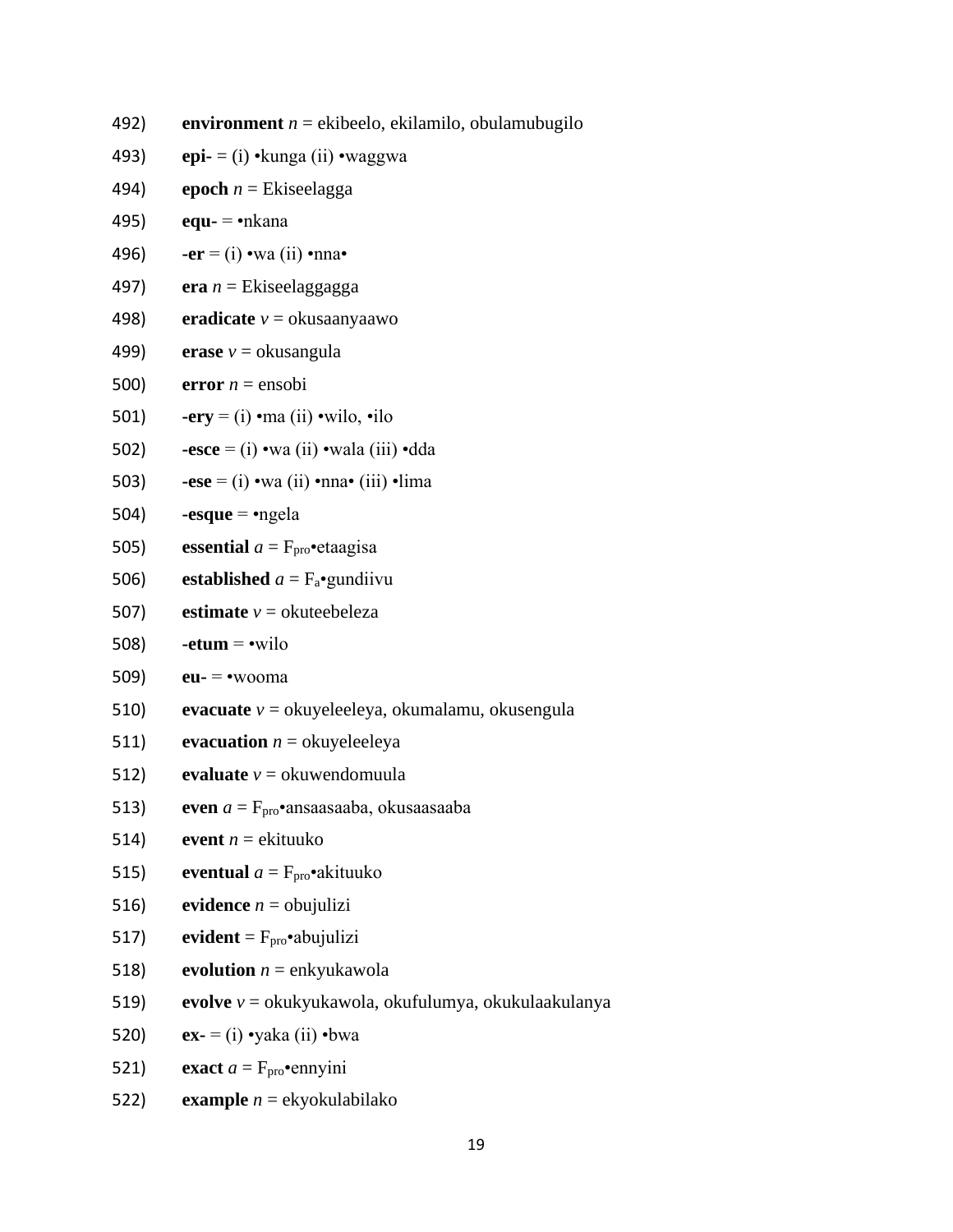523) **exceed**  $v =$  okusukka 524) **exceedingly**  $adv$  = ekisusse 525) **except**  $v =$  okuboola 526) **excess**  $n =$  ensusso 527) **excessive**  $a = F_{\text{pro}}$  ansusso 528) **exchange**  $v =$  okusikiza 529) **excise**  $v =$  okusalamuula 530) **exclude**  $v =$  okulekabwa 531) **exclusive**  $a = F_{\text{pro}}$  **exclusive**  $f_{\text{pro}}$  **exclusive**  $f_{\text{pro}}$  **exclusive**  $f_{\text{pro}}$  **exclusive**  $f_{\text{pro}}$  **exclusive**  $f_{\text{pro}}$  **exclusive**  $f_{\text{pro}}$  **exclusive**  $f_{\text{pro}}$  **exclusive**  $f_{\text{pro}}$  **exclusive**  $f_{\$ 532) **exemplify**  $v =$  okulabiza 533) **exhaust** *v* = okuyeleeleya, okumalawo, okuggweeleza 534) **exhibit**  $v =$  okuvolesa 535) **exist**  $v =$  okubaayo 536) **exo-** = (i) •wabwa (ii) •buuka, •buula 537) **expand**  $v =$  okunenewa, okuneneya 538) **expansion**  $n =$  ennenewa, enneneya 539) **expel** *v* = okugoba, okusindikabwala 540) **expend**  $v =$  okuggweeleza 541) **experiment**  $n =$  ekigezeso 542) **experimental**  $a = F_{\text{pro}} \cdot \text{akigezeso}$ 543) **explain**  $v =$  okunnyonnyola 544) **explanatory**  $a = F_a$ •nnyonnyozi 545) **exploit** *v* = okuyiikiliza, okunyuunyunta 546) **exploratory** *a* = Fa•ekkaanyi 547) **explore** *v* = okwekkaanya 548) **express** *v* = oku•kiikiliza, okunyigamuula 549) **extend** *v* = okuyongelako, okweyongelayo, okugolola 550) **extended**  $a = F_a$ •golole

551) **extendible**  $a = F_{\text{pro}} \cdot \text{yongelekako}$ 

552) **extensile** *a* =Fpro•akwegolola

553) **extensive**  $a = F_a$ •cakaavu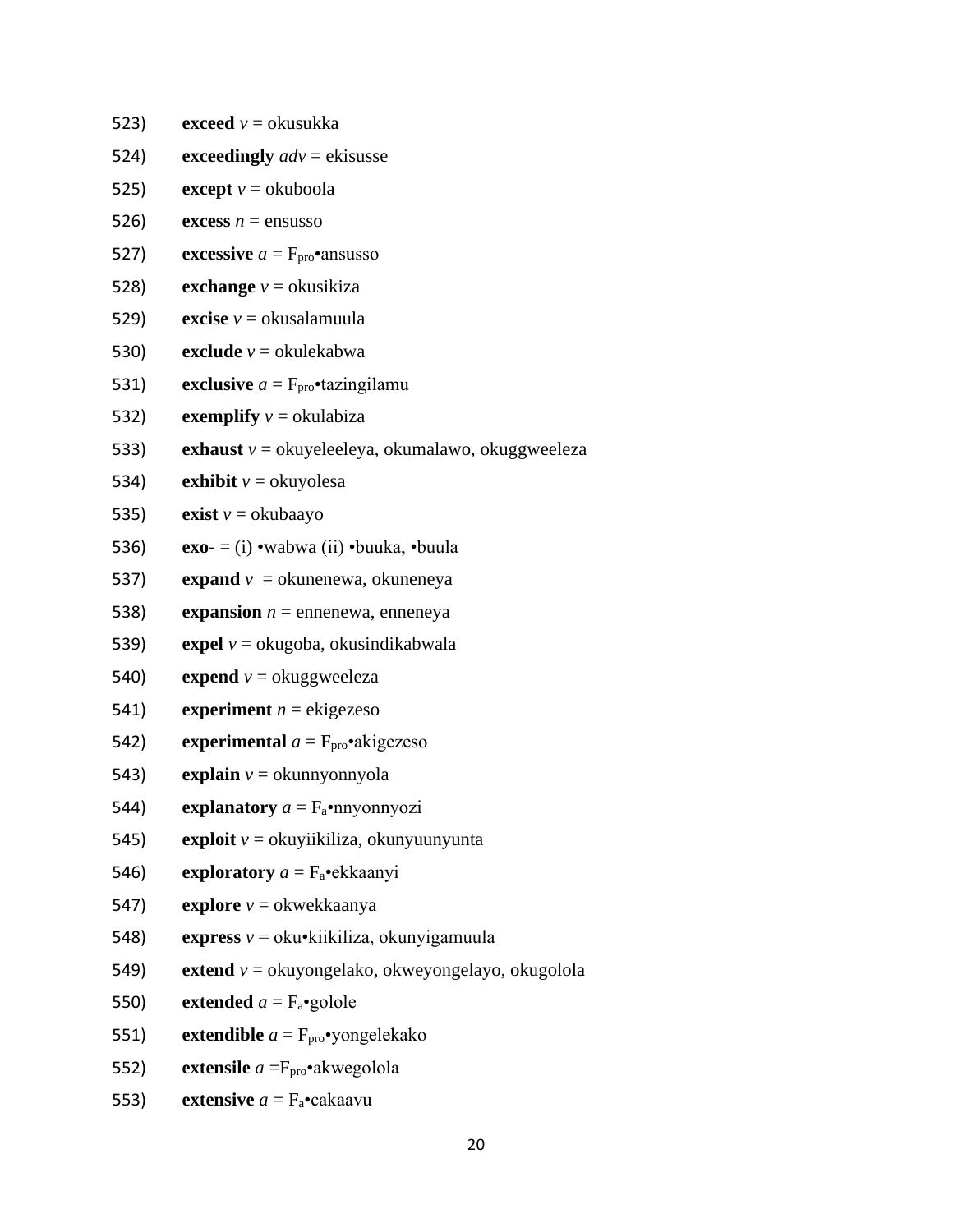554) **extensive property** *n* = ekyannyini ekyagaagavu

- 555) **extent**  $n =$  obutwalilo, obukyakilo
- 556) **extinguish**  $v =$  okuzikiza
- 557) **extra-** = (i) •bwa (ii) •yela
- 558) **extract** *v* = okusikkamu
- 559) **extrapolate** *v* = okunaanuula
- 560) **extro-** = •bwala
- 561) **extrude** *v* = okunyigamuula
- 562) **exuberant**  $a = F_{\text{pro}} \cdot \text{tinta}$
- 563) **exude** *v* = okunenuka, okunenula
- 564) **-facient** = •kola•
- 565) **fact**  $n =$  ekyamazina
- 566) **factor** *n* = ekiwataganyi
- 567) **fade** *v* = okusiiwuuka
- 568) **fake** = •cupa
- 569) **fallacy** *n* = ekiguumaazo
- 570)  $-fashion = \text{negela}$
- 571) **fast**  $a = F_a$ •yangu,  $F_{\text{pro}}$ •R•ayanga
- 572) **fault** *n* = ekikyamu, ekibulamu, ekisobu
- 573) **favor**  $v =$  okusemba
- 574) **feature**  $n =$ **e**kyawula
- 575) **feed**  $v =$  okuliisa
- 576) **feedback** *n* = okubiliyaddaya
- 577) **-ferous** = (i) •na (ii) •baama (iii) •baaka
- 578) **-fid** =  $\text{·yasa}$
- 579) **final**  $a = F_{\text{pro}}$  **•** sembayo
- 580) **find**  $v =$  okuzuula
- 581) **fine**  $a = F_{\text{pro}} \cdot$  wewelewa
- 582) **finish**  $v =$  okumaliliza
- 583) **fissure**  $n =$  olunyaafa
- 584) **fixed**  $a = F_{\text{pro}} \cdot \text{takyuka}, F_a \cdot \text{nyweze}$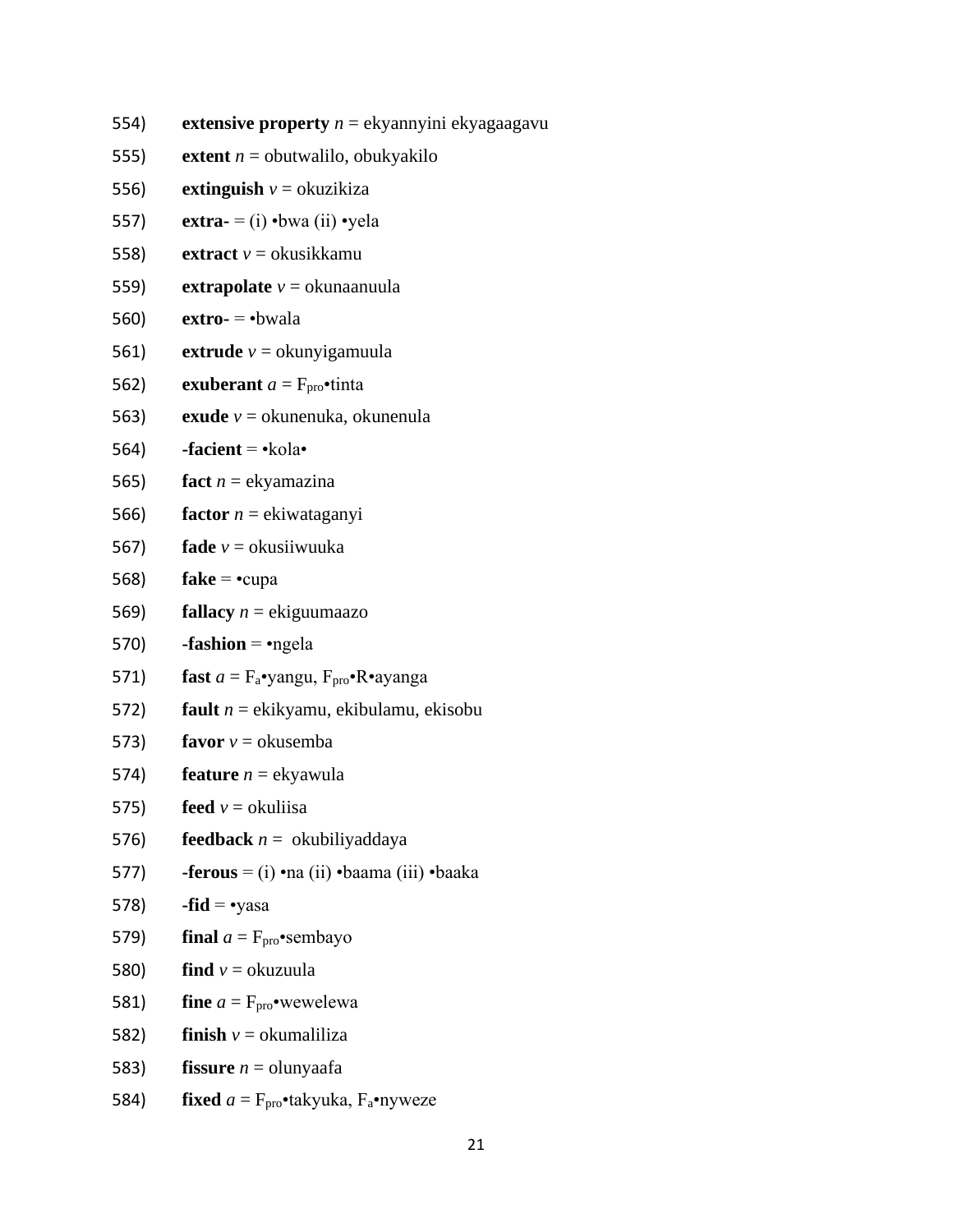585) **flammable**  $a = F_{\text{pro}} \cdot k$  wata omulilo

- 586) **flaw**  $n = F$ •sikattilo
- 587) **flicker** *v* = okutemeleza, okumyamyansa
- 588) **flow**  $v =$  okukulukuta
- 589) **fluctuate** *v* = okukyukakyuka
- 590) **fluctuating** *a* = Fpro•kyukakyuka
- 591) **fluctuation** *n* = enkyukakyuka
- 592) **fluid**  $n =$  ekiyiisi
- 593) **flush** *v* = okuwamatula, okufubutula
- 594) **flutter**  $v =$  okupapala
- 595) **focus** *n* = ekyekalilizo, ekyekebejjo; ekyoto
- 596) **focus** *v* = okwekaliliza, okwekebejja
- 597) **foil**  $n =$  oluwewele
- 598) **-fold** =  $\cdot$ baze
- 599) **follow**  $v =$  okugobelela
- 600) **following**  $a = F_{\text{pro}} \cdot$ gobelela
- 601) **fore-** = (i) •bela (ii) •kumba (iii) •ddawa
- 602) **-form** = •kula
- 603) **form** *n* = (i) enzimba (ii) ekikula (iii) engeli (iv) embeela
- 604) **form** *v* = okuzaala, okuzimba, okutondawo, okwetondawo
- 605) **format**  $n =$  entegeko
- 606) **formation**  $n =$  enzimba
- 607) **formulate**  $v =$  okuyasanguza
- 608) **four**  $=$  (i) •na• (ii) •nabaze (iii) •nna•  $F_+$ •S• $F_{num}$ •ne
- 609) **fracture** *v* = okumenya, okumenyeka
- 610) **fragment**  $n =$  ekipapajjo
- 611) **-free** = •buuma
- 612) **free**  $a = F_{\text{pro}} \cdot \text{addembe}$
- 613) **friable**  $a = F_{\text{pro}} \cdot k$ unkumulika
- $614$ ) **front** =  $\text{·bela}$
- 615) **frosted**  $a = F_a$ •zilaganye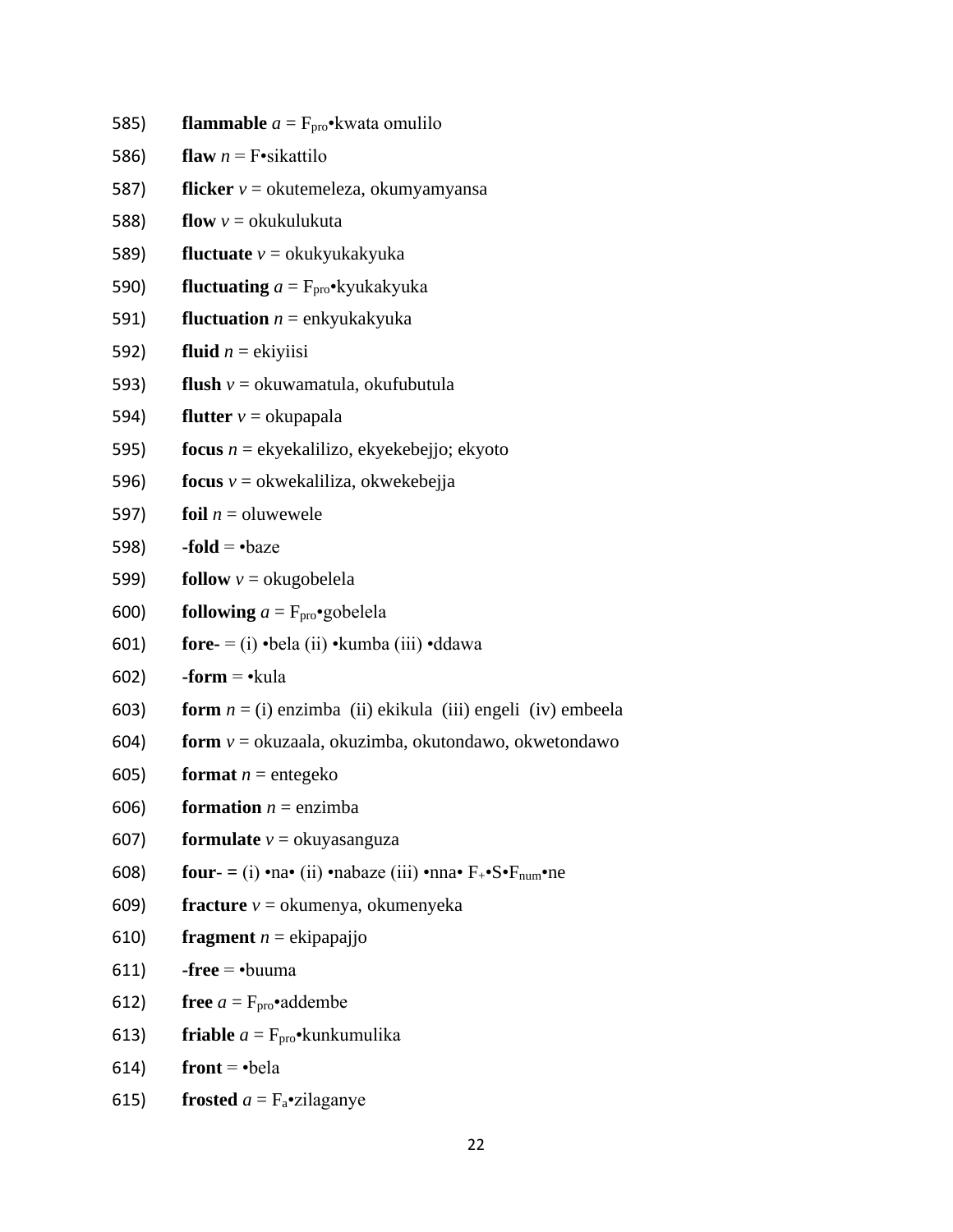616) **-ful** = (i) •na (ii) •jjuva 617) **fully** *adv* = obulambalamba 618) **function**  $n =$  omukolo 619) **fundamental**  $a = F_{\text{pro}} \cdot a$  kumusingissa 620) **fundamental quantities** *n pl* = ebinnabungi ebyokumusingissa 621) **gas** = ggaasi 622) **gaseous**  $a = F_{\text{pro}}$ •aggaasi 623) **gather**  $v =$  okukunnghaanya 624) **gauze**  $n =$ **akatimba** 625) **-gen** = (i) •zaala• (ii) •zaalibwa• 626) **general**  $a = F_{\text{pro}} \cdot \text{buliwa}, F_{\text{pro}} \cdot \text{awamu}$ 627) **generalization**  $n =$  embuliya 628) **generalize**  $v =$  okubuliya 629) **generate** *v* = okuzaala, okuzaaza 630) **-genesis** = (i) •wala (ii) •kula (iii) •dda 631) **-gerous** = (i) •na (ii) •baama (iii) •baaka 632) **give off**  $v =$  okuvaako 633) **give out**  $v =$  okuviisaamu 634) **give rise to**  $v =$  okuleetela 635) **given**  $a = F_a$ •we 636) **glow**  $v =$  okuyaka 637) **governor**  $n =$  gavana 638) **grain**  $n =$  empeke 639) **granular**  $a = F_{\text{pro}} \cdot$ ampeke,  $F_{\text{pro}} \cdot$ wekewa 640) **granulated**  $a = F_a$ •wekeye 641) **granule**  $n =$  akaweke 642) **graph**  $n =$  ekilojjiso 643) **-graphy** =  $ka \cdot lojja \cdot$ 644) **grasp**  $v =$  okukwata

- 645) **groove**  $n =$  enjola
- 646) **group**  $v =$  okubinjaya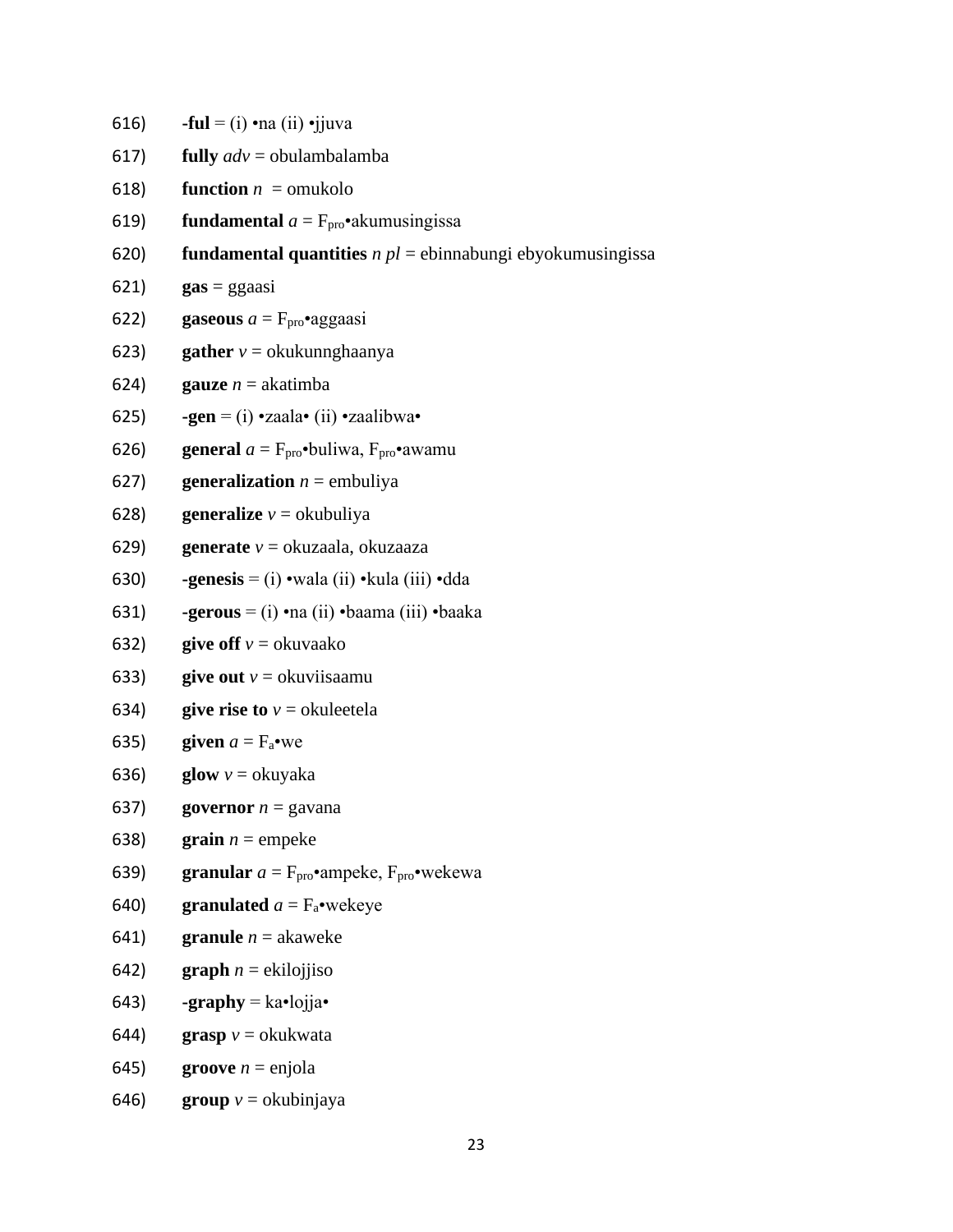647) **grow** *v* = okukula, okukuza 648) **guide** *v* = okulunnghamya 649) **gush** *v* = okutiiliika, okutiiliisa 650) **half-** = •nusa 651) **haplo-**  $= \text{e}$ gina 652) **happen**  $v =$  okubaawo 653) **harm** *v* = okulumya, okuyonoona 654) **harmful**  $a = F_{\text{pro}} \cdot a$ kabi 655) **harmless**  $a = \text{si } F_{\text{pro}} \cdot \text{akabi}$ 656) **head on** *adv* = okutomelagana obwenyi 657) **heat**  $v =$  okubugumya 658) **hemi-** = •nusa 659) **hetero-** = •yawa 660) **hierarchy**  $n =$  olwamiyo 661) **holo-** = •va 662) **homeo-** = •kyana 663) **homo-** = •yuwa 664) **-hood** = (i) •ma (ii) obu• 665) **horizontal**  $a = F_a$ •zaanigoba 666) **hyper-** = (i) •ggulaga [HIGHER LOCATION] (ii) •ggaga [SECOND-DEGREE SUPERIORITY] 667) **hyphenate**  $v =$  okutinda 668) **hypo-** = (i) •kwansafa [OUTER-INNER LOCATION] (ii) •ssafa [SECOND-DEGREE INFERIORITY] 669) **hypothesis**  $n =$  ekiteekossafa 670) **-i** = (i) •wa (ii) •nna• (iii) •a• 671) **-iana (/-ana)** = •maala 672) **-iatrics**  $($ -**iatry** $) =$ **ka•**sawa• 673) **-ic**  $(lical) = (i)$  •wa (ii) •nna• (iii) •a• 674)  $-ics$  ( $\ell$ -ic)  $=$  ka $\cdot$ wa $\cdot$ 675) **ideal**  $a = F_a$ •lowooze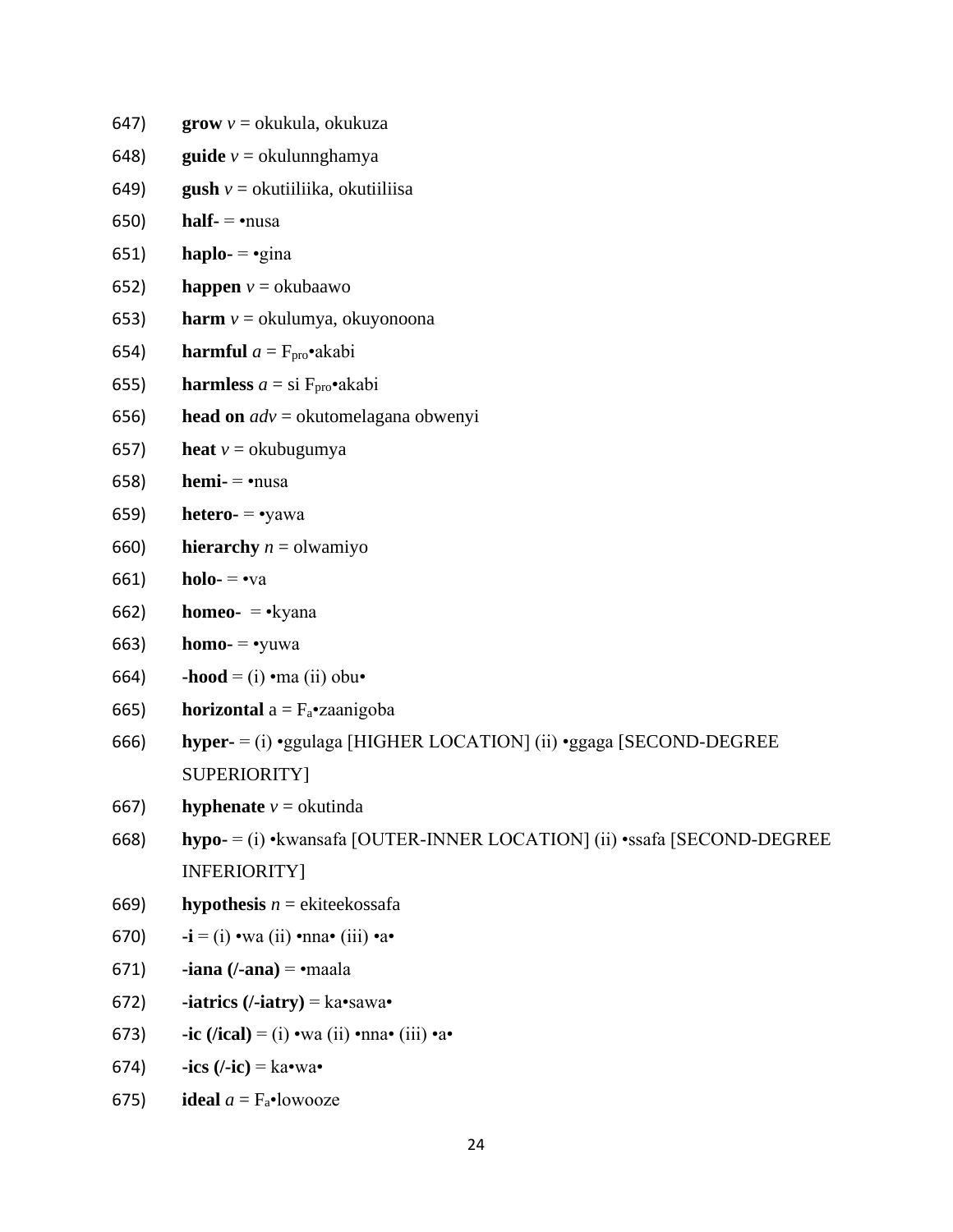676) **identical**  $a = F_{\text{pro}} \cdot \text{yemuwa}$ 

- 677) **identifiable** = okuyemuyika
- 678) **identification**  $n =$  enjemuya
- 679) **identify**  $v =$  okuyemuya
- 680) **identity**  $n =$  obuyemuwa
- 681) **idio-** = •yina
- 682) **ignite**  $v =$  okukoleeza
- 683) **-ile** =  $F_{\text{pro}} \cdot \text{aku} \cdot \text{R} \cdot \text{a}$
- 684)  $\bullet$ **illion**  $=\bullet$ kadda $\bullet$
- 685) **illustrate** *v* = okutangaaza
- 686) **illustration**  $n =$  ekitangaazo
- 687) **imaginary**  $a = F_{\text{pro}} \cdot \text{emy}$ inikota
- 688) **imitation**  $\mathbf{F} \cdot \mathbf{S} = F_n \cdot S \cdot \text{ginga}$
- 689) **impair** *v* = okuttattanya
- 690) **impart**  $v =$  okugabila
- 691) **impel**  $v =$  okunegula, okusindilila
- 692) **impenetrable**  $a = F_{\text{pro}} \cdot$ tayingilika,  $F_{\text{pro}} \cdot$ tasenseleka
- 693) **imperceptible**  $a = F_{\text{pro}} \cdot \text{takengassika}$
- 694) **imperfect**  $a = F_{\text{pro}} \cdot \text{b}$  bulamu
- 695) **imperfection**  $n =$  akamogo
- 696) **impermeable**  $a = F_{\text{pro}}$  **t**ay is ikamu
- 697) **impervious**  $a = F_{\text{pro}}$ **tayisaamu**
- 698) **imprecise**  $a = F_{\text{pro}} \cdot \text{tatuukilila}$
- 699) **impregnate**  $v =$  okusiiga
- 700) **improve** *v* = okulongooka, okulongoosa
- 701) **impure** *a* = Fa•kutubbanavu
- 702) **impurity**  $n =$  akakutubba
- 703) **in situ** *adv* = awasaanidde
- 704)  $-in(e) = -va$ ama
- 705) **inin-**<sup>1</sup> = (i) •C\*uka ; •C\*ula (ii) •C<sub>1</sub>\*u C<sub>2</sub>\*a
- 706) **inin-** $2 =$ (i) •mwa (ii) •mwala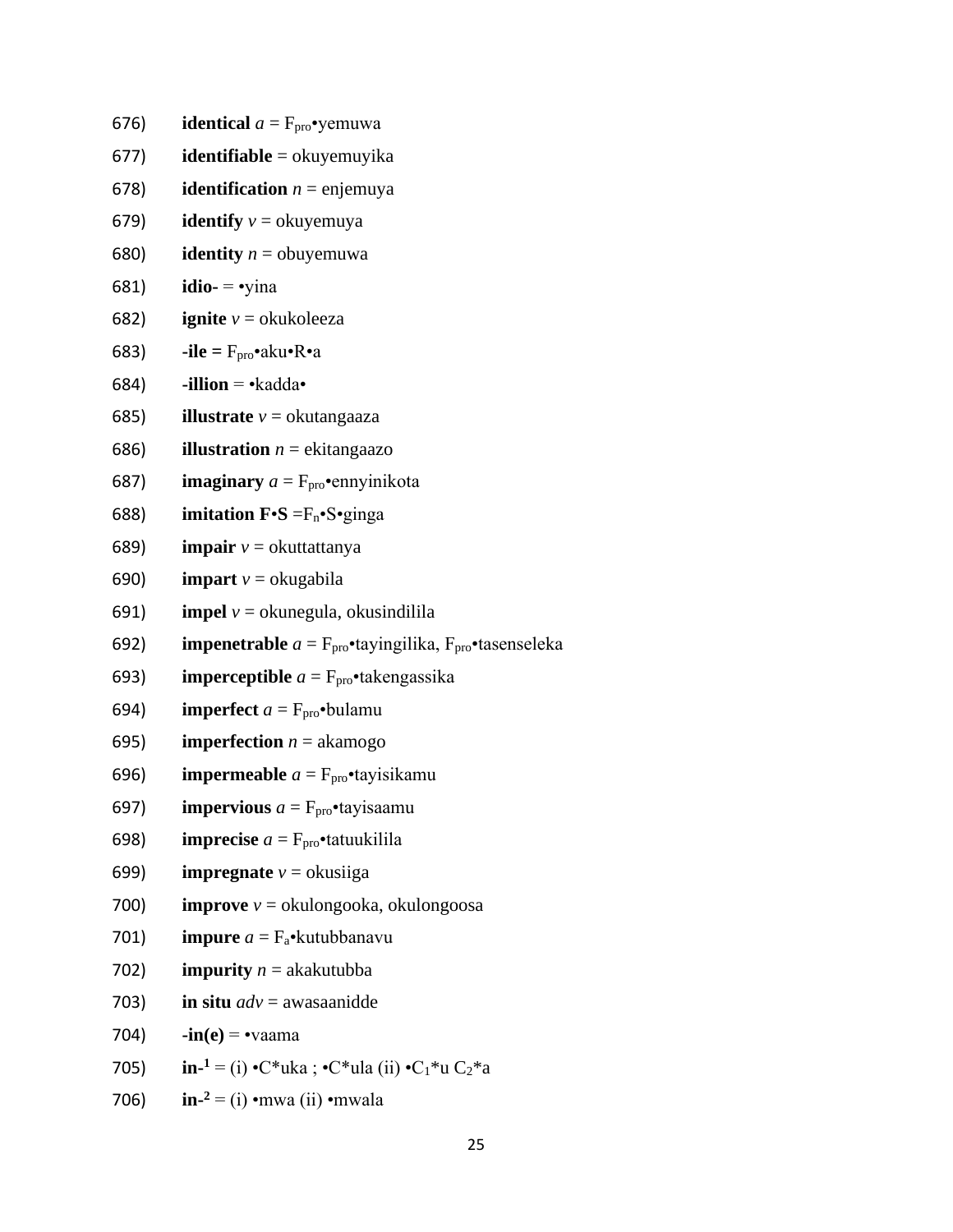707) **inaccurate**  $a = F_{\text{pro}}$ **tatuuka** 

- 708) **inadequate**  $a = F_{\text{pro}}$  **tamala**
- 709) **incise** *v* = okusalabuula
- 710) **inclination**  $n =$  ensuliko, enneewunziko
- 711) **incline** *v* = okusulika, okuwunzika
- 712) **include**  $v =$  okuzingilamu
- 713) **inclusive**  $a = F_{\text{pro}} \cdot \text{zingular}$
- 714) **inconsistency**  $n =$  obutakwatagana
- 715) **increase**  $v =$  okuyongeza
- 716) **increment**  $n =$  ennyongezaako
- 717) **indent**  $v =$  okulibula
- 718) **independent**  $a = F_{\text{pro}}$  **teesigama**
- 719) **independent variable** *n* = ekyokukyuka ekiteesigama
- 720) **indestructible**  $a = F_{\text{pro}}$ **•tazikilizika**
- 721) **indicate**  $v =$  okulaga
- 722) **indispensable**  $a = F_{\text{pro}} \cdot$ takyetaagika
- 723) **induce** *v* = okuyingizaamu, okuteekamu
- 724) **induction** = ekiyingizeemu
- 725) **industry**  $n =$  olukwajjaggagga
- 726) **inelastic**  $a = F_a$ •naanuufuta
- 727) **inexact**  $a = F_{\text{pro}} \cdot \text{tatuuka}$
- 728) **infer**  $v =$  okuggyamu
- 729) **inference**  $n =$  ekiviiseemu
- 730) **inflammable**  $a = F_{\text{pro}} \cdot k$  wata omulilo
- 731) **inflate** *v* = okupikamu, okufuuwamu
- 732) **influence**  $v =$  okuwata
- 733) **inform** *v* = okutegeeza, okumanyisa, okunyumiza
- 734) **infra-** = (i) •nsa [LOW LOCATION](ii) •ssa [FIRST-DEGREE INFERIORITY]
- 735)  $-ing = F<sub>pro</sub> \cdot R \cdot a$
- 736) **ingredient**  $n =$  ekilungo
- 737) **inhibit**  $v =$  okulemesa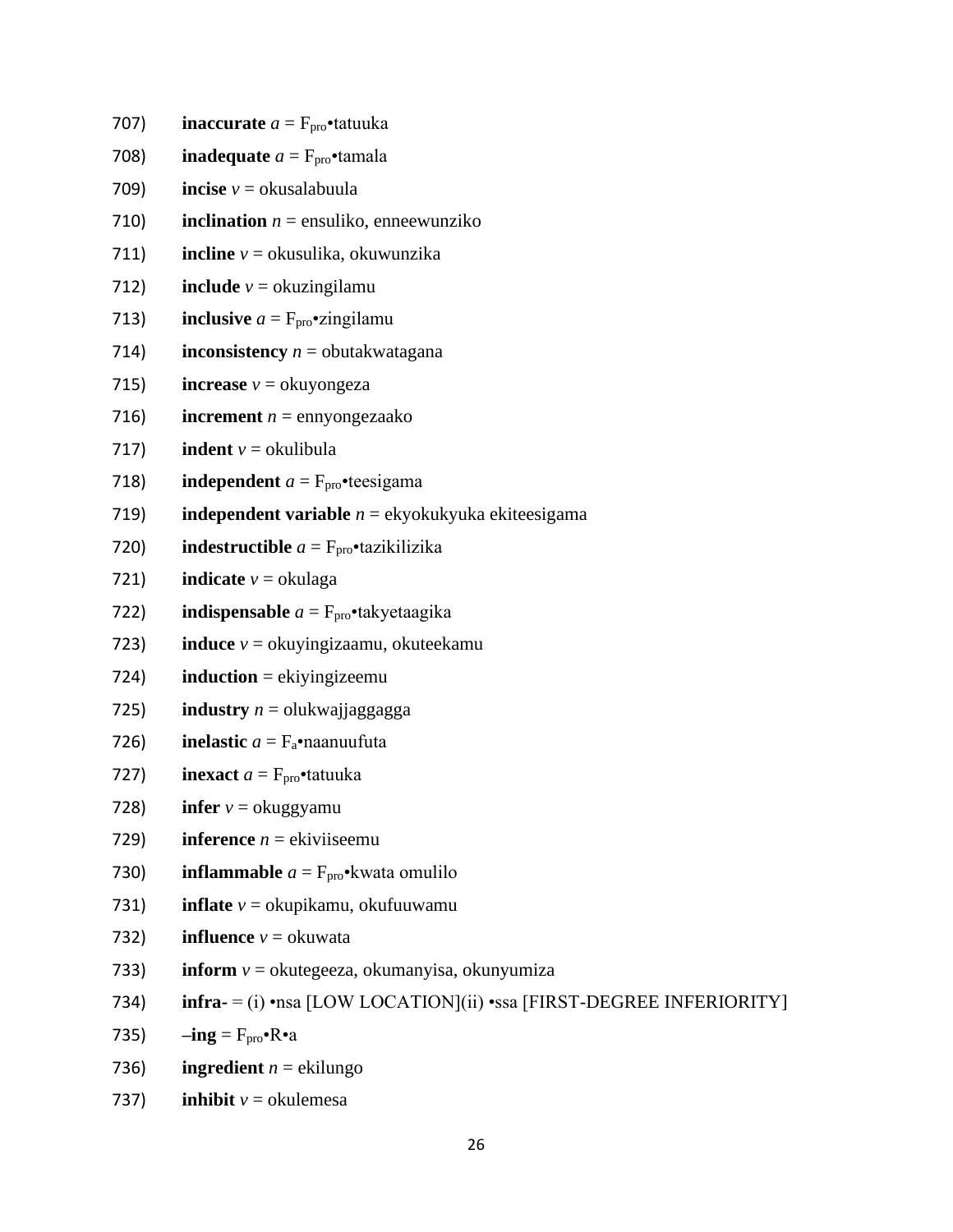738) **initial**  $a = F_{\text{pro}}$  **tandika** 739) **initiate**  $v =$  okutandika 740) **injure**  $v =$  okuttattana 741) **inquire**  $v =$  okubuuliliza 742) **insert** *v* = okuwagikamu 743) **instantaneous**  $a = F_{\text{pro}} \cdot$ akaseelassa 744) **instruct** *v* = okukodyoya; okulagilila 745) **instruction**  $n =$  okukodyoya; olukolaca 746) **instrument** *n* = ekyokukozesa 747) **insufficient**  $a = F_{\text{pro}} \cdot \text{tamala}$ 748) **integrate**  $v =$  okulambaya 749) **intensive property** *n* = ekyannyini ekinyiinyiitivu 750) **inter-** = (i) •gana (ii) •taba• (iii) •taba 751) **interchange** *v* = okuwaanyisaganya 752) **interconnected**  $a = F_a$ •yungatabe 753) **interfere**  $v =$  okweyingiza 754) **intermediate**  $a = F_{\text{pro}} \cdot \text{k}$ atiwa 755) **intermittent**  $a = F_{\text{pro}} \cdot \text{tunkataba}$ 756) **interpolate**  $v =$  okuwagikamu 757) **interpose**  $v =$ okuwagikawo

- 758) **interrupt**  $v =$  okusalataba
- 759) **interval**  $n =$  oluta
- 760) **intra-** = •kwamwa [OUTER-INNER LOCATION]
- 761) **intricate**  $a = F_{\text{pro}} \cdot a$  kwegendeleza,  $F_a \cdot k$ alubo
- 762) **intro-**  $=$  •mwala
- 763) **introduce**  $v =$  okuteekamu
- 764) **invalid**  $a = F_a$ •tuufukota
- 765) **invariable**  $a = F_{\text{pro}} \cdot \text{abutakyuka}$
- 766) **investigate**  $v =$  okubuuliliza
- 767) **involved in** *a* = F•zingiddwa mu, okwenyigila mu
- 768) **iridescent**  $a = F_a$ •soka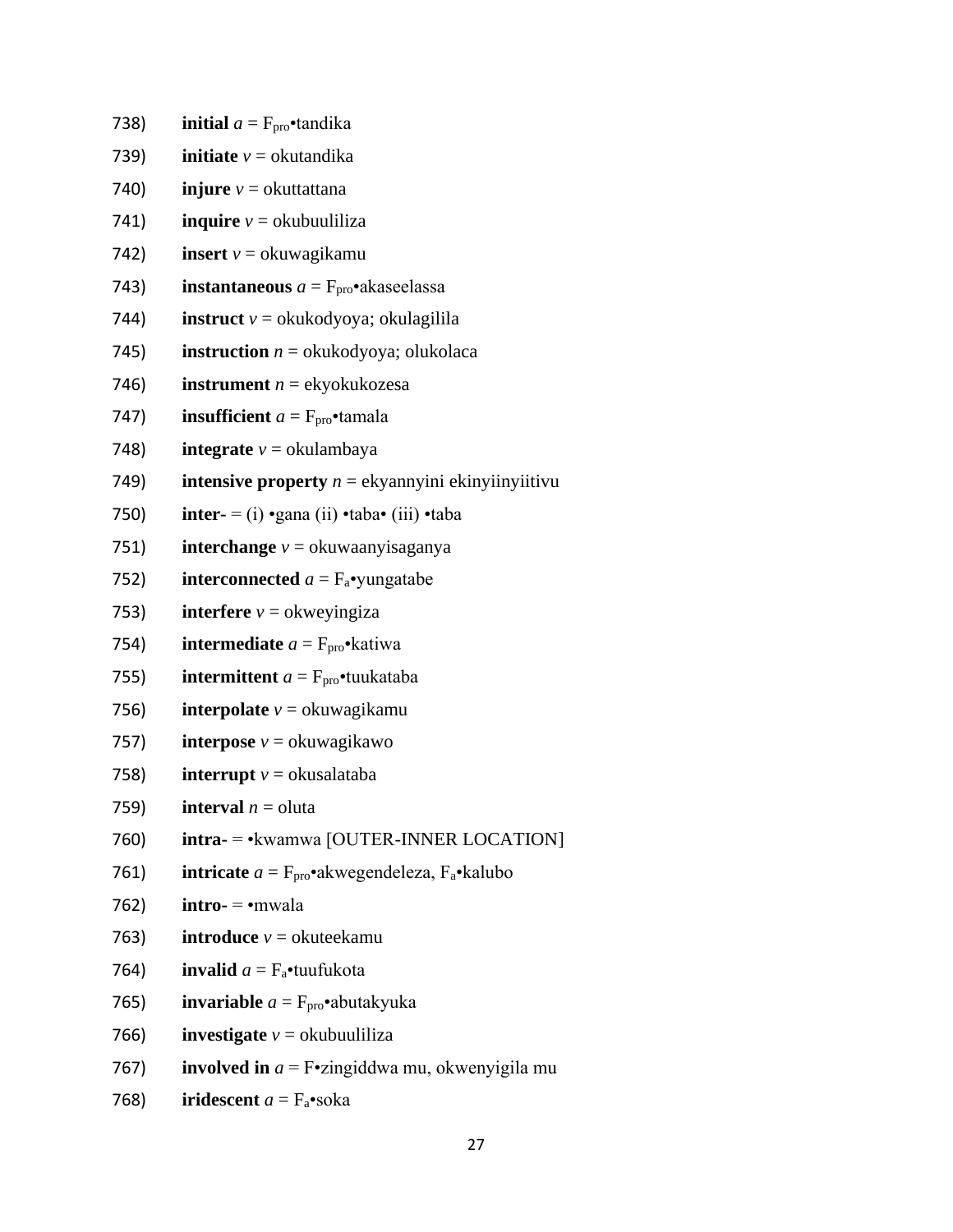769) **irregular**  $a = F_a$ •teekajeema

- 770) **irreplaceable**  $a = F_{\text{pro}}$ **•**tasikizikawo
- 771) **-ish** = (i) •wa (ii) *I*k*I*fu, *I*l*I*vu (iii) •nna•
- 772) **-ism** = (i) •laba• (ii) •kiza•
- 773) **iso-** = •nkana
- 774) **isolate**  $v =$  okubbaliya
- 775) **isolated**  $a = F_{\text{pro}} \cdot \text{suded}$ ,  $F_{\text{pro}} \cdot \text{bbaliwa}$
- 776) **isolation**  $n =$  obwesuule
- 777) **issue**  $v =$  okuvaamu
- 778)  $\textbf{ite} = (i) \cdot \text{wa} \text{ (ii) } \cdot \text{nna} \cdot \text{ (iii) } \cdot \text{a} \cdot \text{b}$
- 779) **item**  $n =$  omunwe
- 780) **itemize**  $v =$ okumenya
- 781) **-itis** = •yaka
- 782) **-ive** = F•R•i
- 783) **jacket**  $n =$ ekisabika
- 784) **jar** *v* = okukangayanga
- 785) **jerk** *v* = okusikayanga
- 786) **join**  $n =$  entabilo
- 787) **join** *v* = okutaba, okuyunga
- 788) **joint**  $n =$  entabilo, ennyungilo
- 789) **jolt** *v* = okusindikayanga
- 790) **junction**  $n =$  entabilo, ennyungilo
- 791) **juxta-** = •laana
- 792) **keep** *v* = okukuuma, okulunda
- 793) **knowledge** *n* = okumanya
- 794) **label**  $n = F_n \cdot \text{lambe}$
- 795) **label**  $v =$  okulamba
- 796) **lack** (of)  $n =$  ebbula
- 797) **lagged**  $a = F_a$ •sabike
- 798) **latent**  $a = F_a \cdot k$  usike
- 799) **-latry** =  $\cdot$ sinza $\cdot$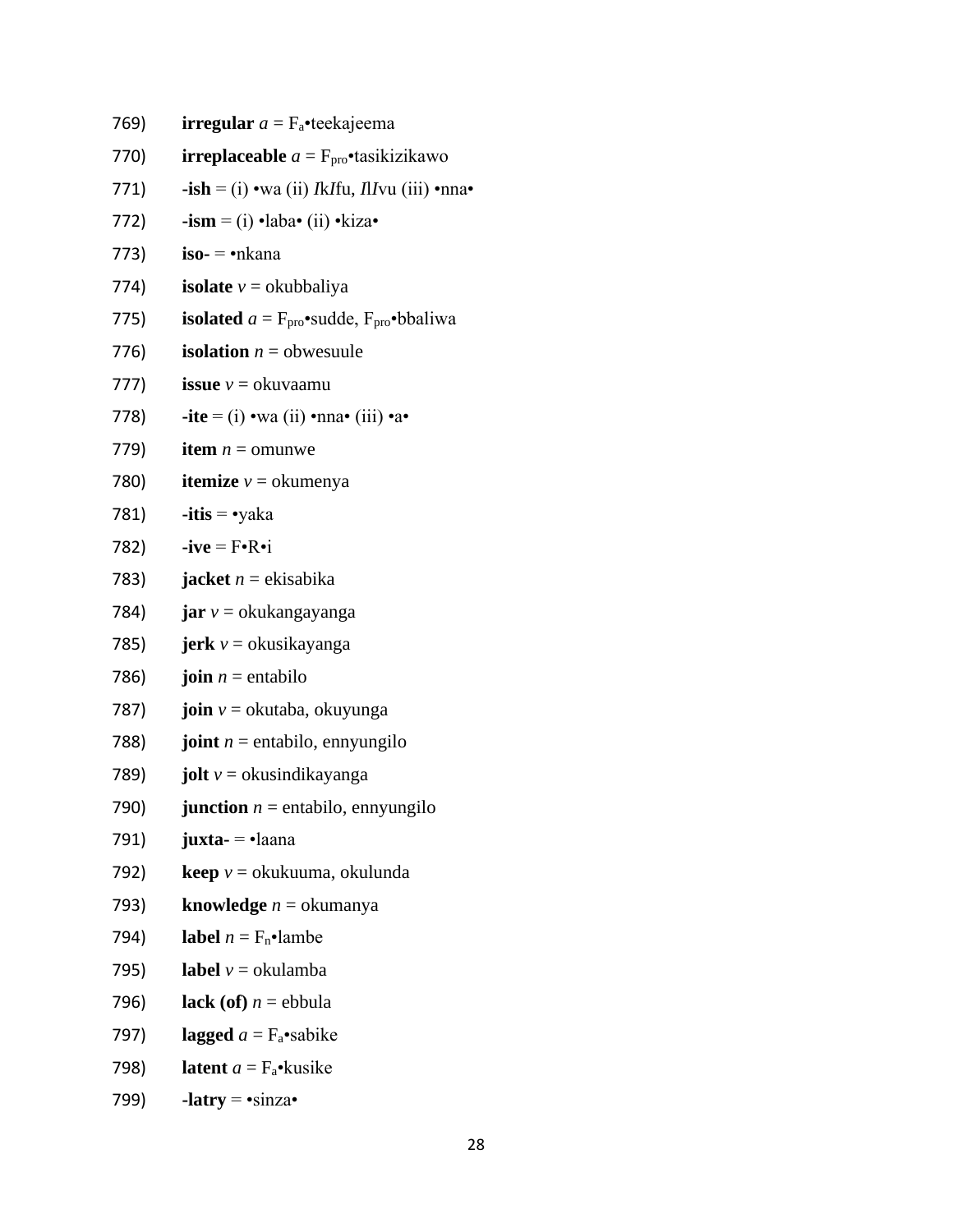| 800) | <b>law</b> $n =$ etteeka                                                 |
|------|--------------------------------------------------------------------------|
| 801) | lay $v =$ okugalamiza                                                    |
| 802) | lead $v =$ okukulembela, okutuusa                                        |
| 803) | leak $v =$ okutoloka, okutiiliika                                        |
| 804) | <b>lengthen</b> $v =$ okuwanyuya                                         |
| 805) | $-less = \cdot$ nuna                                                     |
| 806) | <b>lessen</b> $v =$ okukendeeza                                          |
| 807) | <b>let</b> $v =$ okuleka                                                 |
| 808) | <b>level</b> $n =$ eddaala, omugigi, omwalilo                            |
| 809) | <b>liberate</b> $v =$ okuyimbula                                         |
| 810) | <b>lifespan</b> $n =$ obuwangaazi                                        |
| 811) | $-like = \cdot$ wanga                                                    |
| 812) | <b>limit</b> $n =$ obukugilo, ekkomo                                     |
| 813) | <b>limit</b> $v =$ okuteeka ekkomo                                       |
| 814) | <b>limited</b> $a = F_a \cdot k$ ugile                                   |
| 815) | <b>line</b> $n =$ olunyilili; laini; olukoloboze; omusittale; ebbangammu |
| 816) | <b>liquid</b> $n =$ ekikulukusi                                          |
| 817) | <b>list</b> $v =$ okukalalaya                                            |
| 818) | live $v =$ okubeela, okusula                                             |
| 819) | <b>locate</b> $v =$ okufoya                                              |
| 820) | <b>location</b> $n =$ ekifo, okufoya                                     |
| 821) | $-logy = ka \cdot yiga \cdot$                                            |
| 822) | <b>lone</b> $a = F_{\text{pro}} \cdot \text{okka}$                       |
| 823) | $long$ = $\bullet$ wanva                                                 |
| 824) | <b>look</b> $v =$ okutunuulila                                           |
| 825) | $\log v =$ okutemako                                                     |
| 826) | <b>lush</b> $a = F_a$ •saakaativu                                        |
| 827) | <b>luxuriant</b> $a = F_a$ •saakaativu                                   |
| 828) | <b>machine</b> $n =$ mashiini, ekisindiso                                |
| 829) | <b>machinery</b> $n =$ emmashiinima                                      |
| 830) | macro- = $(i)$ •nena $(ii)$ sse•                                         |

29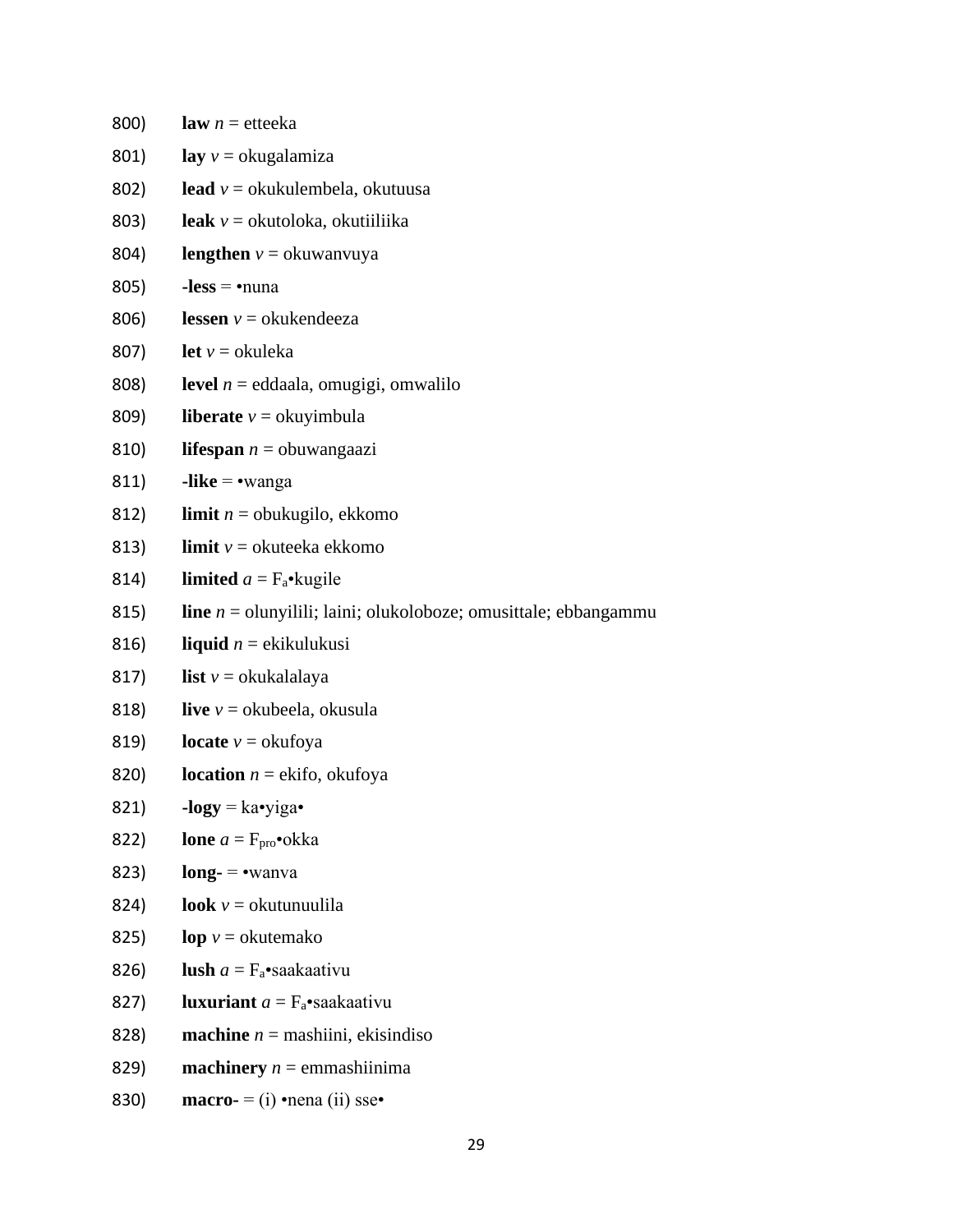- $\textbf{macro}\cdot = \text{(i)}$  ssesse•, ssegu• (ii) •ggulagga [HIGHEST LOCATION] 831)
- 832) **macroscopic**  $a = F_{\text{pro}}$  and abisannena
- 833) **magnification**  $n =$  enzimbulukusa
- 834) **magnified**  $a = F_a$ •zimbulukuse
- **magnify**  $v =$  okuzimbulukusa 835)
- 836) **magnitude**  $n =$  obunene
- **maintain**  $v =$  okubeezaawo 837)
- 838)  $mal- = \cdot buba$
- 839)  $-mania =  $\cdot$ lala$
- 840) **manipulate**  $v =$  okukikiitanya; okuwatabuba
- 841) **manner**  $n = \text{engeli}$
- 842) **manufacture**  $v =$  okukolagga
- 843) **many-** = (i) •ngi• (ii) •ngibaze (iii) •nna• $F_{+}$ • $S$ • $F_{num}$ •ngye
- 844)  $\mathbf{map}$   $v = \alpha$ kumaapa
- **marginal**  $a = F_{\text{pro}} \cdot$ ankingizzi 845)
- 846) **mark**  $v =$  okuboneza, okulamba
- **mask**  $v =$ okusiikiliza 847)
- 848) **mass**  $n =$  mmaasi, obutole
- 849) massive  $a = F_a$ •nenegga
- 850) **match**  $v =$  okugendanya
- 851) **material**  $a = F_{\text{pro}}$  amateria
- 852) **material**  $n =$  mmaterio
- 853) **matter**  $n =$  ekitwalabbanga, materia
- $\text{maxi} = \text{sseli}$ , ssemu 854)
- **meagre**  $a = F_{\text{pro}} \cdot \text{bulamu}$ 855)
- 856) **measure**  $v = okupima$
- 857) **measurement**  $n =$  ekipimo, empima
- 858) **mechanical**  $a = F_{\text{pro}}$ •amashiini,  $F_{\text{pro}}$ •akisindiso
- 859) **mechanism**  $a =$  emmashiiniva
- 860)  $\text{medi} = \text{·kata}$
- 861)  $mega - \n\cdot$ nena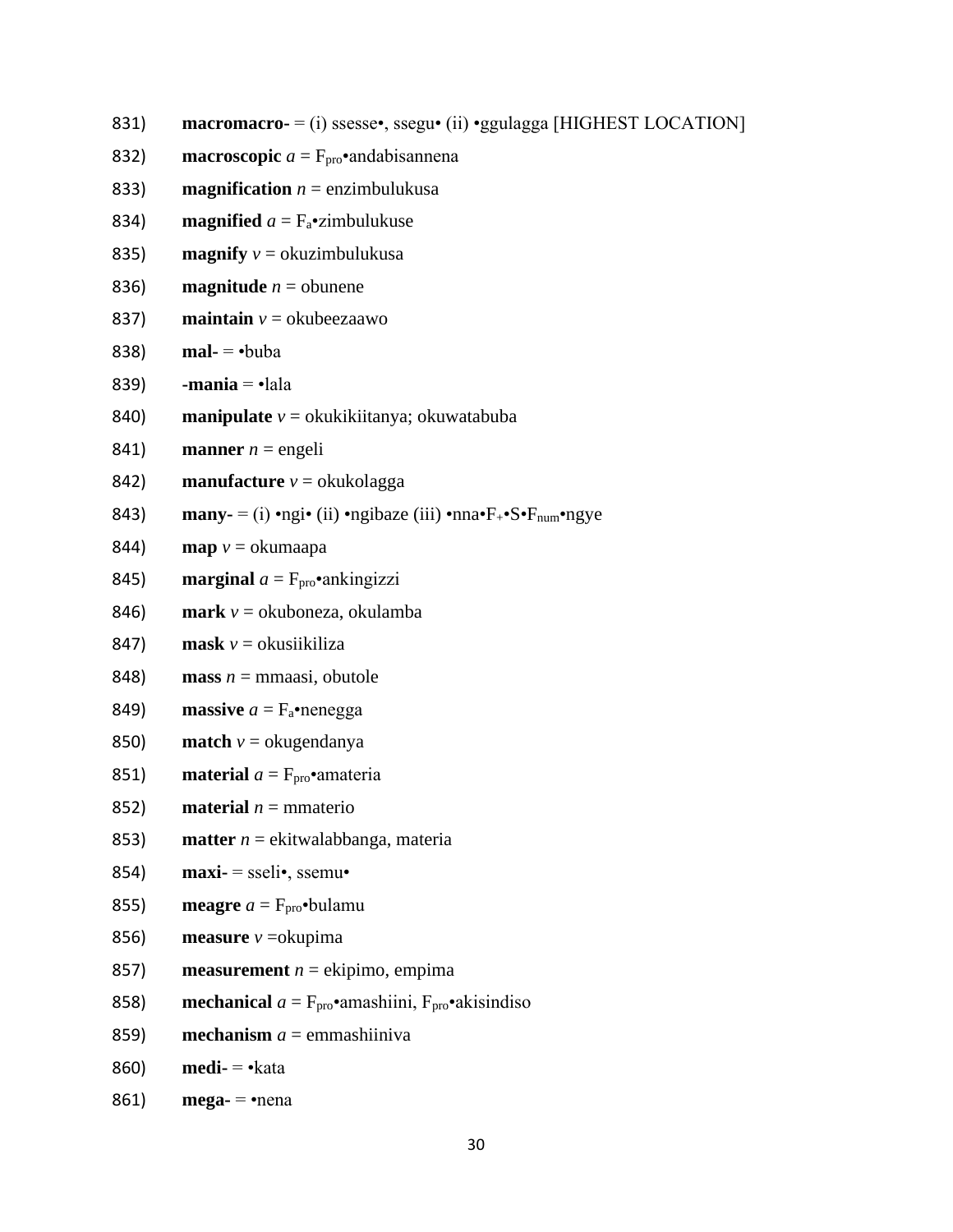- 862) **member** *n* = B•F•ekibinja
- 863) **mend**  $v =$  okuddaabiliza
- 864) **mer- (/-mer/-merous)** = •ca
- 865) **merge** *v* = okwekwanaganya, okukwanaganya
- 866) **mesh**  $n =$  ekkowe
- 867) **meso-** = •kata
- 868) **meta-** = (i) •wala (ii) •wila (iii) •bega (iv) •yela (v) •suuma [SECOND-ORDER]
- 869) **meter**  $n =$  ekipimiso
- 870) **method**  $n =$  oluwenda
- 871) **-metrics (/-metry)** = ka•pima•
- 872) **micro-** = •tona, nnyhu•, mikro•
- 873) **micromicro-** = (i) sseka•, nnyhunnyhu•, mikromikro• (ii) •ssafa [THIRD-DEGREE INFERIORITY]
- 874) **microscopic**  $a = F_{\text{pro}}$  and abisottona
- 875) **mid-** = (i) •kata (ii) •mwa
- 876) **mini-** = •tona
- 877) **mio-** = •keewa
- 878) **mis-** = •ba
- 879) **miss**  $v =$  okusubwa
- 880) **mix** *v* = okulunga, okutabika
- 881) **mixed(-)** = •yawa
- 882) **mobile**  $a = F_a$ •esegusi
- 883) **mode**  $n =$  engeli
- 884) **model**  $n = ekibaka$
- 885) **modern**  $a = F_{\text{pro}} \cdot \text{amulence}$
- 886) **modify**  $v =$  okukyusaamu
- 887) **mono-** = (i) •mu (ii) •mubaze (iii) •nna• $F \cdot S \cdot F$ <sub>num</sub>mwe
- 888) **-morphic** = •kula
- 889) **motionless**  $a = F_{\text{pro}} \cdot$ teenyeenya
- 890) **mount** *v* = okuteekateeka
- 891) **move** *v* = okujjulula, okusegula, okuvuga, okuseetula; okuseguka, okuseetuka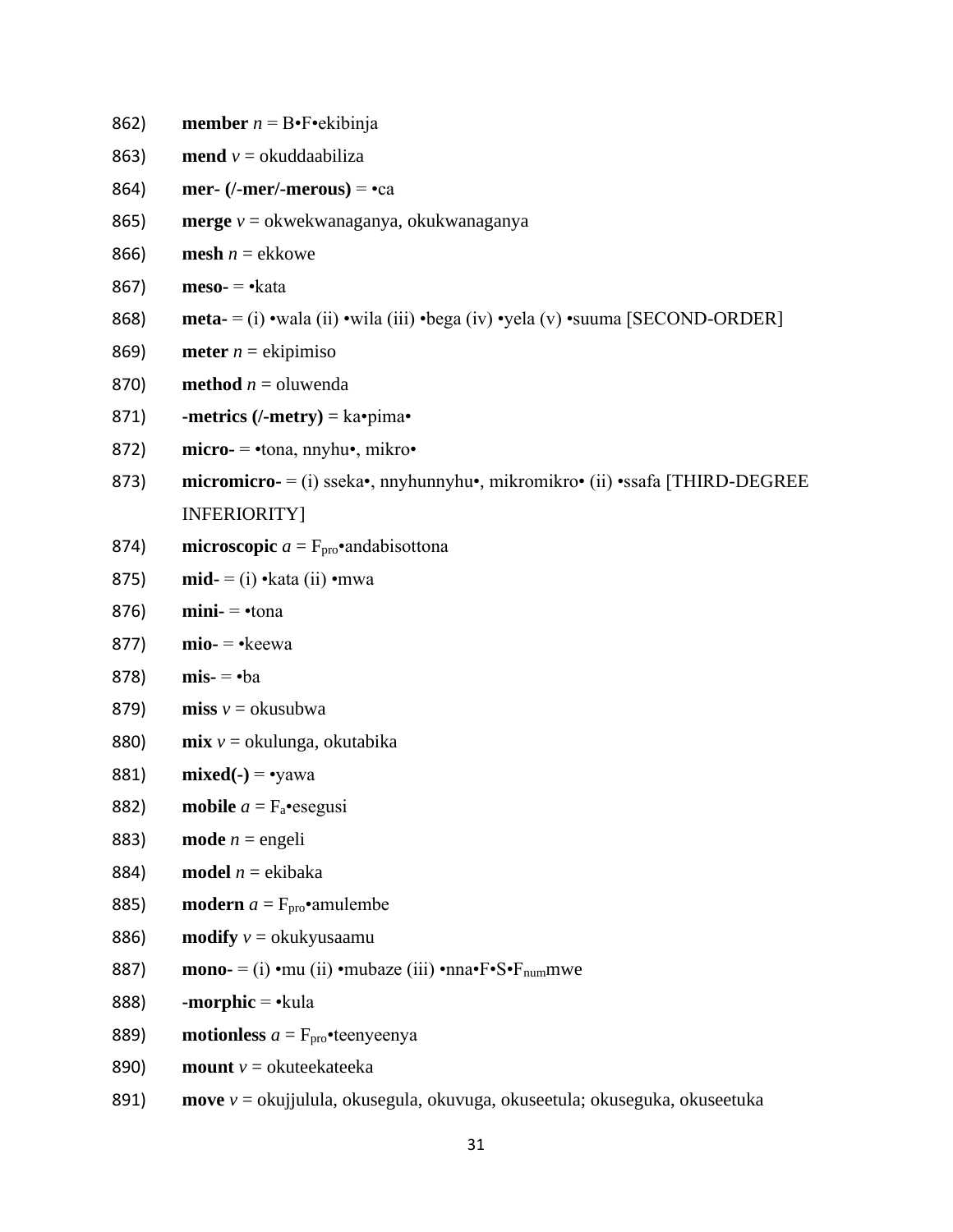- 892) **multi-** = (i) •ngi• (ii) •ngibaze (iii) •nna• $F_{+}$ • $S$ • $F_{num}$ •ngye
- **multiple(-)** = (i)  $\cdot$ bungibaze 893)
- 894) **multiply**  $v =$  okuyala
- 895) **mutual**  $a = F_a$ •ddizaganyi
- 896) **name**  $v =$  okutuuma
- 897) **native**  $a = F_{\text{pro}} \cdot$ akinnansi
- **natural**  $a = F_{\text{pro}} \cdot \text{abutonde}, F_a \cdot \text{S} \cdot \text{mono}$ 898)
- 899) **nature**  $n =$  obutonde, ennono
- 900)  $near(-) = \cdot$ kumpa
- 901) necessary  $a = F<sub>pro</sub> \cdot etaagisa$
- 902) **necessity**  $n =$  obwetaavu
- 903) **need**  $n =$  ekyetaagibwa
- 904) **need**  $v =$  okwetaaga
- 905) negative  $a = F_a$ •neddayi
- 906) **negligible**  $a = F_{\text{pro}} \cdot \text{swulika}$
- 907)  $neo = \bullet ggya / \bullet ppya$
- **network**  $n =$  omuyung ottimba 908)
- 909) nil  $a =$  F•eleele
- 910)  $-nomy = ka \cdot teeka \cdot$
- non-  $=$  (i) •ta•R•a (ii) •leka 911)
- 912) **•lowoozekota**
- 913) **non-inflammable**  $a = F_{\text{pro}} \cdot$  takwata mulilo
- **non-porous**  $a = F_a$ •tulinufu 914)
- **norm**  $n =$  ekilijjoyo 915)
- **·lijjoyowa** 916)
- **normal**<sup>2</sup>  $a = F_a$ •esimbu, okwesimba ku 917)
- **normalize**  $v =$ okulijioya 918)
- 919) **note**  $v =$  okwetegeleza
- 920) **nothing**  $n =$  ekitalikintu
- 921) nought  $n =$ kannazzeelo
- null  $a = F_a$ •eleeleye 922)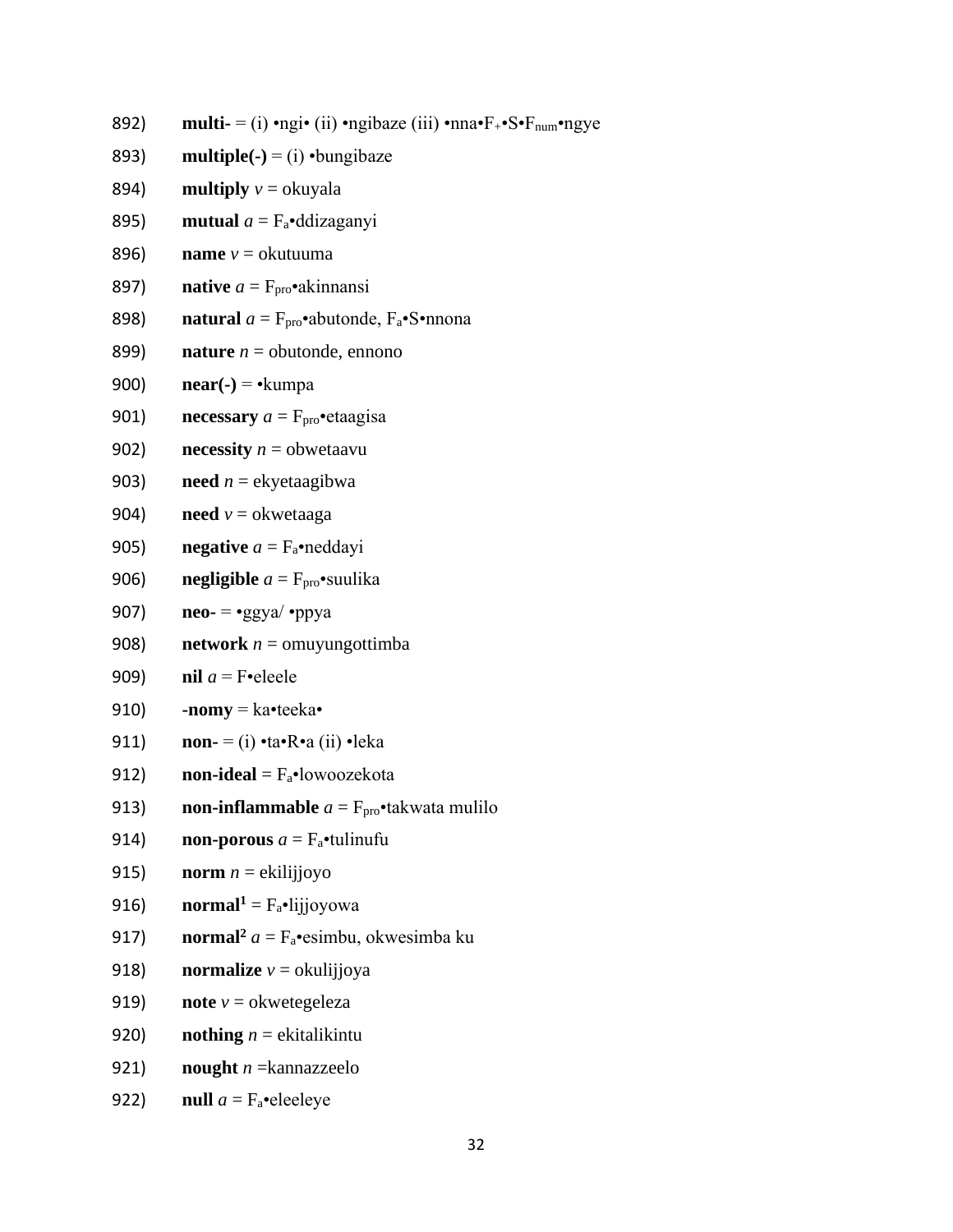923) **number**  $v =$  okunamba

- 924) **obey**  $v =$  okugondela
- 925) **objective**  $a = F \cdot n$ zewufu
- 926) **oblique**  $a = F_{\text{pro}} \cdot \text{esim}$ buta ku,  $F_a \cdot \text{esim}$ bufu
- 927) **obscure**  $a = F_{\text{pro}}^{\bullet}$ tategeelekeka
- 928) **obscure** *v* = okusiikiliza
- 929) **observable** *n pl* = ebikengebwa
- 930) **observation**  $n =$  okukenga, obukenzi
- 931) **observation terms** *n pl* = ebimiimo byobukenzi
- 932) **observe**  $v =$  okukenga
- 933) **observer**  $n =$  omukenzi
- 934) **obsolete**  $a = F_a$ •dibye
- 935) **obstruct**  $v =$  okuziba
- 936) **obtain**  $v =$  okufuna
- 937) **occasion** *n* =amatuuka
- 938) **occupant**  $n = F_n$ •wannghami
- 939) **occupy** *v* = okugumba, okuwannghama
- 940) **occur**  $v =$ okubaawo
- 941) **occurrence**  $n =$  omulundi
- 942) **odd** *a* = Fpro•ansuusuuba, okusuusuuba
- 943) **-oid (/-ode)** = •wanga
- 944) **oligo-** = •bata
- 945) **-oma (/-omatous)** = •zimba
- 946) **omit** *v* = okuleka, okubuukawo
- 947) **omni-** = •wanna
- 948) **one-** = (i) •mu (ii) •mubaze (iii) •nna• $F \cdot S \cdot F_{\text{num}}$ mwe
- 949) **ooze(out)**  $v =$  okunenuka
- 950) **opalescent**  $a = F_a$ •opaliwavu
- 951) **opaque**  $a = F_a$ •tanguuvu
- 952) **open**  $v =$ okuggula
- 953) **operate** *v* = okukola ku, okukozesa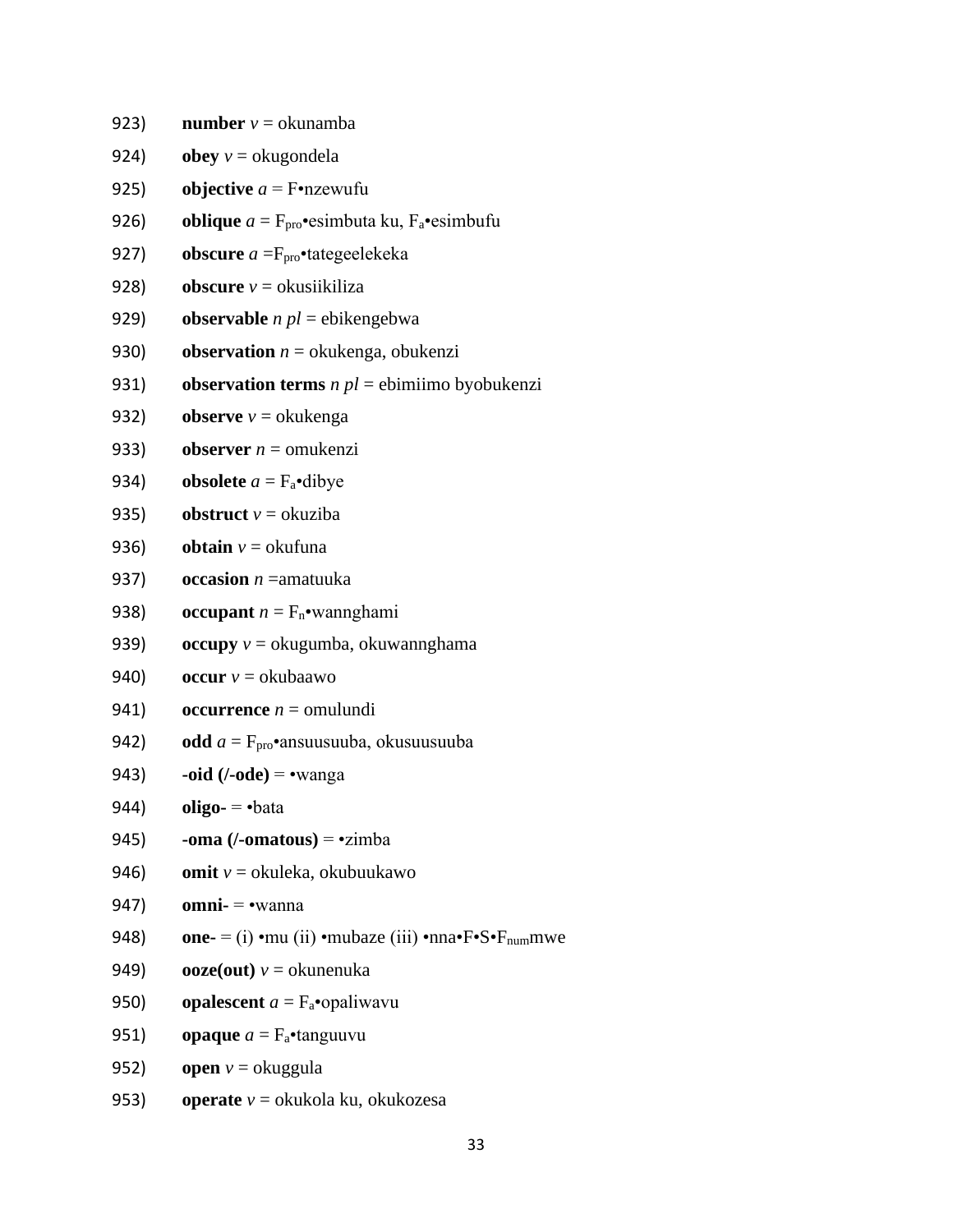- 954) **operation** *n* = enkola, okukola, ekikolwako
- 955) **operational**  $a = F_{\text{pro}} \cdot \text{kozesebwa}$
- 956) **operative**  $a = F_a \cdot kozi$
- 957) **opinion**  $n =$  endaba, endowooza
- 958) **order**  $n =$  obutegeke
- 959) **order** *v* = okusengeka
- 960) **ordinary**  $a = F \cdot abuliijio$ ,  $F_a \cdot kugilute$
- 961) **organize** *v* = okukunga, okutegeka
- 962) **orient** *v* = okutuukaganya
- 963) **origin**  $n =$  ensibuko
- 964) **original** =  $\bullet$ nnona
- 965) **originate** *v* = okusibuka, okutandika, okuyiiya
- 966) **ortho-** = •tuufa
- 967) **oscillate** *v* = okusuuba
- 968) **-ose** = (i) •wa (ii) •nna• (iii) •a•
- 969) **-osis** = •lwala
- 970) **-ous** = (i) •wa (ii) •nna• (iii) •a•
- 971) **out-** = (i) •bwa (ii) •leebya (iii) •bwala
- 972) **outline**  $n = ebbago$
- 973) **outline**  $v =$  okubaga
- 974) **over-** = (i) •ggula [HIGH LOCATION] (ii)•gga [FIRST-DEGREE SUPERIORITY] (iii) •sukka
- 975) **own(-)** = (i) •yina (ii) •ee•
- 976) **pack** *v* = okusiba, okupakila
- 977) **paleo-** = •kaddagga
- 978) **palin-** = •ddaya
- 979) **pan-** = •wanna
- 980) **para-<sup>1</sup>** = (i) •lula (ii) •laana (iii) •soma (iv) •yela (v) •kiiba
- 981) **para-<sup>2</sup>** = (i) •taasa
- 982) **parallel**  $a = F_a \cdot$ lalakiiba
- 983) **paraphrase** *v* = okugambakima, okuyogelakima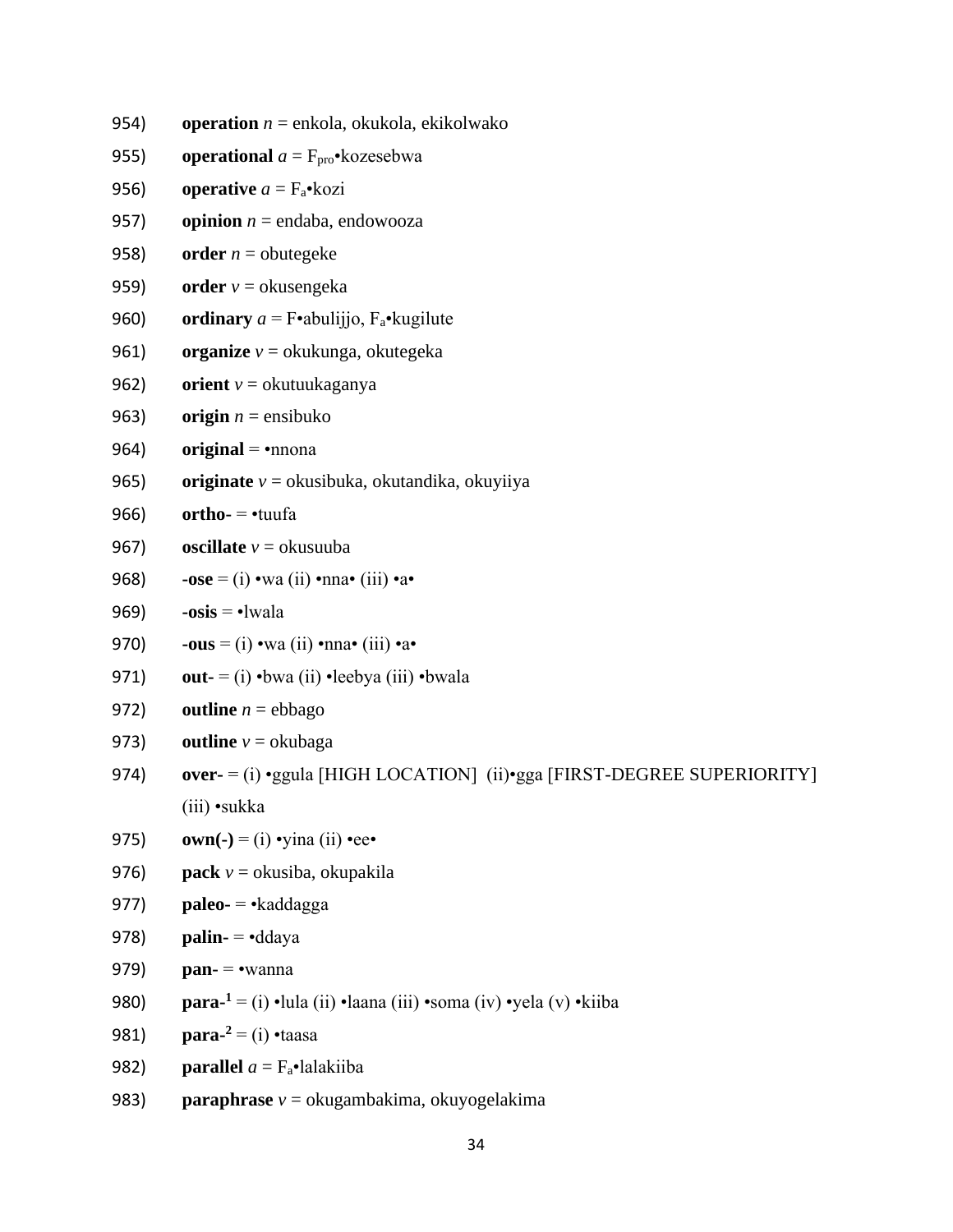984) **-parous** = •zaala• 985) **part**  $n =$  ekitundu 986) **partial**  $a = F_{\text{pro}} \cdot a$ kitundu 987) **particle** *n* = akasilikitu 988) **particular**  $a = F_a$ •londemu 989) **paste** *n* = ekipooli 990) **patch** *n* = ekipaapi 991) **path** *n* = ekkubo, obuwufu 992) **pattern**  $n =$  ekiyeeyo 993) **peel** *v* = okubambuka, okuwaata, okususa; okubambula 994) **pen(e)-** = • kumpa 995) **penetrable**  $a = F_{\text{pro}}$ •senseleka,  $F_{\text{pro}}$ •yingilika 996) **penetrate** *v* = okuyingila, okusensela 997) **penetrated**  $a = F_{\text{nom}} \cdot$ yingile,  $F_a \cdot$ sensele 998) **penetrating**  $a = F_{\text{pro}} \cdot \text{yingila}$ ,  $F_{\text{pro}} \cdot \text{sensela}$ 999) **penetration** n = ensensela, ennyingila 1000) **-penia** = •yava 1001) **per-** = •yema 1002) **perceive**  $v =$  okukengassa 1003) **percept**  $n =$  ekikengasso 1004) **perceptible**  $a = F_{\text{pro}} \cdot \text{kengassika}$ 1005) **percolate**  $v =$  okukenenuka 1006) **perfect**  $a = F_{\text{pro}}$  **tuukilidde** 1007) **perfect**  $v =$  okutuukiliza 1008) **perfection**  $n =$  obutuukilile 1009) **perforate**  $a = F_a$ •tulinavu 1010) **perforated**  $a = F_a$ •tulinaze 1011) **peri-** = •buga 1012) **period** *n* = omwetooloolo, ekiseelaggaga 1013) **periodic**  $a = F_{\text{pro}} \cdot$ amwetooloolo,  $F_{\text{pro}} \cdot$ akiseelaggaga

1014) **perish** *v* = okusaanawo, okuyonooneka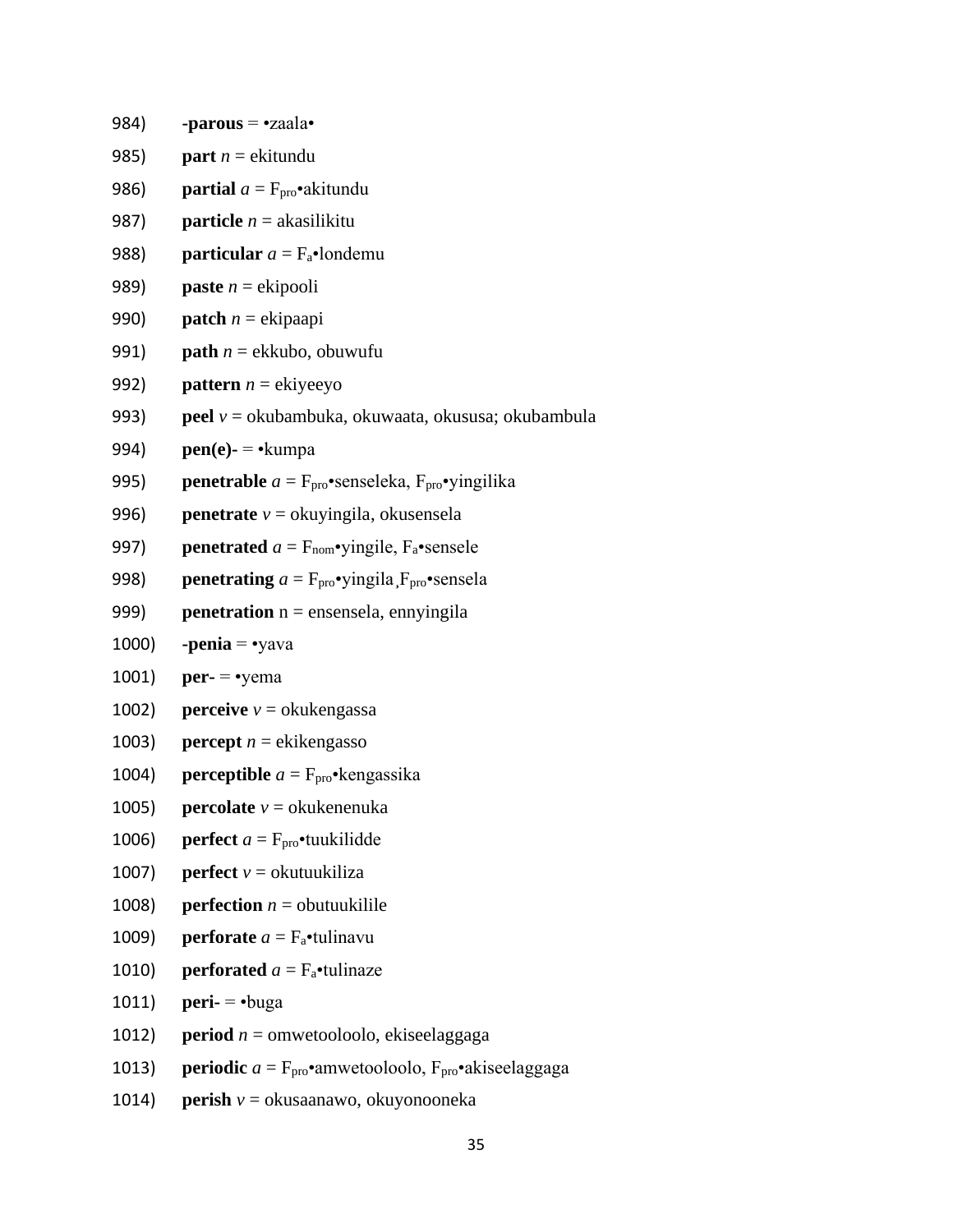- 1015) **perishable** *a* = okuyonoonekayanga, okufayanga
- 1016) **permanent**  $a = F_{\text{pro}} \cdot$ ankalakkalila
- 1017) **permeability**  $n =$  okuyisikamu
- 1018) **permeable**  $a = F_{\text{pro}} \cdot y$ isikamu
- 1019) **permeable membrane** *n* = akabubi akayisaamu
- 1020) **permeate**  $v =$  okuyisaamu
- 1021) **perpendicular**  $a = F_{\text{pro}} \cdot \text{esimba}$  ku,  $F_a \cdot \text{esimba}$
- 1022) **perpetual**  $a = F_a$ •seelawanna
- 1023) **persist**  $v =$  okulemelawo
- 1024) **-person** = (i) omu•S•wa (ii) omunna•W (iii) owa• $B_n \cdot F_n \cdot S$
- 1025) **perturbation**  $n =$  okutaataagana
- 1026) **pervade** *v* = okuyitayema, okuyisayema, okubunagga
- 1027) **phenomenon**  $n =$  ekikengeka
- 1028) **-philia** =  $\text{e}$ eeyuna $\text{e}$
- 1029) **-phobia** = •kyawa**•**
- 1030) **physical**  $a = F_{\text{pro}}$ •biliwa
- 1031) **physical appearance**  $n =$  endabika embiliwa
- 1032) **physical principles** *n pl* = emisingi emibiliwa
- 1033) **pick**  $v =$  okulonda
- 1034) **pierce** *v* = okuwummula, okubotola
- 1035) **pin**  $v =$  okupina
- 1036) **pipe**  $n = (i)$  omudumu (ii) emmindi (iii) endele
- 1037) **piping**  $n =$  omudumuma
- 1038) **place**  $n =$ **ekifo**
- 1039) **place** *v* = okukifa, okuteeka
- 1040) **plagio-** = •taafa
- 1041) **plan**  $v =$  okutegeka
- 1042) **plant**  $v =$  okusimba
- 1043) **plastic**  $a = F_a$ •naanaafu
- 1044) **plausible**  $a = F<sub>pro</sub>$ **•**kkilizikika
- 1045) **plentiful**  $a = F_{\text{pro}} \cdot$ ajjenjeelo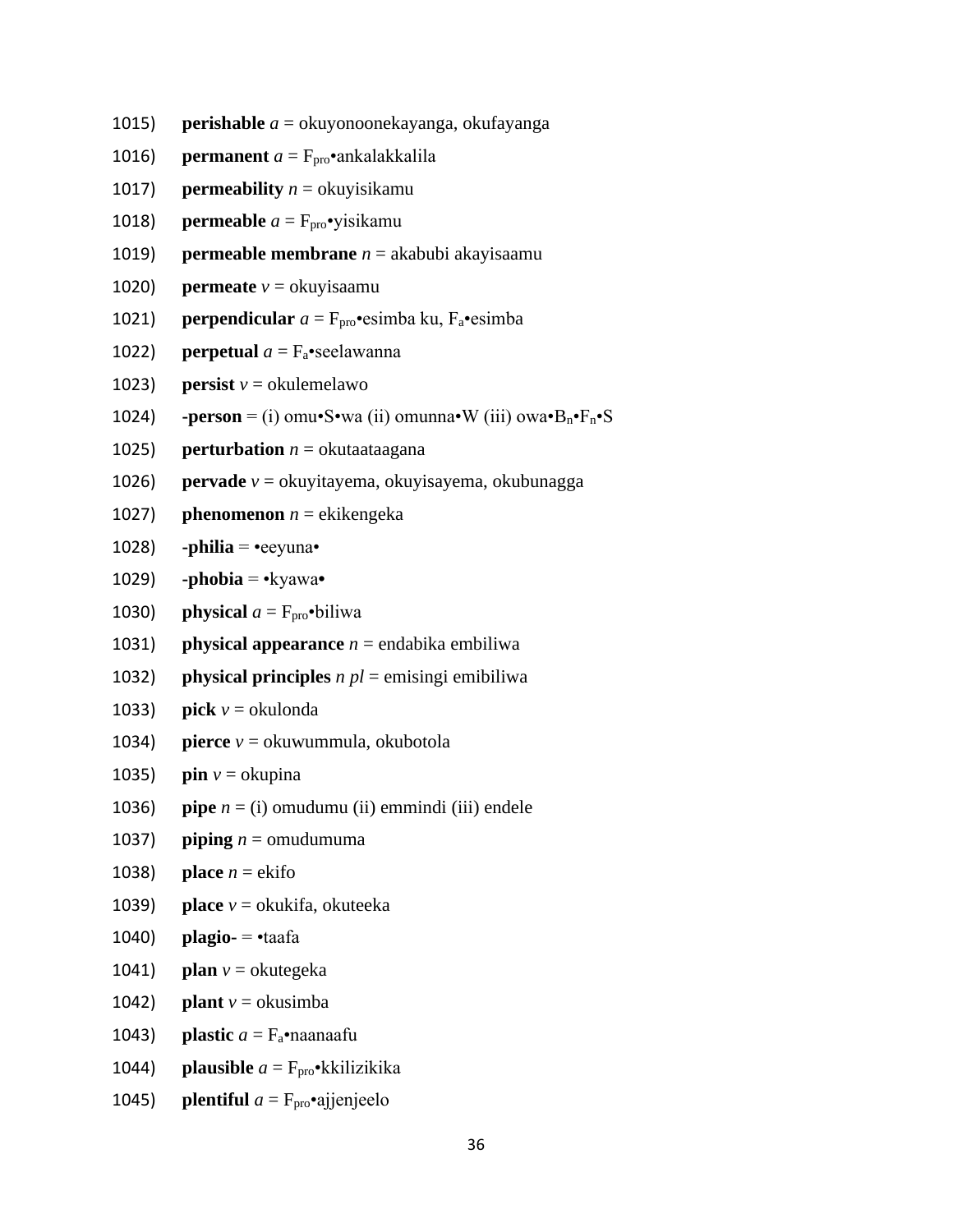1046) **plenty of**  $a = F_a \cdot ngi$ 1047) **pleo-**  $=$  •wela 1048) **plot** *v* = okubanjaya, okukuboya 1049) **pluri-** = •waka 1050) **poikilo-** = •kyuna 1051) **point** *n* = okusonga ku 1052) **point**  $n =$  pointi, akatonnyeze 1053) **polarize**  $v =$ okuwagiya 1054) **pole**  $n = \text{empagi}$ 1055) **pollution**  $n =$  okucaafuwazibwa 1056) **poly-** = (i) •ngi• (ii) •ngibaze (iii) •nna• $F_{+}$ • $S$ • $F_{num}$ •ngye 1057) **porous**  $a = F_a$ •tulinavu,  $F_a$ •tulina 1058) **portable**  $a = F_{\text{pro}} \cdot \text{tambuzika}$ 1059) **portion**  $n =$  ekiwayi 1060) **position**  $n =$  ekifo, obwesangilo 1061) **positive**  $a = F_a$ •yeeyi 1062) **possess**  $v = F_{\text{pro}} \cdot \lim_{n \to \infty}$  okuba ne 1063) **post-** = (i) •bega (ii) •wonda (iii) •suuma 1064) **postulate**  $n = ekisabo$ 1065) **potenti-** = •yinza 1066) **potential**  $a = F_{\text{pro}} \cdot \text{yinz}$ 1067) **pound**  $v =$  okusekula, okusekebbula 1068) **powder**  $n =$  pauda, olusennyente 1069) **powder**  $v =$  okupauda 1070) **pre-** = (i) •bela (ii) •kumba (iii) •ddawa 1071) **preceding**  $a = F_{\text{pro}} \cdot \text{kulembela}$ 1072) **precise**  $a = F_{\text{pro}} \cdot \text{emyini}$ 1073) **predict** *v* = okuyogeladdawa, okugambaddawa 1074) **prefer**  $v =$  okukiza

- 1075) **preferential**  $a = F_{\text{pro}} \cdot a$ kukiza
- 1076) **preparation**  $n =$  okutegekela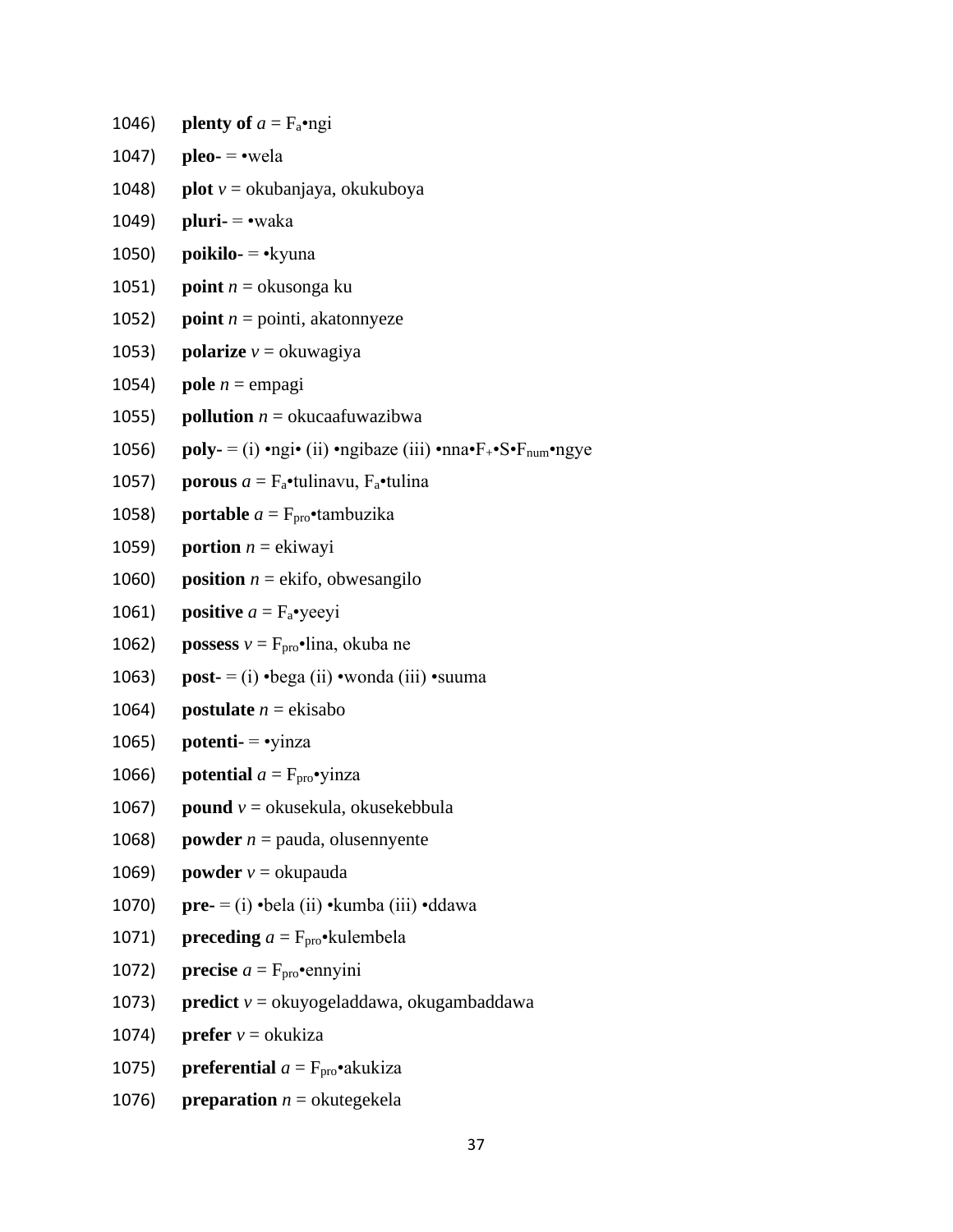- 1077) **prepare** *v* = okukoladdawa, okukolela, okutegekela
- 1078) **prerequisite** *n* = ekyetaagisaddawa
- 1079) **present** *v* = okuyanja, okuyanjula
- 1080) **presume** *v* = okulowoozakumba
- 1081) **prevent**  $v =$  okuziyiza
- 1082) **primitive**  $a = F_a$ •wute
- 1083) **principle**  $n =$  omusingi
- 1084) **print**  $v =$  okukyapa
- 1085) **pro-** = (i) •la (ii) •waga (iii) •bela (iv) •fo• (v) •ddawa
- 1086) **probability**  $n =$  obwandituukilila
- 1087) **procedure**  $n =$  enkola
- 1088) **process**  $n =$  olukwajja
- 1089) **produce backwards** v = okuwanvuya kaddannyuma
- 1090) **produce** *v* = okukola, okuyiiya, okuwanvuya
- 1091) **product**  $n =$  ekikole
- 1092) **production**  $n =$  enkolayema (cf oku $\cdot$ R $\cdot$ a $\cdot$ yema)
- 1093) **profuse**  $a = F_a$ •ngigga
- 1094) **progress**  $v =$  okugendabela
- 1095) **project**  $v =$  okunegula, okusindilila
- 1096) **prolific**  $a = F_a$ •zaazigga
- 1097) **prolong**  $v =$  okunyiinyiitiza
- 1098) **prominent**  $a = F_a \cdot k$ ukanavu
- 1099) **promote** *v* = okusegabela
- 1100) **pronounce**  $v =$  okuyatula
- 1101) **-proof** =  $\cdot$ guma
- 1102) **propagate**  $v =$  okubunyisa
- 1103) **propel**  $v =$  okunegula, okusindilila
- 1104) **propeller**  $n =$ **e**kisindilizi
- 1105) **proper** =  $\cdot$ yina
- 1106) **property**  $n =$  ekyannyini
- 1107) **proportion**  $n =$  omugelanolanda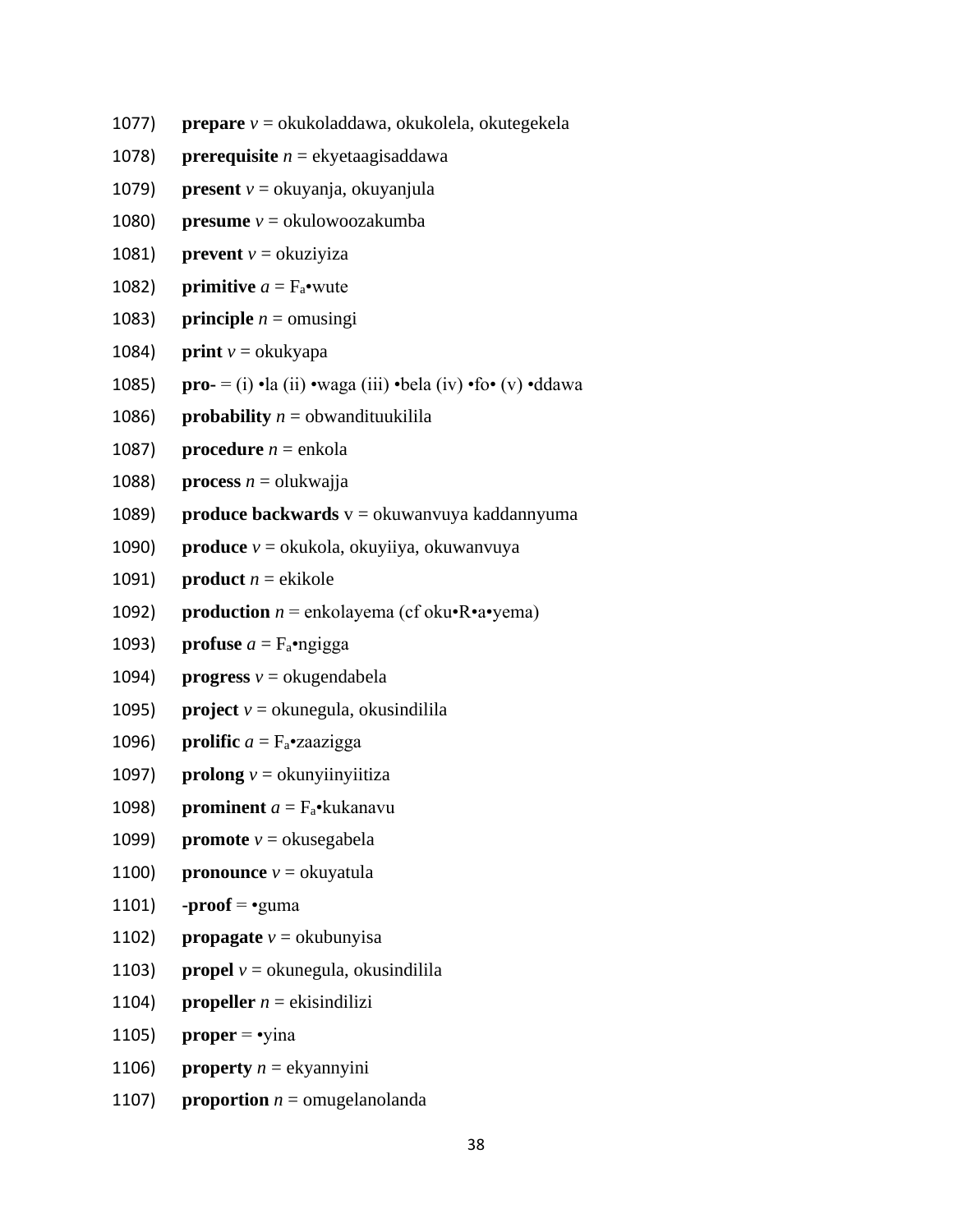- **proportional**  $a = F_{\text{pro}} \cdot$ amugelanolanda 1108)
- 1109) **propose**  $v =$  okuteesaddawa
- $1110)$ **propulsion**  $n =$  ensindilila
- $1111)$ **proto-** = (i)  $\cdot$ sooka (ii)  $\cdot$ nnona
- **protracted**  $n = F_{\text{pro}}$ •luddewo 1112)
- **prove**  $v =$  okukakasa 1113)
- **provide**  $v = \alpha$ kuwa 1114)
- $1115)$ **prune**  $v =$  okusalila
- 1116)  $pseudo-$  -dyeka
- **pulsate**  $v =$ okutujja  $1117)$
- 1118) **pulsatile**  $a = F_{\text{pro}} \cdot$ akutujja
- 1119) **pulsating**  $a = F_{\text{pro}} \cdot \text{tu}$ ija
- 1120) **pulsation**  $n =$  entujja
- **pulsative**  $a = F_a$  tuzzi 1121)
- **pulsatory**  $a = F_{\text{pro}}$  tunnunsiwa 1122)
- 1123) **pulse**  $n =$  entunnunsi
- 1124) **pulverize**  $v =$ okupaudaya
- 1125) **punctuate**  $v = \alpha$  okulamba
- 1126) **puncture**  $v =$  okuwummula
- **pure**  $a = \emptyset$ **•**wawu 1127)
- 1128) **purpose**  $n =$  ekigendelelwa
- **purview**  $n =$  obutunulilo 1129)
- put forward v okuteekabela 1130)
- quadri- = (i) na• (ii) nabaze (iii) nna•  $F_{+}$ • $S$ • $F_{num}$  ne 1131)
- 1132) qualification  $n = ekisaanyizo$
- 1133) qualitative  $a = F_a$ •tyayi
- 1134) quality  $n =$  ekityawa
- quantitative  $a = F_a$ •yingiyi  $1135)$
- 1136) quantity  $n =$  obungi
- $1137)$ quasi- $=$ •linga
- **question**  $v =$  okubuuza 1138)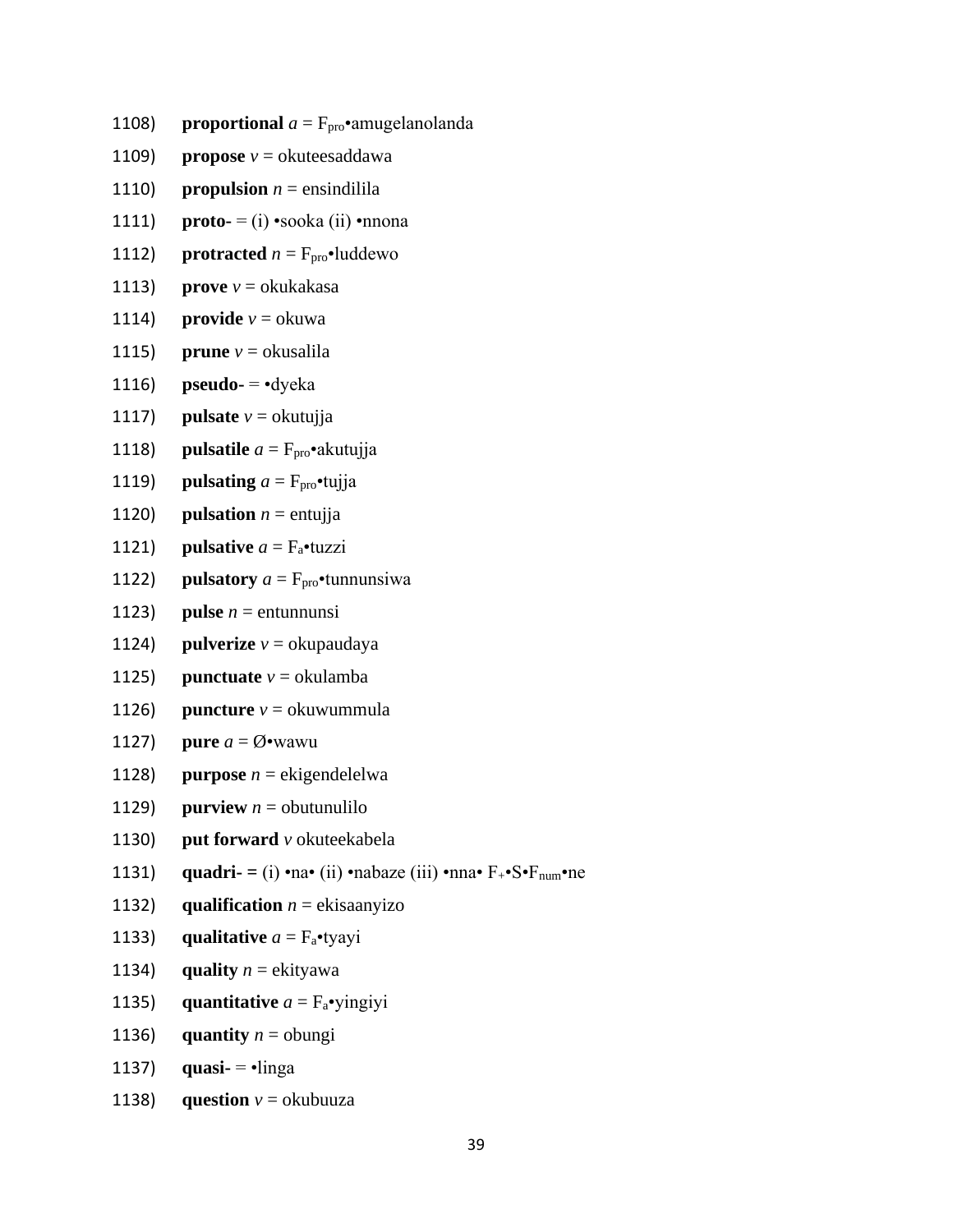- 1139) **quick**  $a = F_a$ •yangu,  $F_{\text{pro}}$ •R•ayanga
- 1140) **quote**  $v =$  okujuliza, okusimbuliza
- 1141) **radiate**  $v =$  okuguluya
- 1142) **ramification**  $n =$  entaba, entabo
- 1143) **random**  $a = F_a$ •gendelelufu
- 1144) **range**  $n =$  olutwaliloyema
- 1145) **ranging** *participle* = nga  $F_{\text{pro}}$  etwalilayema
- 1146) **rapid**  $a = F_{\text{pro}} \cdot a$  akafubutuko
- 1147) **rare**  $a = F_{\text{pro}} \cdot$ abbalililwe
- 1148) **rate** *n* = omuseelelo, omugelulilo, omukyukilo, omusembelelo
- 1149) **rate of change** = ([F•S okukyuka] = oku•S•kyuka) → F•S• kyuko
- 1150) **ratio**  $n =$  omugelano
- 1151) **re-** = (i) •nata (ii) •ddawa (iii) •ggya (iv) •tata (v) •ddiza
- 1152) **reach**  $v =$  okutuuka
- 1153) **read**  $v =$  okusoma
- 1154) **reading**  $n =$  olusoma
- 1155) **real**  $a = F_{\text{pro}} \cdot \text{emryini}$
- 1156) **rearrange** *v* = okugattaddama, okutegekaggya
- 1157) **recapitulate**  $v =$  okuddamu (emitwe gy'ensonga)
- 1158) **reciprocal**  $a = F_a$ •ddizaganyi
- 1159) **reciprocate**  $v =$  okuddizagana
- 1160) **recite**  $v =$  okutontoma
- 1161) **recognition**  $n =$  okutegeeladda, okutongozadda
- 1162) **recognize**  $v =$  okutegeeladda okutongozadda
- 1163) **recombine** *v* = okugattaddama; okugattaggya
- 1164) **reconcile** *v* = okutabaganya, okuddinnghanya
- 1165) **reconstruct**  $v =$  okuzimbaddaya
- 1166) **record**  $v =$ okuwangaaza
- 1167) **recover**  $v =$  okweddiza, okussuuka
- 1168) **recti-** = •tuufa
- 1169) **recur**  $v =$  okuddinnghana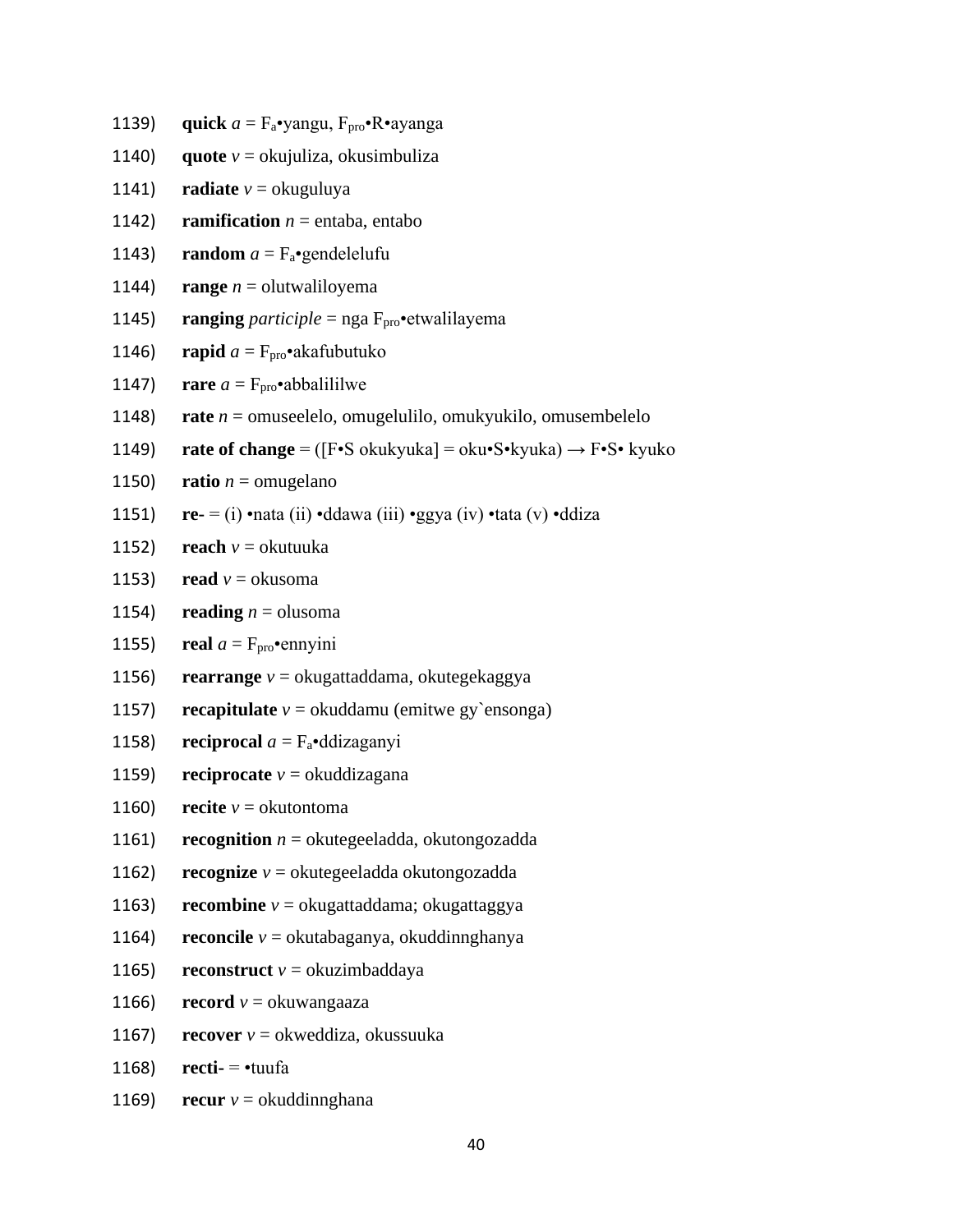- 1170) **reduce**  $v =$  okukendeeza, okukeeya
- 1171) **refer**  $v =$  okujuliza
- 1172) **reference**  $n =$  okujuliza
- 1173) **refine**  $v =$  okulongoosa
- 1174) **reflect**  $v =$  okuwetaddila
- 1175) **reflecting**  $a = F_{\text{pro}} \cdot \text{wetaldila}$
- 1176) **refract**  $v =$  okumenya
- 1177) **refractivity**  $n =$  obumenyi
- 1178) **refractoriness**  $n =$  emputtu
- 1179) **refractory**  $a = F_{\text{pro}} \cdot$ **amputtu**
- 1180) **region**  $n =$  ekitundu, ebbendobendo
- 1181) **regroup** *v* = okubinjaggya
- 1182) **regular**  $a = F_a$ •teekagonda
- 1183) **regulate**  $v =$  okufuga, okulunnghamya
- 1184) **reject**  $v =$  okuzila
- 1185) **relate**  $v =$  okugandanya
- 1186) **relation**  $n =$  oluganda
- 1187) **relationship**  $n =$  enkolagana
- 1188) **relative**  $a = F_a$ •gandaganyi
- 1189) **release**  $v =$  okuyimbula
- 1190) **relevant**  $a = F_{\text{pro}} \cdot \text{equnila}$
- 1191) **reliability**  $n =$  okwesigika
- 1192) **remove**  $v =$  okuggya
- 1193) **rename**  $v =$  okulinnyayaggya
- 1194) **renew**  $v =$  okupyayaggya
- 1195) **reorder**  $v =$  okusengekaggya
- 1196) **reorganize** *v* = okutegekaggya
- 1197) **repeat**  $v =$  okuddamu
- 1198) **repel**  $v =$ okugoba
- 1199) **repellant**  $a = F_a$ •goba•F•S
- 1200) **repellant**  $n = F_n$ •goba•F•S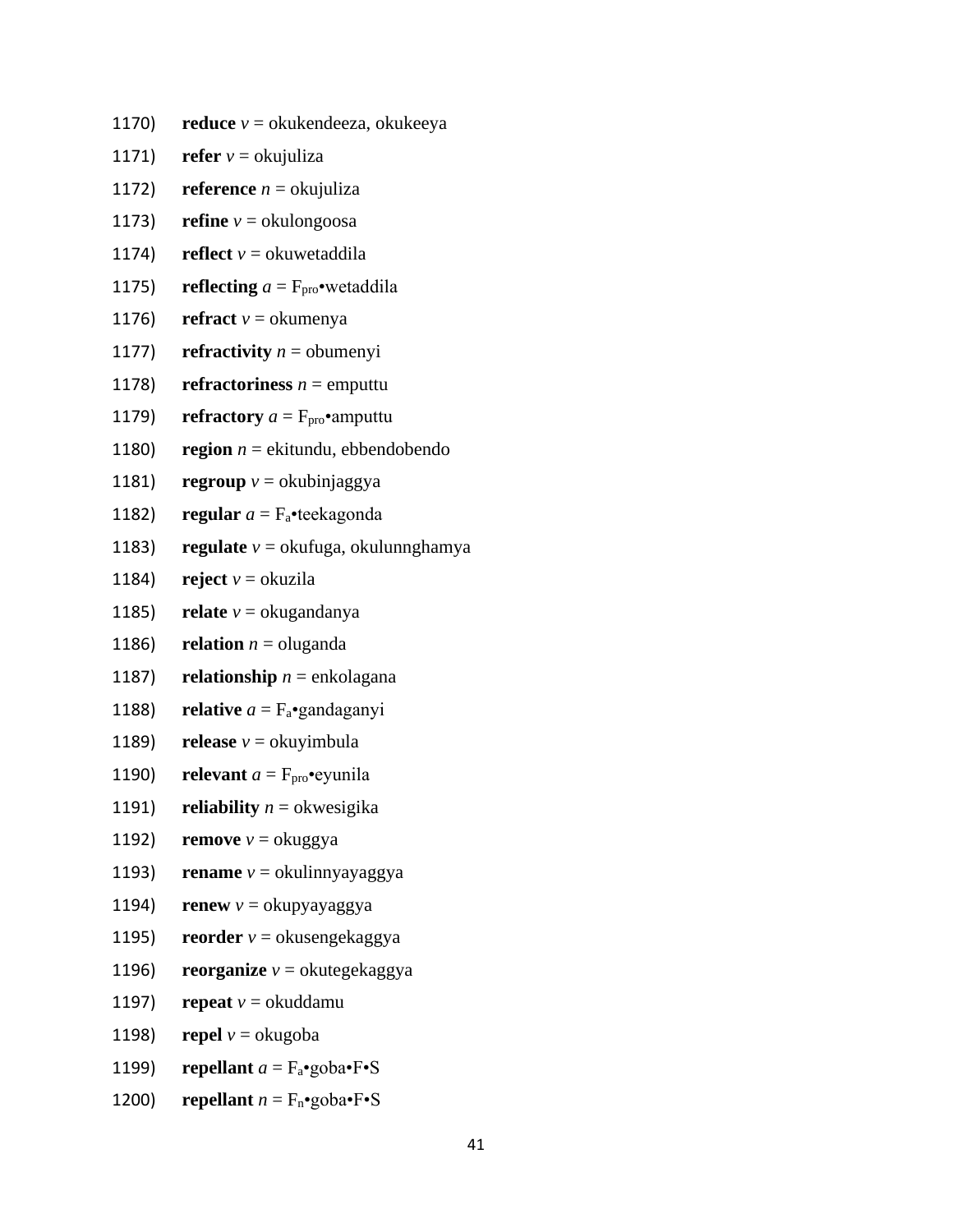- 1201) **rephrase**  $v =$ okuyogelaggya
- 1202) **replace** *v* = (i) okusikiza (ii) okuzzaako
- 1203) **replaceable**  $a = F_{\text{pro}} \cdot \text{sixizika}$
- 1204) **report**  $v =$  okuloopa
- 1205) **represent** *v* = okukiikilila, okukiikiliza; okufaana, okufaanya
- 1206) **reproduce**  $v =$  okuzaaladdama
- 1207) **repulse**  $v =$  okugoba
- 1208) **repulsion**  $n =$  okugoba
- 1209) **repulsive**  $a = F_a$ •gob**i**
- 1210) **require**  $v =$  okwetaagisa
- 1211) **required**  $a = F_{\text{pro}} \cdot \text{etaagisa}$
- 1212) **requirement**  $n =$  ekyetaagisa
- 1213) **requisite**  $a =$ **e**kyetaagisa
- 1214) **reset**  $v =$  okuteekaddama
- 1215) **responsible for**  $a = F_{\text{pro}} \cdot \text{vunaanyizibwa ku}$
- 1216) **rest**  $n =$  obuwummula
- 1217) **restate**  $v =$  okuteekawoggya
- 1218) **restore**  $v =$  okuzzaawo
- 1219) **restructure**  $v =$  okuzimbaggya
- 1220) **result**  $n =$  ekivoomu
- 1221) **retain**  $v =$  okusibaza
- 1222) **retard**  $v =$  okuzinnghama
- 1223) **retarded**  $a = F_a$ •zinnghamu
- 1224) **retell**  $v =$ **okugambaggya**
- 1225) **reticular**  $a =$  F•timbawa,  $F_{\text{pro}}$ •akatimba
- 1226) **reticulate**  $a = F_a$ •timbana
- 1227) **reticulate**  $v =$  oku•timba
- 1228) **reticulated**  $a = F_a$ •timbe
- 1229) **retreat**  $v =$  okudda
- 1230) **retro-**  $= \text{eddaya}$
- 1231) **reveal**  $v =$  okuyatula, okubikkula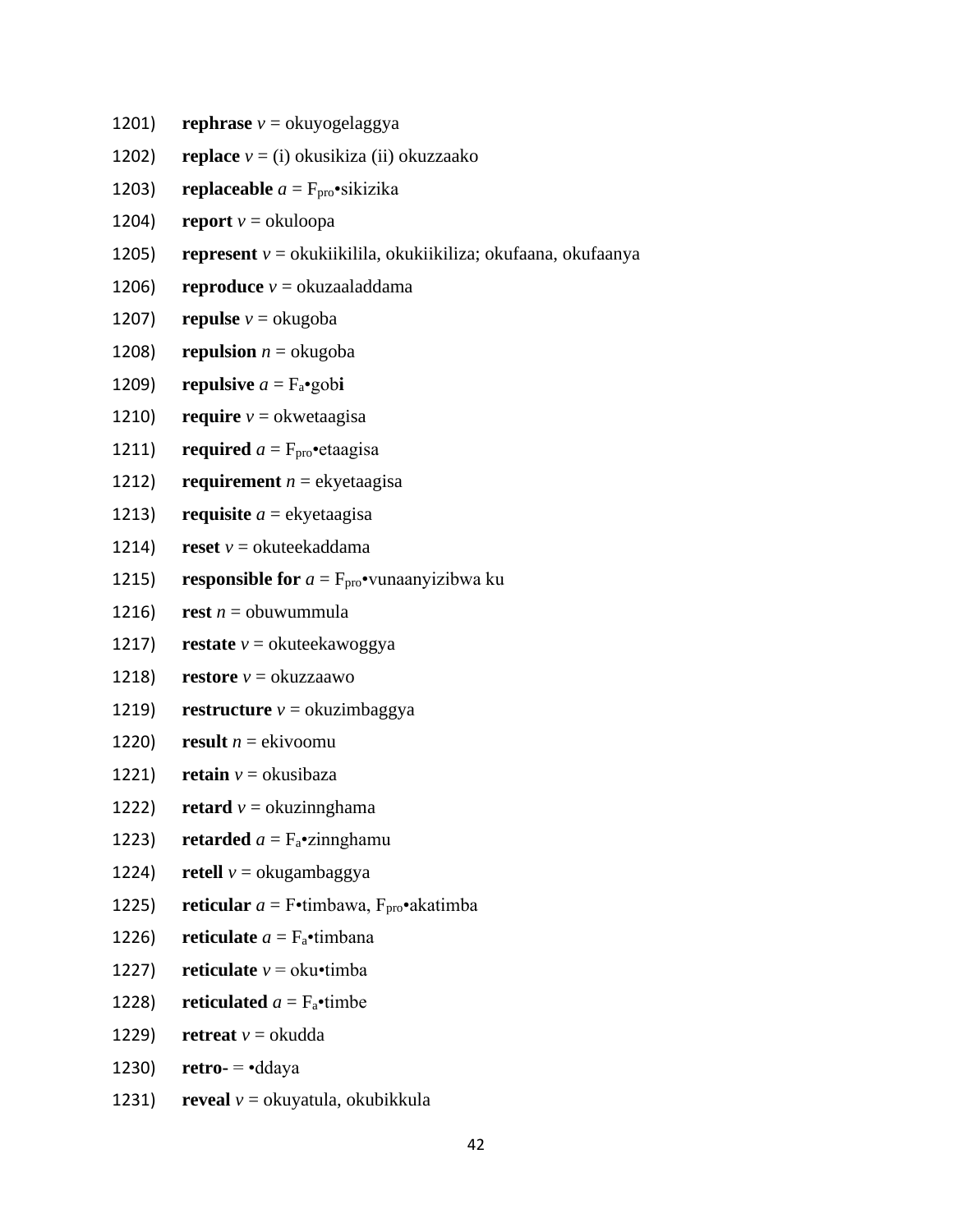1232) **reverse**  $v =$  okufulula 1233) **revise**  $v =$ okulabaggya 1234) **revolve**  $v =$  okwetooloola 1235) **rewrite**  $v =$  okuwandiikaggya 1236) **-rich** =  $\cdot$ gagga 1237) **rigid body** *n* = omubili omukakanyavu 1238) **rotate**  $v =$  okwetooloola 1239) **routine** *n* = enkolakkalila (cf enkalakkalila) 1240) **rule**  $n =$  ekilagilo 1241) **rupture**  $v =$  okuyabika 1242) **same-** = •yuwa, •kima 1243) **sample**  $n =$  sampulo, ekilozo 1244) **sample** *v* = okulegako, okusampula 1245) **save** *v* = okuwonya, okulokola, okutaasa 1246) **say**  $v =$  okugamba 1247) **scale**  $n =$  olupimilo 1248) **scan**  $v =$ okuyela 1249) **scanty**  $a = F_{\text{pro}}$ **•**tamala 1250) **scarce**  $a = F_{\text{pro}} \cdot \text{abbula}$ 1251) **scatter**  $v =$  okusansa 1252) **scheme** *n* = entegeka, enteekateeka 1253) **scope**  $n =$  olutwalilo; ekilabiso 1254) **search**  $v =$  okuwenja, okufuuza 1255) **seep**  $v =$  okukenenuka 1256) **seepage** *n* = enkenenuka**,** enkenenuko 1257) **see-saw** *n* = yimukakka 1258) **segregated**  $a = F$ •sosole 1259) **select**  $v =$  okweloboza 1260) **self-** = (i) •  $\text{vina (ii)} \cdot \text{ee} \cdot$ 1261) **semi-** = •nusa

1262) **semipermeable**  $a = F_{\text{pro}}$ •yisaamunusa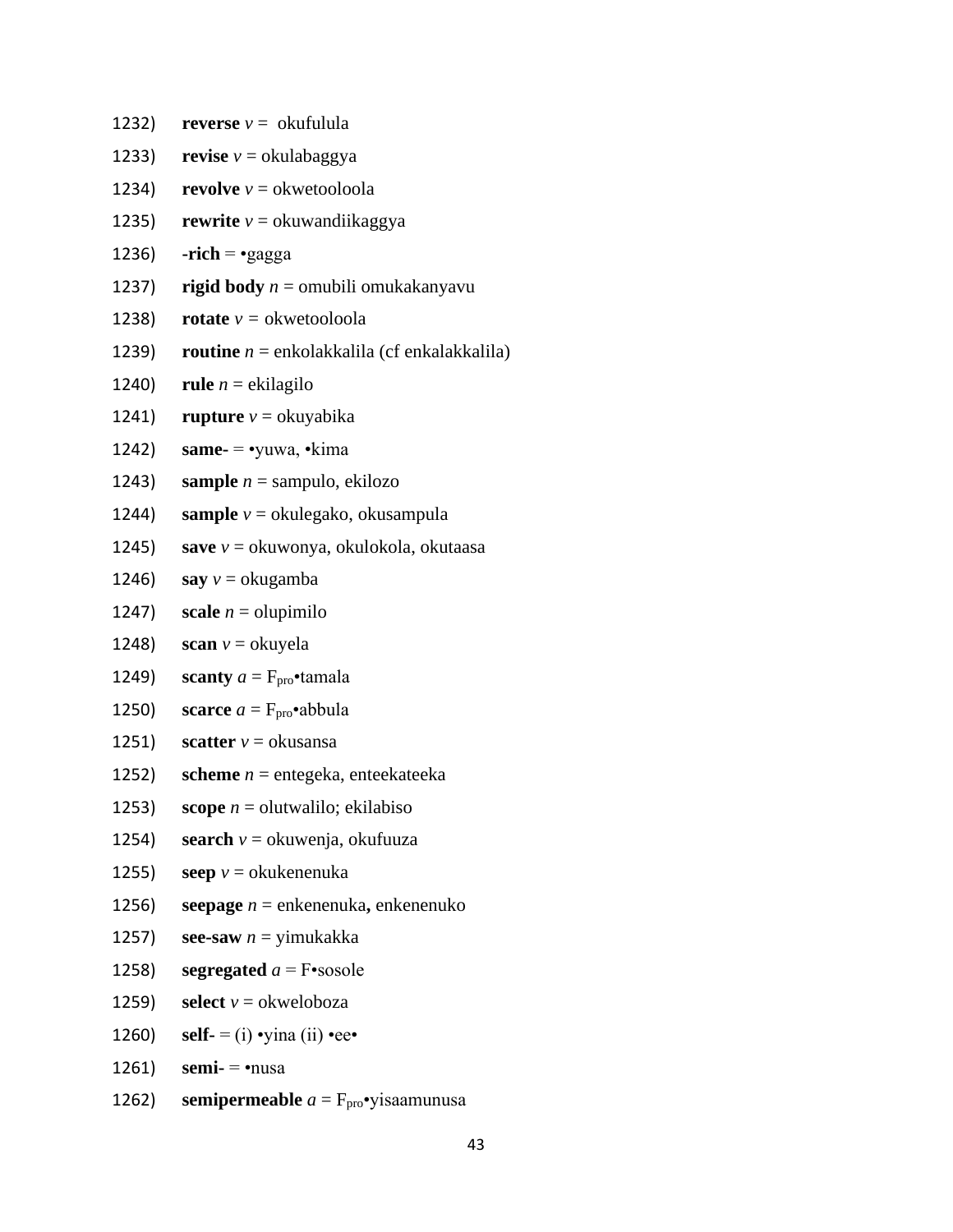- 1263) **semipermeable membrane** *n* = akabubi akayisaamunusa
- 1264) **sensitive**  $a = F_{\text{pro}} \cdot \text{kenzigga}$ ,  $F_{\text{pro}} \cdot \text{antondo}$
- 1265) **separable**  $a = F_{\text{pro}} \cdot$ yawulikika
- 1266) **separate**  $a = F_a$ •yawule(mu), F•yawufu
- 1267) **separate**  $v =$  okuyawulamu
- 1268) **separated**  $a = F\bullet$ yawule(mu)
- 1269) **separating**  $a = F_{\text{pro}} \cdot \text{vawula}(\text{mu})$
- 1270) **separation**  $n =$  okuyawulamu
- 1271) **sequence**  $n =$  omuddililo
- 1272) **set**  $n =$ **ekibinja**
- 1273) **set up**  $v =$  okuteekateeka
- 1274) **set** *v* = okuteeka, oku•R•adda, okuyolekela, okuyolekeza
- 1275) **sever**  $v =$  okusalamu
- 1276) **severe**  $a = F_a \cdot bi \cdot gga$
- 1277) **shake**  $v =$  okunyeenya
- 1278) **-shaped**  $= \cdot$ kula
- 1279) **share out**  $v =$  okugabanyaamu
- 1280) **share**  $v =$  okugabana
- 1281) **sharpen**  $v =$  okuwagala okusongola
- 1282) **shatter**  $v =$  okuyasayanga
- 1283) **shave** *v* = okumwa, okuwalakata
- 1284) **shift**  $v =$  okuseeseetula
- 1285) **-ship** = •ma
- 1286) **shock**  $n =$  ekikangabwa
- 1287) **shorten**  $v =$  okuyimpaya
- 1288) **shovel**  $v =$  okutiiya
- 1289) **shrink**  $v =$  okwetugga
- 1290) **shrinkable**  $a = F_{\text{pro}} \cdot$ **akwetugga**
- 1291) **shunt**  $v =$  okusalinkiliza
- 1292)  $side(-) = -luu$
- 1293) **sideways on** *adv* = okutomela ku ludda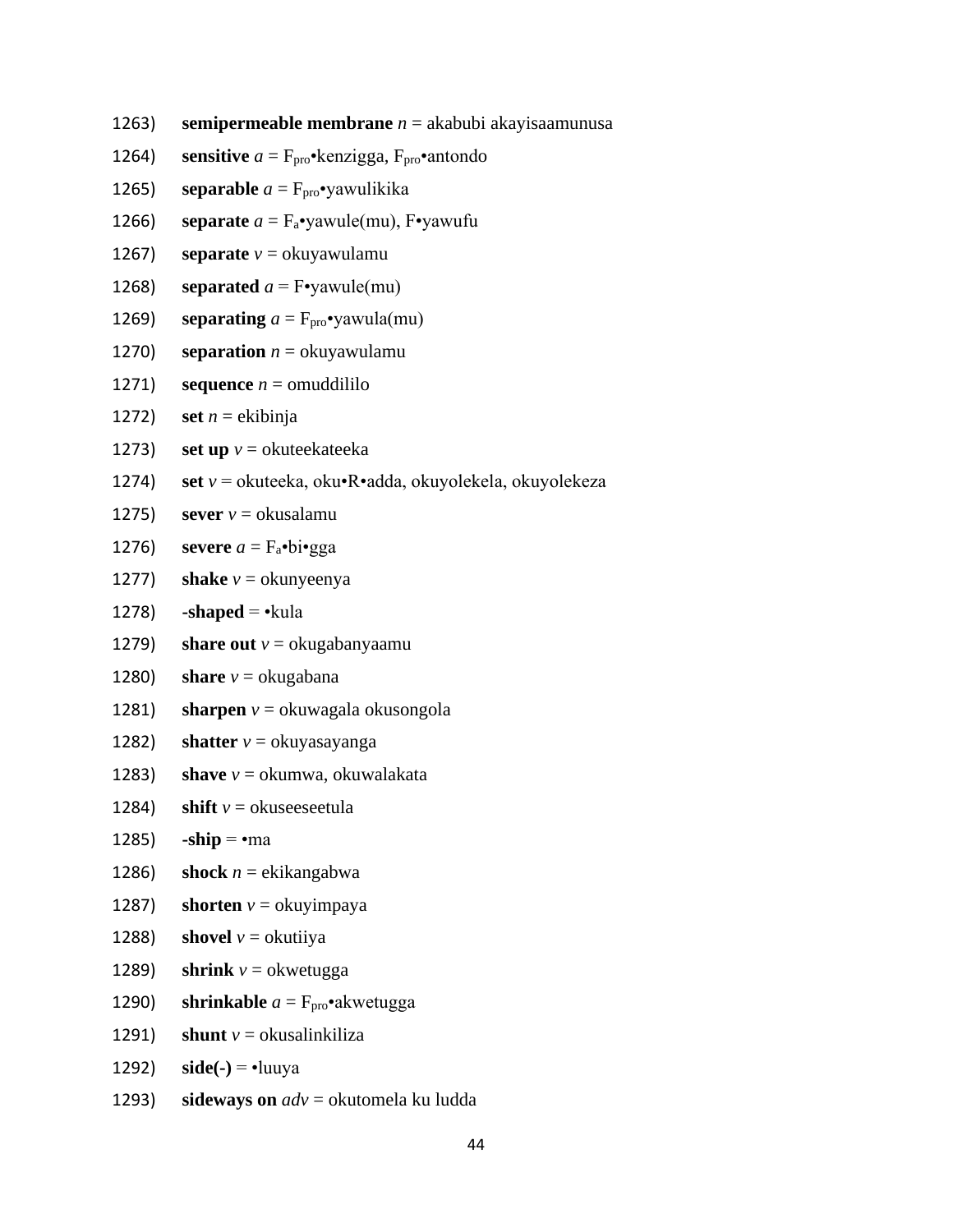- 1294) **sign**  $v =$  okubonela
- 1295) **significant**  $a = F_a$ •sukkulumu
- 1296) **significant figures** *n pl* = nnamba ezamakulu
- 1297) **signify**  $v =$  okuboneza
- 1298) **similar**  $a = F_{\text{pro}} \cdot$ faanana
- 1299) **simple**  $a = F_a$ •yangu,  $F_a$ •S•niina
- 1300) **simple(-)** = •niina
- 1301) **simplify**  $v =$  okuyanguya
- 1302) **simultaneous**  $a = F_{\text{pro}}$ •tuukilagana
- 1303) **single**  $a = F \cdot S \cdot g$  in a
- 1304) **single(-)** = (i) •mu (ii) •muwa
- 1305) **sinistro-** = •kona
- 1306) **site**  $n =$ **ekifo**
- 1307) **site**  $v =$  okukifa
- 1308) **situation**  $n =$  ennyimilila
- 1309) **sketch**  $n =$  ekijabulo
- 1310) **sketch** *v* = okujabula (omulimu)
- 1311) **sketchy**  $a = F_a$ •jabule
- 1312) **skew**  $a = F_a \cdot \text{lalambavu}$
- 1313) **slice** *v* = okusalaasala, okulela
- 1314) **slide**  $v =$  okuseelela
- 1315) **slight**  $a = F_a$ •tono•ssa
- 1316) **slip** *v* = okuseelela, okusensela; okusonseka
- 1317) **slit**  $v =$  okusalabuula
- 1318) **slow**  $a = F_{\text{pro}} \cdot \mathbf{R} \cdot \text{awola}$ ,  $F_a \cdot \text{wola}$
- 1319) **snap** *v* = okuwogoka, okukutuka
- 1320) **sole**  $a = F_{\text{pro}} \cdot \text{okka}$
- 1321) **solid**  $n =$ **ekinywevu**
- 1322) **solitary**  $a = F_{\text{pro}} \cdot$ **abwomu**
- 1323) **solution**  $n =$  ekimelengulo
- 1324) **solve**  $v =$  okumelengula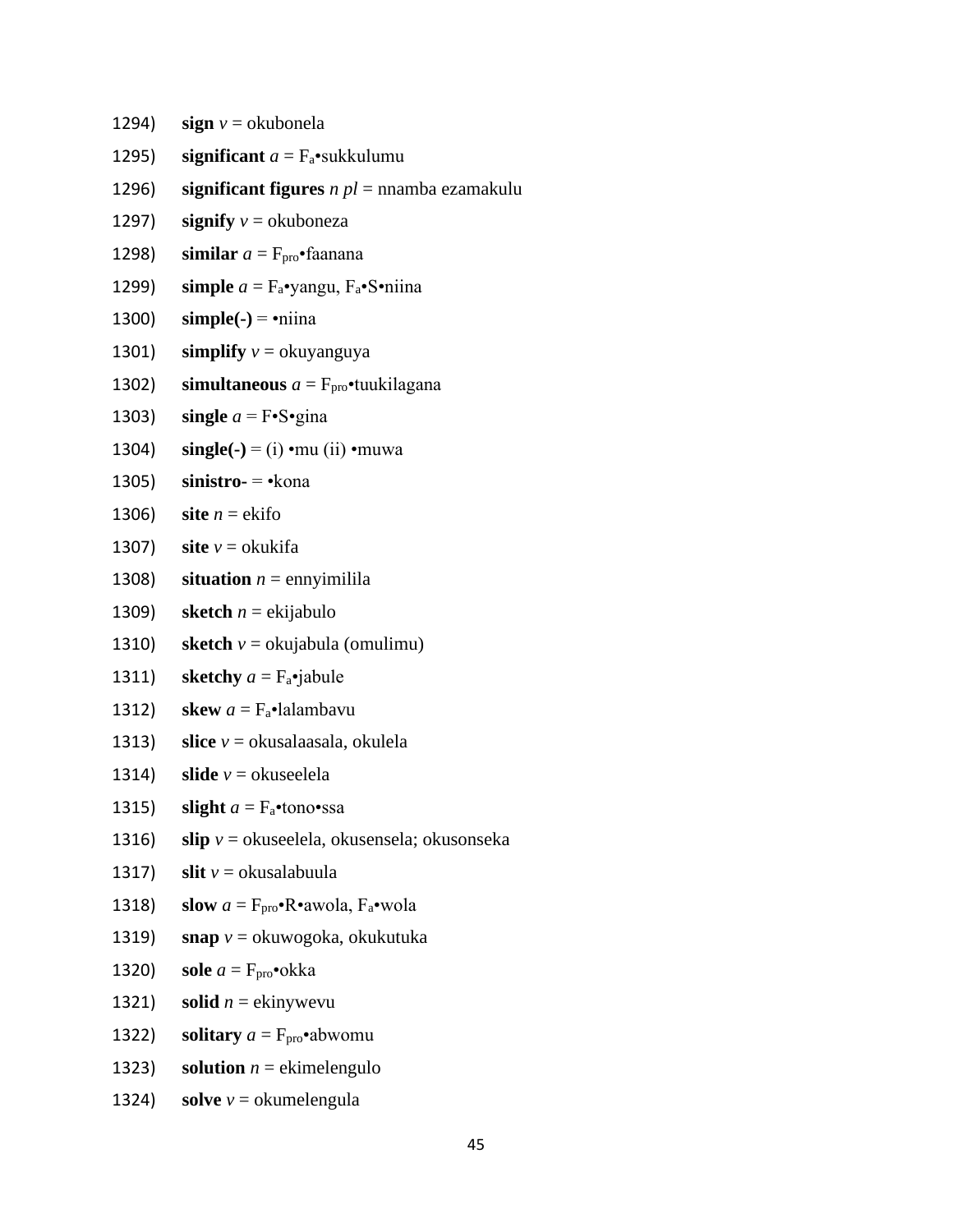- 1325) **-some**  $=$  (i) •ma (ii) •ca (iii) •zaala•
- 1326) **something**  $n =$  ekintu ekindi
- 1327) **sort**  $v =$  okugonjoola, okuteleeza
- 1328) **source**  $n =$  ensibuko
- 1329) **space**  $n =$  ebbanga
- 1330) **space**  $v =$  okubanga
- 1331) **space-time** *n* = ebbangasseela
- 1332) **sparing**  $a = F_{\text{pro}} \cdot a$  akukekkeleza
- 1333) **sparse**  $a = F_{\text{pro}} \cdot \text{esuddesudde}$ ,  $F_{\text{pro}} \cdot \text{alumaggamagga}$
- 1334) **spatial**  $a = F_{\text{pro}} \cdot \text{mubbanga}$
- 1335) **-speak** = •dikya
- 1336) **speak**  $v =$  okuyogela
- 1337) **special**  $a = F_a$ •kugile
- 1338) **specific**  $a = F_{\text{pro}} \cdot \text{anju}$
- 1339) **specified** =  $F_a$ •yuye
- 1340) **specify**  $v =$  okuyuya
- 1341) **specimen**  $n =$  ekilabilo
- 1342) **speculate**  $v =$  okuteebeleza
- 1343) **spell**  $v =$  okugattulula
- 1344) **spent**  $a = F_a \cdot k$ ozese,  $F_{\text{pro}} \cdot \text{full}$ use
- 1345) **spin**  $v =$  okwebonga
- 1346) **spread**  $n =$  ensaasaano
- 1347) **spread** *v* = okusaasaana, okusaasaanya
- 1348) **spurt**  $v =$  okuwandula
- 1349) **square**  $v =$  okubiliwaga
- 1350) **squirt**  $v =$  okuwandula
- 1351) **stage**  $n =$  omutendela
- 1352) **stand for**  $v =$  okukiikilila
- 1353) **standard** = olugelelo
- 1354) **standard**  $a = F_{\text{pro}} \cdot \text{alugelelo}$
- 1355) **standardize**  $v =$  okugeleloya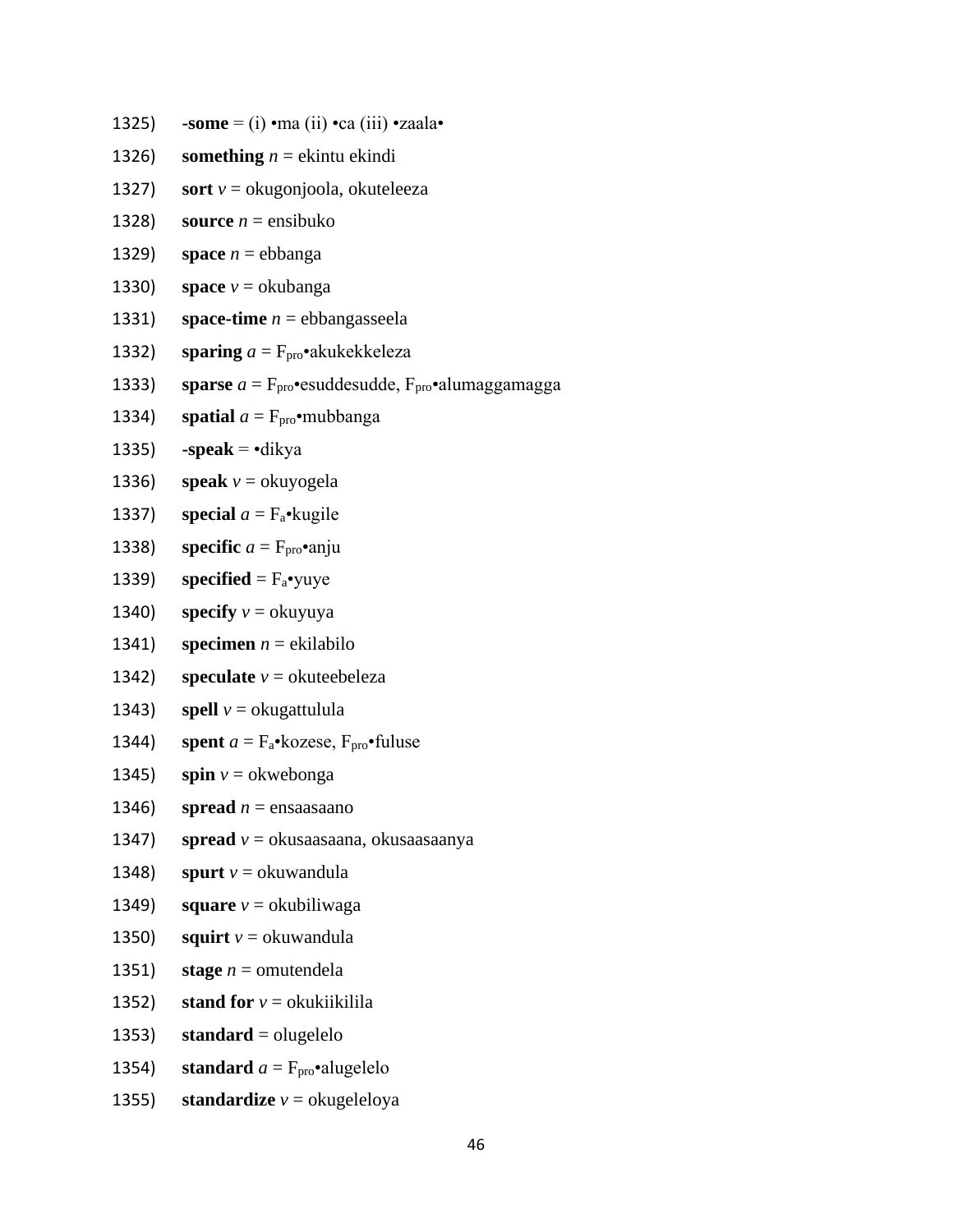- 1356) **start**  $v =$  okutandika
- 1357) **-stasis = •**komya•
- 1358) **state of affairs** = enneetondeka
- 1359) **state**  $v =$  okuteekawo, okutegeeza
- 1360) **statement**  $n =$  ekiteekewo
- 1361) **stationary**  $a = F_{\text{pro}}$  **taseguka**
- 1362) **steady**  $a = F_a$ •nywevu
- 1363) **step**  $=$  •wayawa
- 1364) **stir** *v* = okutabula, okukologa
- 1365) **stop**  $v =$  okulekelaawo, okukoma
- 1366) **straighten**  $v =$  okugolola
- 1367) **straightforward**  $a = F_{\text{pro}} \cdot$ ankukunala
- 1368) **stratum**  $n =$  omwaliilo
- 1369) **strike**  $v =$  okukuba
- 1370) **structure** = obuzimbe, ekizimbe
- 1371) **structure**  $n =$  obuzimbe
- 1372) **structure** *v* = okuzimba
- 1373) **study** *n* = okuyigalenga, ekiyigalengo
- 1374) **study**  $v =$  okuyigalenga, okwekkaanya
- 1375) **-style** = •ngela
- 1376) **sub-** = (i) •nsa [LOW LOCATION] (ii) •ssa [FIRST-DEGREE INFERIORITY] (iii) •kwansa [OUTER- INNER LOCATION]
- 1377) **subjective**  $a = F_a$ •nzewavu
- 1378) **subnormal**  $a = F_a$ •lijjoyowassa
- 1379) **substance**  $n =$  mmateriawa
- 1380) **substitute**  $v =$  okusikiza
- 1381) **subtract**  $v =$  okutoolako
- 1382) **succeeding**  $a = F_a$ •vannyuma
- 1383) **successive**  $a = F_{\text{pro}} \cdot$ amuddilinnghanwa
- 1384) **sudden**  $a = F_{\text{pro}} \cdot$ ambagilawo
- 1385) **sufficient**  $a = F_{\text{pro}} \cdot \text{mala}$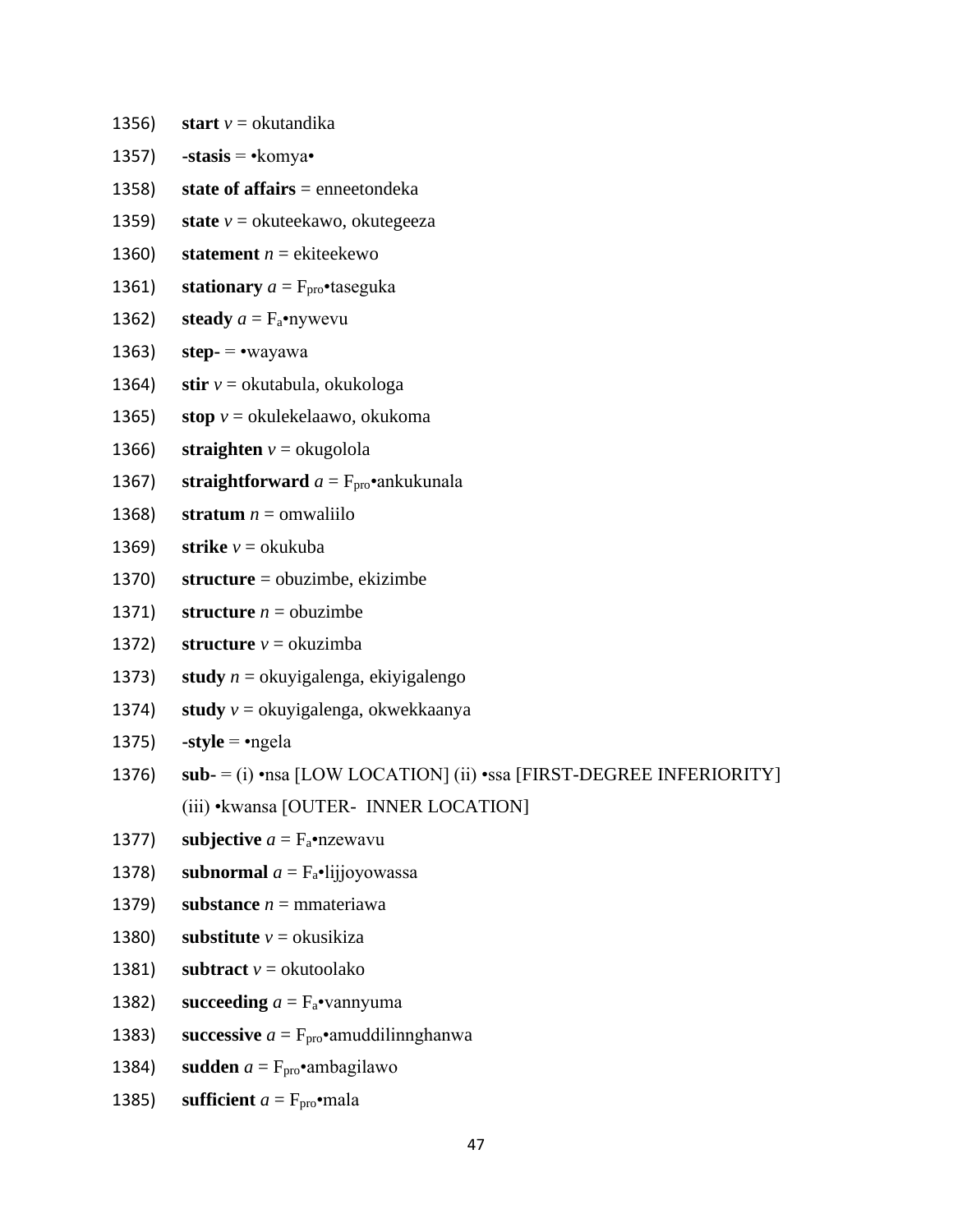- 1386) **suggest**  $v = okulowoozaddawa$
- 1387) **sui-**  $=$  (i) •ee• (ii) •yina
- 1388) **sum**  $n =$  omugatte
- 1389) **summarize**  $v =$  okufunza
- 1390) **summary**  $n =$  ekifunze
- 1391) **super- (/supra-/sur-)** = (i) •ggula[LOW LOCATION] (ii) •gga[FIRST-DEGREE SUPERIORITY]
- 1392) **superheated**  $a = F_a$ •bugumyagge
- 1393) **supply** *v* = okuyanjaaza, okutuusa ku
- 1394) **support**  $v =$  okuwanilila, okuwagila
- 1395) **suppress**  $v =$  okukotoggela, okunyigansa
- 1396) **surface**  $n =$  olwenyikwa
- 1397) **surroundings** *n pl* = obwetooloole
- 1398) **survival** *n* = okulama, okuwona
- 1399) **survive**  $v = \text{okulama}$
- 1400) **survivor**  $n =$  alamye, awonye, kaawonawo
- 1401) **sweep**  $n =$  oluyelo
- 1402) **sweep**  $v =$  okuyela
- 1403) **swell**  $v =$ **okuzimba**
- 1404) **syllabicate**  $v =$  okuyingogunya
- 1405) **symbol** *n* = akabonelokkaanya
- 1406) **syn-(/sym-)** = •gana
- 1407) **synthesis**  $n =$  ekiteekogana
- 1408) **synthesize**  $v =$  okuteekagana
- 1409) **system** = •teeka
- 1410) **system**  $n =$  omuyungo
- 1411) **systematic** *a* = Fa•yungalenzi
- 1412) **systematize**  $v =$  okuyungagana
- 1413) **systemic**  $a = F_{\text{pro}} \cdot$ amuyungo
- 1414) **table**  $v =$  okumeeza
- 1415) **tabulate**  $v =$  okumeezaya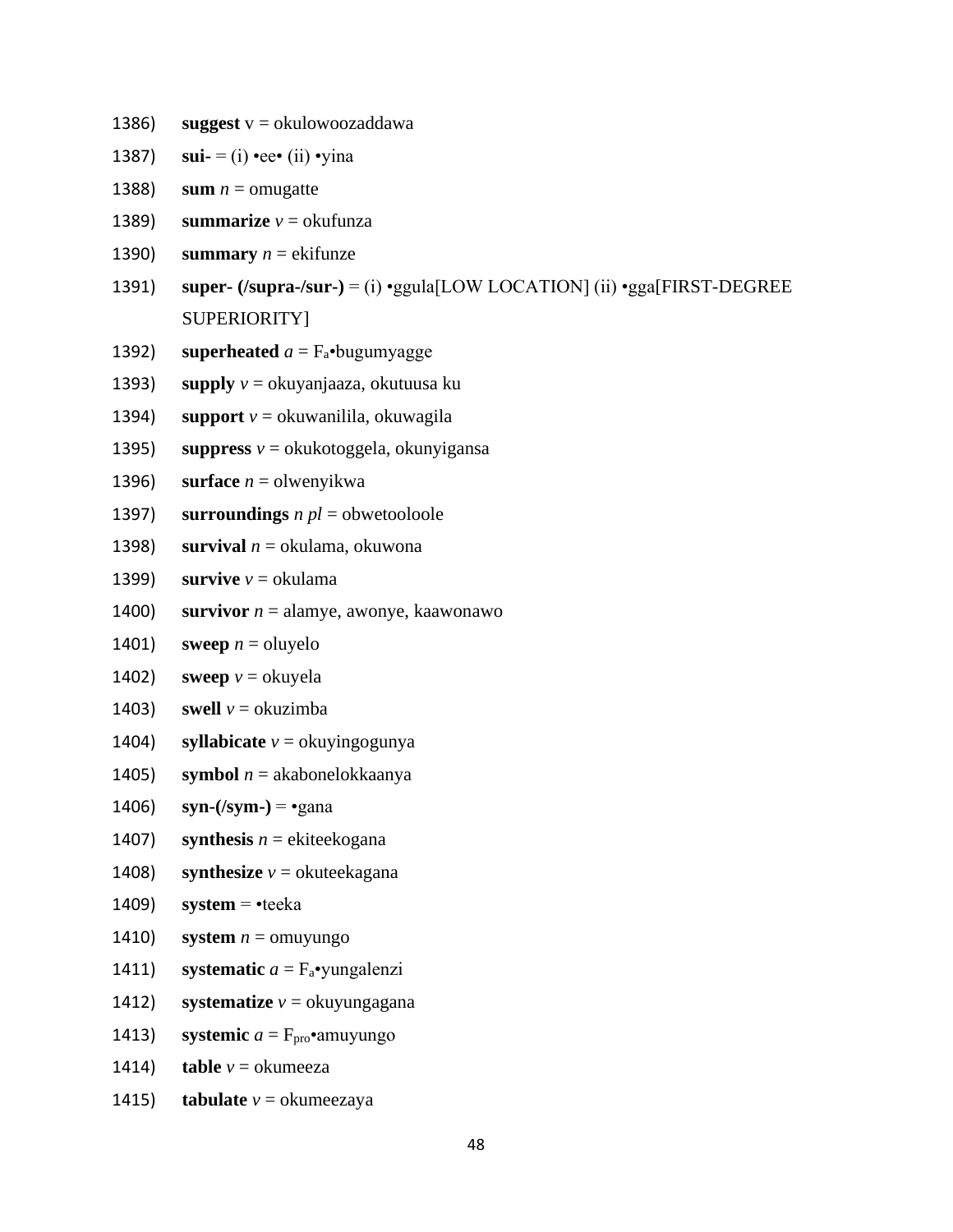1416) **take in**  $v =$  okuyingiza

- 1417) **take place**  $v =$  okubaawo
- 1418) **taken too far**  $a = \text{oku} \cdot \text{F}_{\text{pro}} \cdot \text{visaawo}$
- 1419) **tally**  $v =$  okugandaganya
- 1420) **target**  $n =$  ekyolekezo
- 1421) **tauto-** = •kima
- 1422) **technique**  $n =$ akakodyo
- 1423) **tele-** = •yala
- 1424) **tell**  $v =$ **okugamba**
- 1425) **temporary**  $a = F_{\text{pro}}$  akiseela
- 1426) **tend to** *v* = (i)oku•R•alanda (ii)okusembelela ekkomo
- 1427) **tentative**  $a = F_{\text{pro}} \cdot \text{kuyelenda}$  (oku $\cdot \text{R} \cdot \text{a}$ )
- 1428) **ter-**  $\sim$  **tri-** = (i) •satu (ii) •satubaze (iii) •nna•  $F_{+}$ • $S$ • $F_{num}$ •satwe
- 1429) **term**  $n =$  ekimiimo
- 1430) **terminate**  $v = \text{okukoma}$
- 1431) **test**  $n =$  ekigezeso
- 1432) **test** *v* = okugezesa, okukebela, okwekebeza
- 1433) **tetra-**  $=$  (i) •na• (ii) •nabaze (iii) •nna•  $F_{+}$ •S• $F_{num}$ •ne
- 1434) **theme**  $n =$  omulamwa
- 1435) **theoretical**  $a = F_{\text{pro}} \cdot$ **amuteebo**
- 1436) **theoretical concept** = ekitegeelo kyomuteebo
- 1437) **theoretical terms**  $n pl =$  ebimiimo byomuteebo
- 1438) **theory**  $n =$  omuteebo
- 1439) **thesis**  $n =$  ekiteeko
- 1440) **three-** = (i) •satu• (ii) •satubaze (iii) •nna•  $F_{+}$ • $S$ • $F_{num}$ •satwe
- 1441) **throb**  $v =$  okubobba
- 1442) **tilted**  $a = F_{\text{nom}} \cdot \text{subject}$ ,  $F_{\text{nom}} \cdot \text{wunzike}$
- 1443) **time**  $n =$  ekiseela
- 1444) **time**  $v =$  okuseela
- 1445) **tool**  $n =$  ekikozesebwa
- 1446) **total**  $a = F_a$ •gatte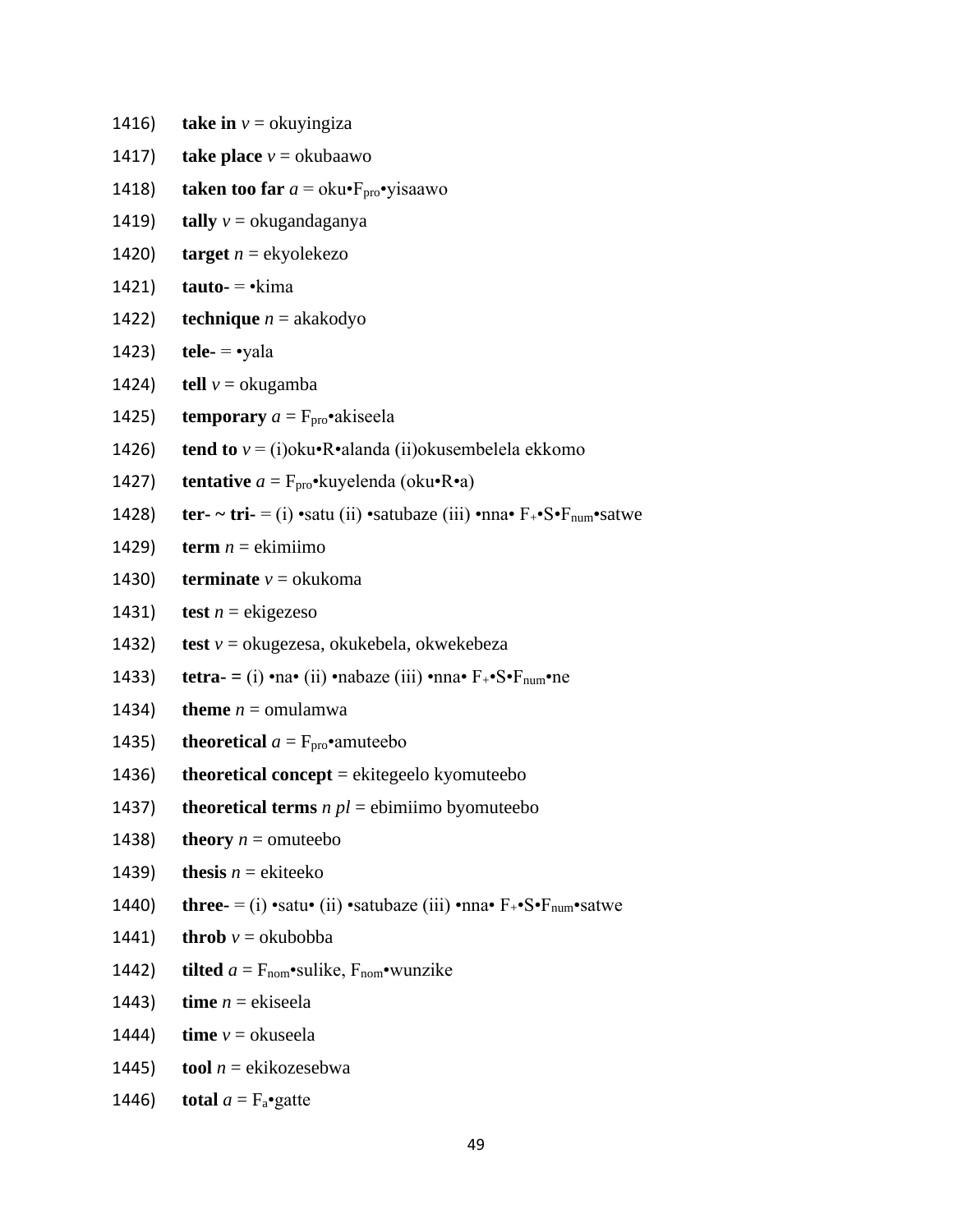- 1447) **total**  $n =$  omugatte
- 1448) **trace**  $a = F_a$ •mulumulu
- 1449) **trace**  $n =$  akamulumulu
- 1450) **track** *n* = obuwufu, omukululo, ekkubo
- 1451) **track**  $v =$  okuwufa
- 1452) **traditional**  $a = F_{\text{pro}} \cdot abusikile$ ,  $F_a \cdot sikile$
- 1453) **trans-**  $=$  (i) •yema (ii) •lula (iii) •yela
- 1454) **transfer** *v* = okukyusa, okutwala
- 1455) **transform**  $v =$  okukulaluna
- 1456) **translate**  $v =$  okuvvuunula
- 1457) **translocate**  $v =$  okusegula
- 1458) **translucent**  $a = F_{\text{pro}} \cdot$ tangaalassa
- 1459) **transmit**  $v =$  okuweeleza
- 1460) **transmute**  $v =$  okufuulayema
- 1461) **transparent**  $a = F_a$ •tangaavu
- 1462) **transport**  $v =$  okutambuza
- 1463) **travel**  $v =$  okweijulula
- 1464) **treatment** *n* = okuyisa, okujjanjaba
- 1465) **trend**  $n =$  ekyolekelalando
- 1466) **trickle** *v* = okuttulukuka
- 1467) **triturate**  $v =$  okusekulagga
- 1468) **tube**  $n =$  oluseke
- 1469) **tubiform**  $a = F_a$ •sekefaana
- 1470) **tubing**  $n =$  omusekema
- 1471) **tubular**  $a = F_{\text{pro}} \cdot \text{sekewa}$
- 1472) **tubulate**  $a = F_a$ •seke
- 1473) **tubule**  $n =$  akaseke
- 1474)  $-tuple = baze$
- 1475) **turn** *v* = okukyuka, okufuuka; okukyusa, okufuula, okunyoola
- 1476) **twist**  $v =$  okunyoola
- 1477) **two-** =  $(i)$  •bili•  $(ii)$  •bilibaze  $(iii)$  •nna• $F_{+}$ • $S$ • $F_{num}$ •bilye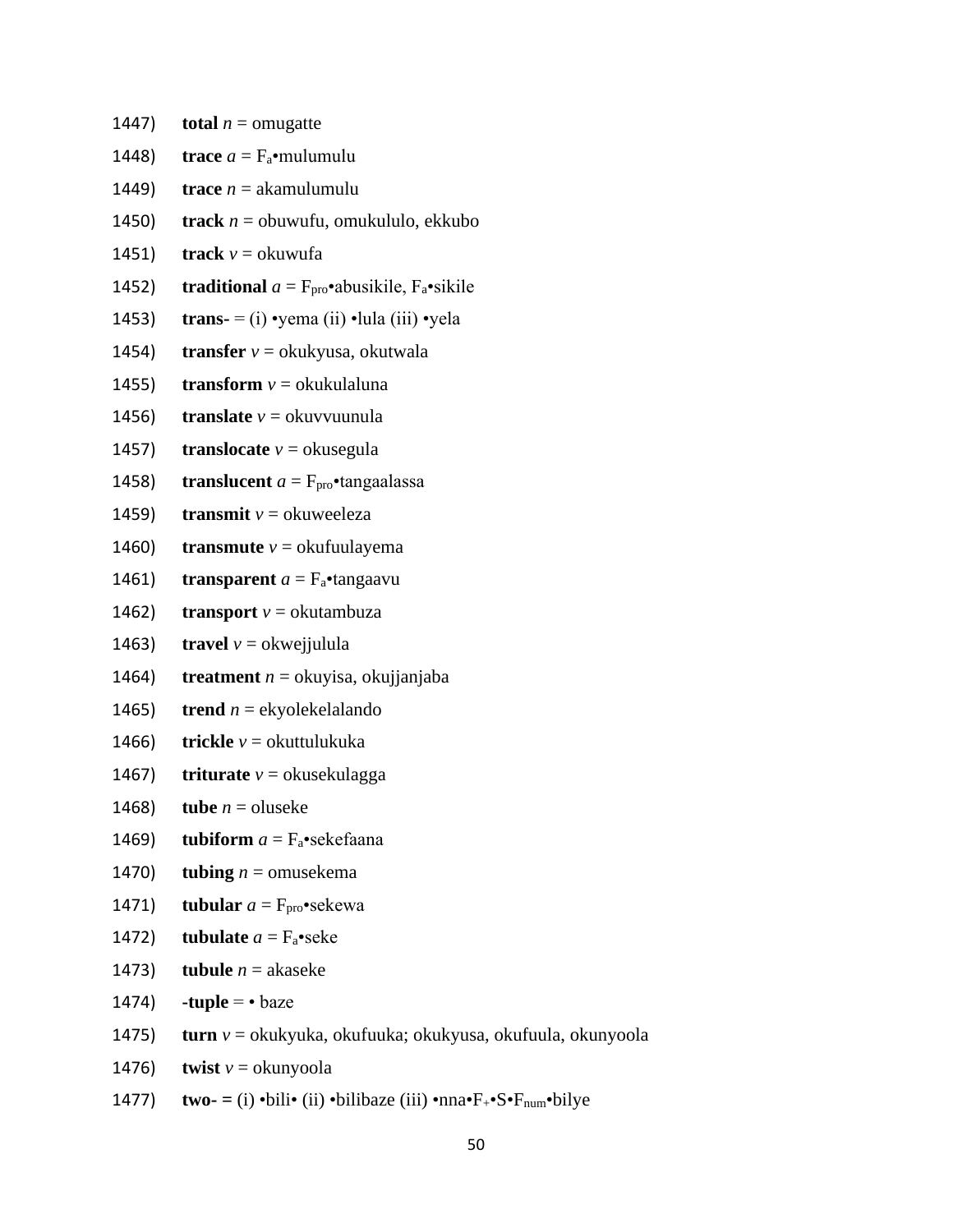- type  $n = ekika$ , engeli 1478)
- 1479)  $\mathbf{u}$ **ber-** = (i) •ggagga [THIRD-DEGREE SUPERIORITY] (ii) •ggulagga [HIGHEST] LOCATION]
- **ultimate**  $a = F_{\text{pro}}$ •tazzibwako,  $F_{\text{pro}}$ •taddibwako 1480)
- **ultra-**  $=$  (i)  $\cdot$ lula (ii)  $\cdot$ yela (iii)  $\cdot$ ggagga [THIRD-DEGREE SUPERIORITY] (iv) 1481) •nsaffa [THIRD-DEGREE INFERIORITY] (v) •ggulagga [HIGHEST LOCATION]
- 1482) **ultramacro-** = (i) wagu•S, sse•F•S [THIRD-DEGREE SUPERIORITY] (ii) •ggulagga [HIGHEST LOCATION] (ii) •ssaffa [THIRD-DEGREE INFERIORITY]
- 1483)  $ultramicro- = waka-S, mynu-F- S, \cdot ssaffa[THIRD-DEGREE INFERIORITY]$
- **un-** = (i) •ta• (ii) •kota, •*Uta*, •*Ula* (iii) •C\*uka; •C\*ula (iv) •C<sub>1</sub>\*u C<sub>2</sub>\*a 1484)
- **unaided**  $a = F_{\text{pro}}$  tayambiddwa 1485)
- **under-**  $=$  (i) •nsa [LOW LOCATION] (ii) •ssa [FIRST-DEGREE INFERIORITY] (iii) 1486) ·kwansa [OUTER-INNER LOCATION] (iv) ·ddidda
- **underline**  $v =$  okulaininsa 1487)
- **undulate**  $v =$  okuyenga 1488)
- 1489) **undulatory**  $a = F_{\text{pro}} \cdot \text{venga}$
- 1490) **unfold**  $v =$  okuvanjuluza
- **uni-** = (i) •mu (ii) •mubaze (iii) •nna• $F \cdot S \cdot F$ <sub>num</sub>mwe 1491)
- 1492) **unidentifiable**  $a = F_{\text{pro}}$  teyemuyika
- 1493) **unification**  $n =$  okumuwaza
- 1494) **uniform**  $a = F_a$ •muyanna
- 1495) **union**  $n =$  ekimuwazo, emmuwazo
- **unique**  $a = \text{·nuta}$ 1496)
- 1497) **unique**  $\mathbf{F}_0 \cdot \mathbf{S} = \mathbf{F}_n \cdot \mathbf{S} \cdot \text{nuta}$
- 1498) unit  $n =$  omunwe
- 1499) **unite**  $v =$  okwegatta, okugatta, okumuwaza
- 1500) **universal**  $a = F_{\text{pro}} \cdot \text{yonnavawa}$
- **unnecessary**  $a = F_{\text{pro}} \cdot \text{tetaagisa}$ 1501)
- 1502) **unspecified**  $a = F_a$ •yuyute
- **unvarying**  $a = F_{\text{pro}} \cdot$  takyuka 1503)
- 1504) **unwarranted**  $a = F_{\text{pro}}$  teetaagisa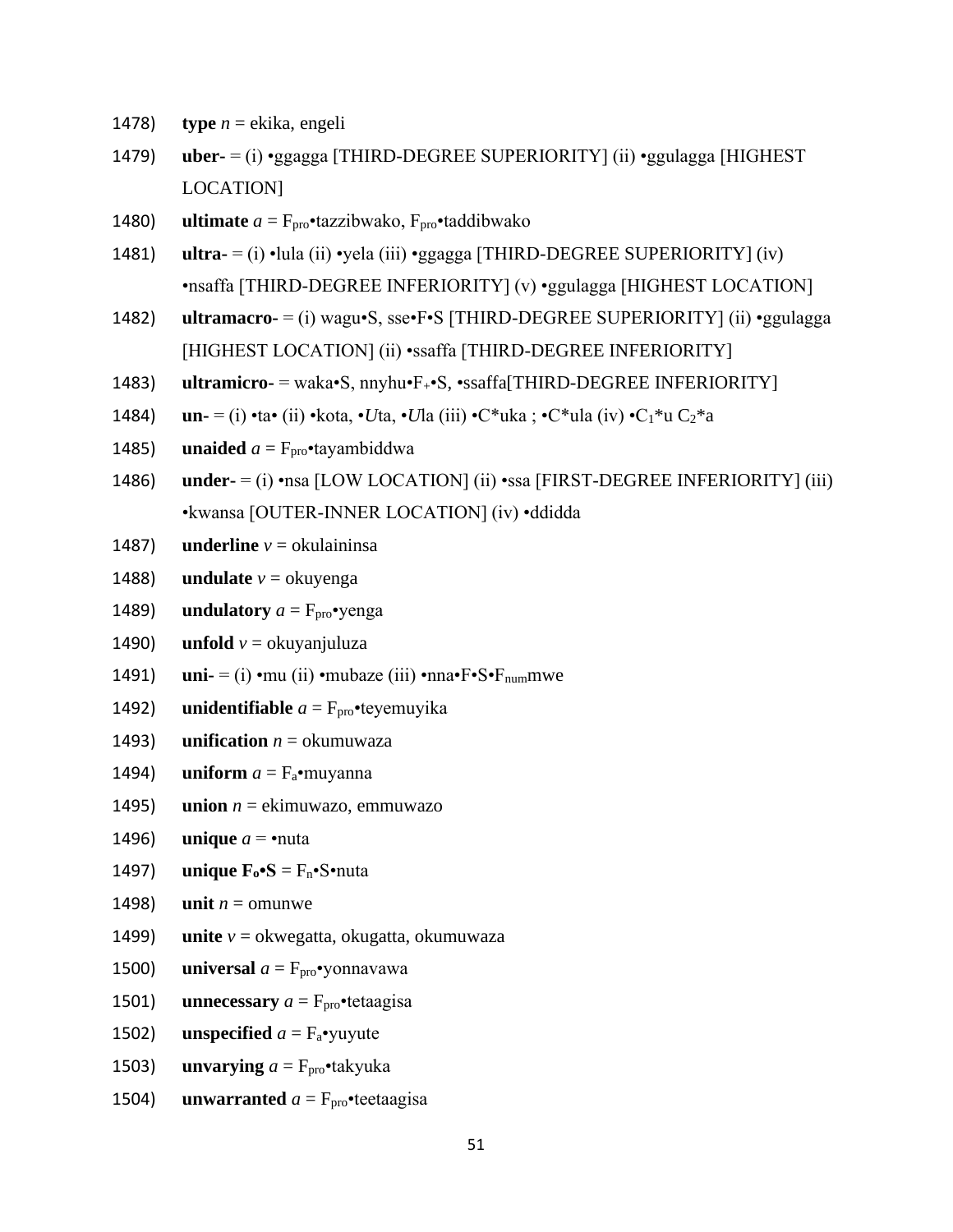1505) **up-** = (i) •ggula[HIGH LOCATION] (ii) •gga[FIRST-DEGREE SUPERIORITY]

- 1506) **up-to-date**  $a = F_{\text{pro}} \cdot \text{akajja}$
- 1507) **ur-** = (i) •sooka (ii) •nnona
- 1508) **-ure** = (i) •ma (ii) obu-
- 1509) **use**  $v =$ okukozesa
- 1510) **utilize**  $v =$  okukozesaluuba
- 1511) **vacate**  $v =$  okuyeleelewa, okuyeleeleya
- 1512) **vacation**  $n =$  okuyeleelewa, okuyeleeleya
- 1513) **valid**  $a = F_a$ •tuufu
- 1514) **value**  $n =$  omuwendo
- 1515) **variable**  $a = F_{\text{pro}} \cdot a$ kukyuka
- 1516) **variable** *n* = ekyokukyuka
- 1517) **variation**  $n =$  enkyuka
- 1518) **vary** *v* = okukyusa, okukyuka
- 1519) **varying**  $a = F_{\text{pro}} \cdot k$ yuka
- 1520) **verbalize**  $v =$ **okugamboya**
- 1521) **verify**  $v =$  okuzimaya
- 1522) **vertical**  $a = F_a$ •esimbu,  $F_{\text{pro}}$ •esimba ku
- 1523) **vibrate** *v* = okukankana
- 1524) **vice-** =  $omu$ **f**o**•**S
- 1525) **vice versa** *adv* = (ne)kaddannyuma
- 1526) **violent**  $a = F_a \cdot$ **kambwe**
- 1527) **virtual** = F•S•kyenka
- 1528) **vital**  $a = F \cdot \text{eetaagisagga}$
- 1529) **volume**  $n =$  omubangas satu
- 1530) **voluminous**  $a = F_{\text{pro}} \cdot$ amubangassatu
- 1531) **vote**  $v =$  okulula
- 1532) **-ward(s)** =  $\cdot$ ala
- 1533) **-ware** =  $\cdot$ nywama
- 1534) **warm** *v* = okubugumyassa
- 1535) **waste-product** *n* = ekikolesasa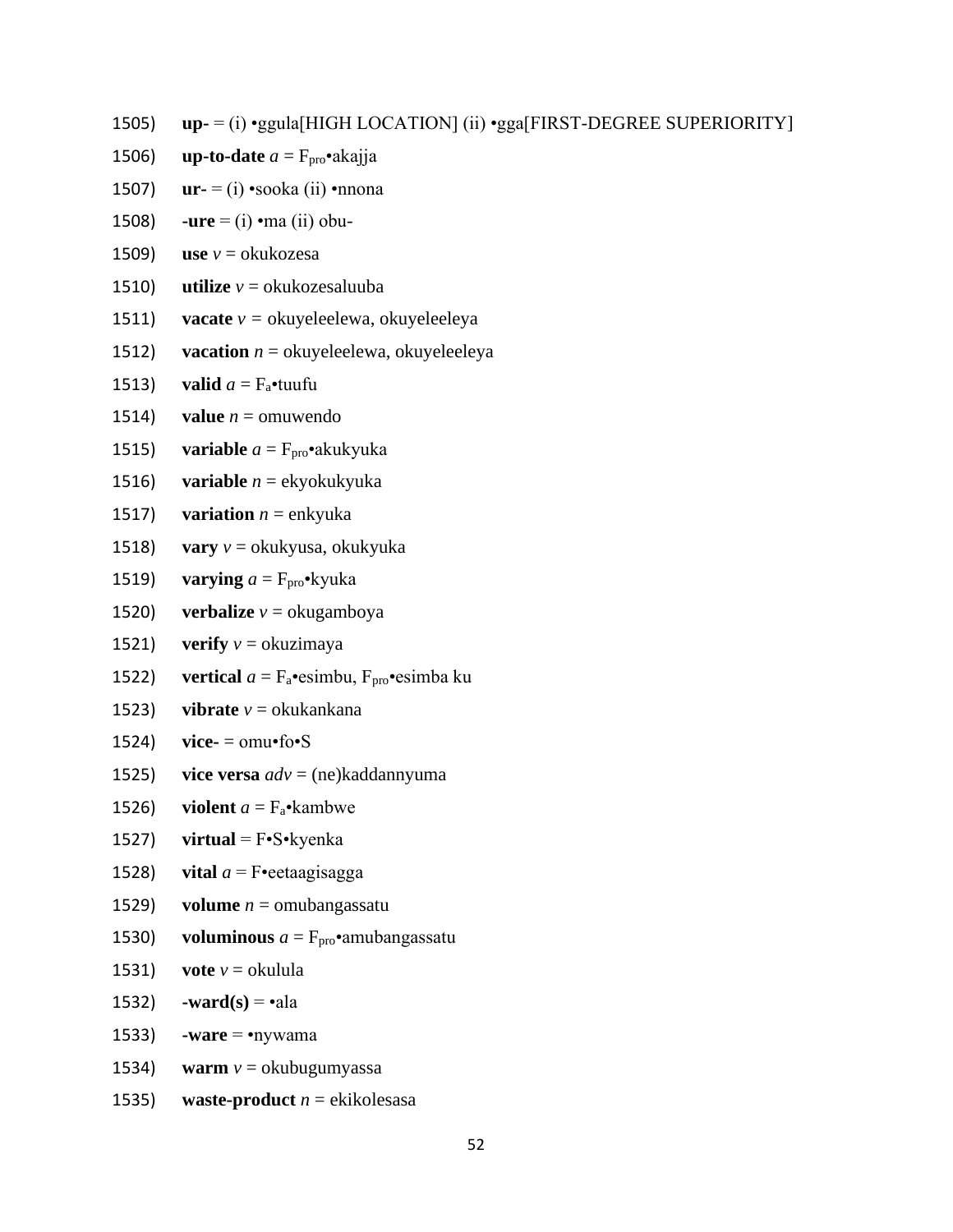- 1536) **way**  $n =$  engeli, ekkubo
- 1537) **-ways (/-wise)** = •ala
- 1538) **weave**  $v =$  okuluka
- 1539) **web**  $n =$  omutimbagano
- 1540) **weigh**  $v =$  okuzuula obuzito
- 1541) **whirl**  $v =$  okuzunga
- 1542) **whisper**  $v =$  okuyama
- 1543) white  $a = F_a$ •yelu
- 1544) **whole**  $n =$  ekilamba
- 1545) **withdraw**  $v = \alpha$  **withdraw**  $v = \alpha$  **with**
- 1546) **withstand**  $v =$  okuguguba
- 1547) **word class** = olubu lw'ebigambo
- 1548) **-work** = (i) yunga (ii) cama
- 1549) **worn**  $a = F_a$ •yabilivu
- 1550) **worn-out**  $a = F_a \cdot \text{kand}$
- 1551) **worth –ing**  $($ /-worthy $) =$  (i) •saana (ii) •gasa
- 1552) **write v** = okuwandiika
- 1553) **-y** = (i) •wa (ii) •nna• (iii) •a•
- 1554) **zero**  $n =$ zzeelo
- 1555) **zero**  $v =$ okuzeela
- 1556) **zig-zag** *n* = zungululuzungululu
- 1557) **zone**  $n =$  olukoba
- 1558) **zone**  $v =$ okukoba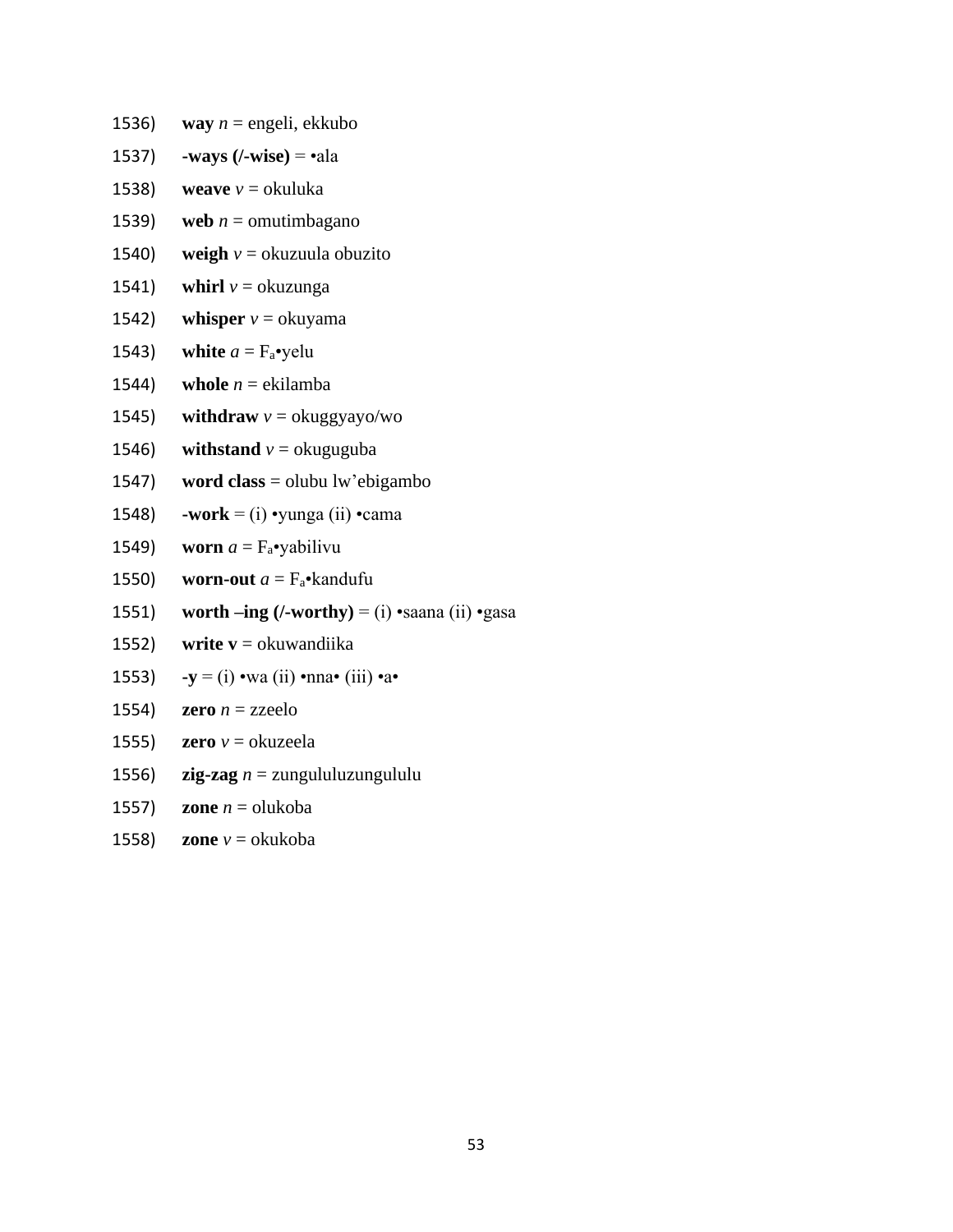#### **APPENDIX 1: A CONCEPTUAL INDEX OF SELECTED ENGLISH AFFIXES**

- 1) [ACTION/ STATE/ PROCESS]: **-age, -al, -ance/ -ence, -action/ -ion/ -ition/ -sion/ tion/ -ution, -dom, -hood, -ing, -ism, -ity/ -ety, -ment, -ship, -th, -ure, -y**
- 2) [ALLNESS]: **all-, omni-, pan-**
- 3) [ALMOST]: **ad-, near(-), pen(e)-**
- 4) [AUGMENTATIVE]: **arch-, archi-, hyper-, macro-, maxi-, mega-, out-, super-, ultra-**
- 5) [BEHIND]: **after-, après-, meta-, post-**
- 6) [BEYOND]: **extra-, trans-, ultra-**
- 7) [CAUSATION]: **-ate, em-/ en-, -en, -ify, in-, -ize, un-**
- 8) [CENTRAL/ MIDDLE]: **medi-, meso-, mid-**
- 9) [COLLECTIVE]: **-ad, -age, -ate, -ati, -dom, -ery, -hood, -ship, -some, -ure**
- 10) [COMMONNESS]: **co-, coeno-, common(-), syn-**
- 11) [COUNTERING]: **anti-, contra-, counter-, enantio-**
- 12) [DEGREE]
	- [HIGH DEGREE]: **ana-, arch-, hyper-, macro-, macromacro-, maxi-, mega-, out-, over-, super-/supra-, sur-, uber-, ultra-, ultramacro-, up-**
	- [LOW DEGREE]: **cata-, down-, hypo-, infra-, micro-, micromicro-, mini-, sub-, ultramicro-, under-**
- 13) [DIMINUTIVE]: **-ette, -ie/ -y, -ish, -let, -ling, micro-, mini-**
- 14) [DIRECTEDNESS]: **ab-, ad-, back-, ex-, extro-, in-, intro-, out-, palin-, pro-, retro-, wards, -ways/ -wise**
- 15) [DOUBLING]: **bi-, di-, diplo-, double-, duo-, duplo-**
- 16) [ENCLOSING]: **circum-, peri-**
- 17) [FORM]: **-form, -morphic, -shaped**
- 18) [FRONT]: **ante-, front, pre-, pro-**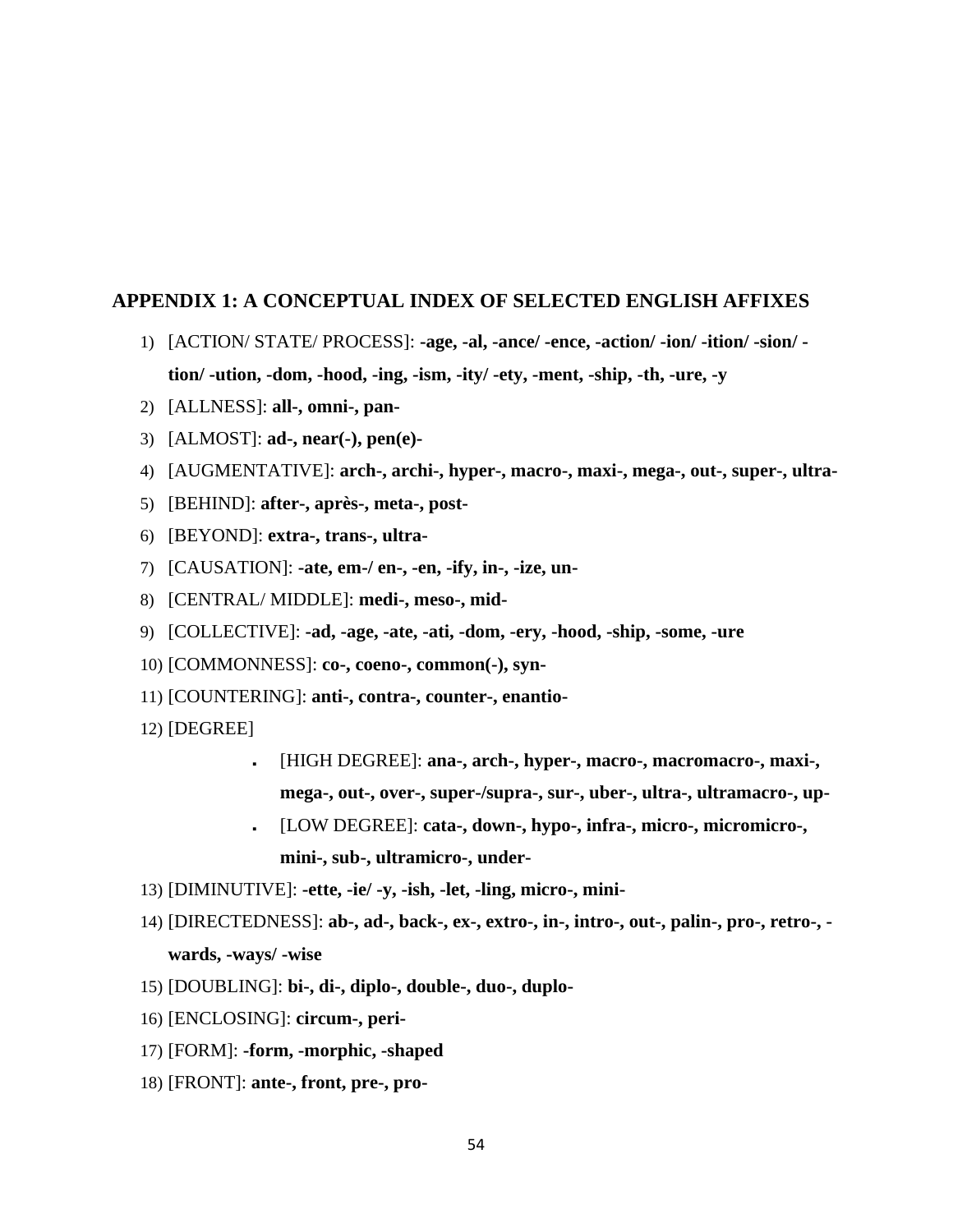- 19) [HALF]: half-, demi-, hemi-, semi-
- 20) [INNER LOCATION]: en-, endo-, ento-, in-
- 21) [KNOWLEDGE]: analysis, calculus, management, research, science, studies, theory; -graphics/ -graphy, -iatrics/ -iatry, -ic(s), -logy, -metrics/ -metry, -nomics/ -nomy
- 22) [LARGE QUANTITY]: many-, multi-, poly-
- 23) [NEGATION]:  $a(n)$ -, dis-, in-, non-, un-
- 24) [NEWNESS]: neo-, newly-, re-
- 25) [OF, PERTAINING TO]: -al, -an, -ar, -ary, -er, -ese, -i, -ic(al), -ish, -ite, -ose, -ous, -y
- 26) [ON THE OTHER SIDE OF]: para-, trans-, ultra-
- 27) [ONENESS]: mono-, one-, uni-
- 28) [OUTER LOCATION]: ecto-, ex-, exo-, extra-, out-
- 29) [PLACING ACROSS]: cross-, dia-, per-, trans-
- 30) [POSSESSING]: -ate, -ed, -ferous, -ful, -gerous
- 31) [PRECEDING]: -agogue, ante-, fore-, pre-
- 32) [RESEMBLANCE]: -esque, -like, -ode, -oid
- 33) [REVERSAL/REMOVAL]: de-, dis-, un-
- 34) [SECOND ORDER]: after-, meta-, post-
- 35) [SELF]: auto-, eigen-, idio-, own(-), proper, self-, sui-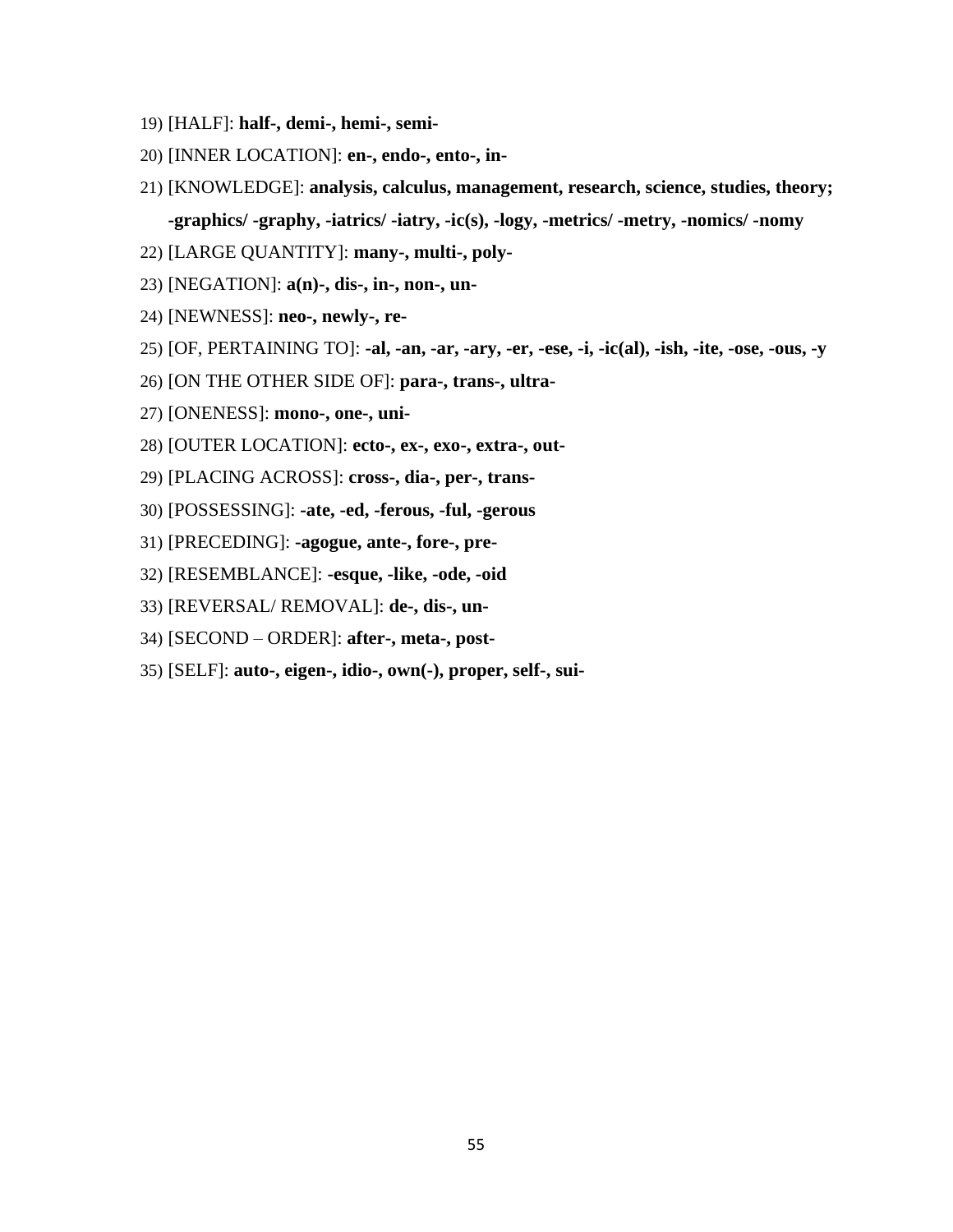## **APPENDIX 2: A LUGANDA-ENGLISH GLOSSARY OF LEXEMIC AFFIXES**

- ala [DIRECTED TO] =  $ad$ -, -ward(s), -ways/-wise  $1)$
- $2)$  $\bullet$ ata [RECURRENT] = re-
- $3)$  $\bullet$ ba [EXCUSABLY ERRONEOUS] = mis-
- $\bullet$ baaka [HAVING ON] = -ferous, -gerous 4)
- $5)$  $\bullet$ baama [HAVING IN] = -ferous, -gerous
- $\bullet$  bata [FEW] = oligo-6)
- 7)  $\bullet$ bbala [ASIDE] = side(-)
- $\bullet$ bega [BEHIND] = after-, après-, meta-, post-8)
- 9)  $\bullet$ bela [FRONT] = ante-, front, pre-, pro-
- $10)$  $\bullet$ bijja [BADNESS] = caco-
- $\bullet$ bilibala,  $\bullet$ bilibaza [DOUBLING] = di-, diplo-, duo-, duplo-, bi-, double-11)
- 12) •buba [INEXCUSABLY ERRONEOUS] = mal-
- $\bullet$ buga [ENCLOSING] = circum-, peri- $13)$
- 14)  $\bullet$ bumpa [SHORT] = brachy-
- bunda [DISCHARGE/FLOW] = -rrhoea  $15)$
- $\bullet$ bunga [LARGE QUANTITY] = many-, multi-, poly-16)
- 17) ·buuka, ·buula [DIRECTED FROM OUTSIDE]
- 18)  $\bullet$ buuma [NOT HAVING IN] = -free
- 19)  $\bullet$ bwa [OUTSIDE] = ecto-, exo-, extra-, out-, ex-
- $20)$ ·bwala, ·bwaza [DIRECTED OUTWARDS]
- $\bullet$  byata [BROAD AND FLAT] = platy- $21)$
- $22)$  $\bullet$ C\*ala [DIRECTEDNESS] such that  $\bullet$ C\*ala # { $\bullet$ C\*uka,  $\bullet$ C\*ula}
- $23)$  $\bullet$ C<sup>\*</sup>*I*ka [DIRECTEDNESS] such that  $\bullet$ C<sup>\*</sup>*I*ka # { $\bullet$ C<sup>\*</sup>uka,  $\bullet$ C<sup>\*</sup>ula}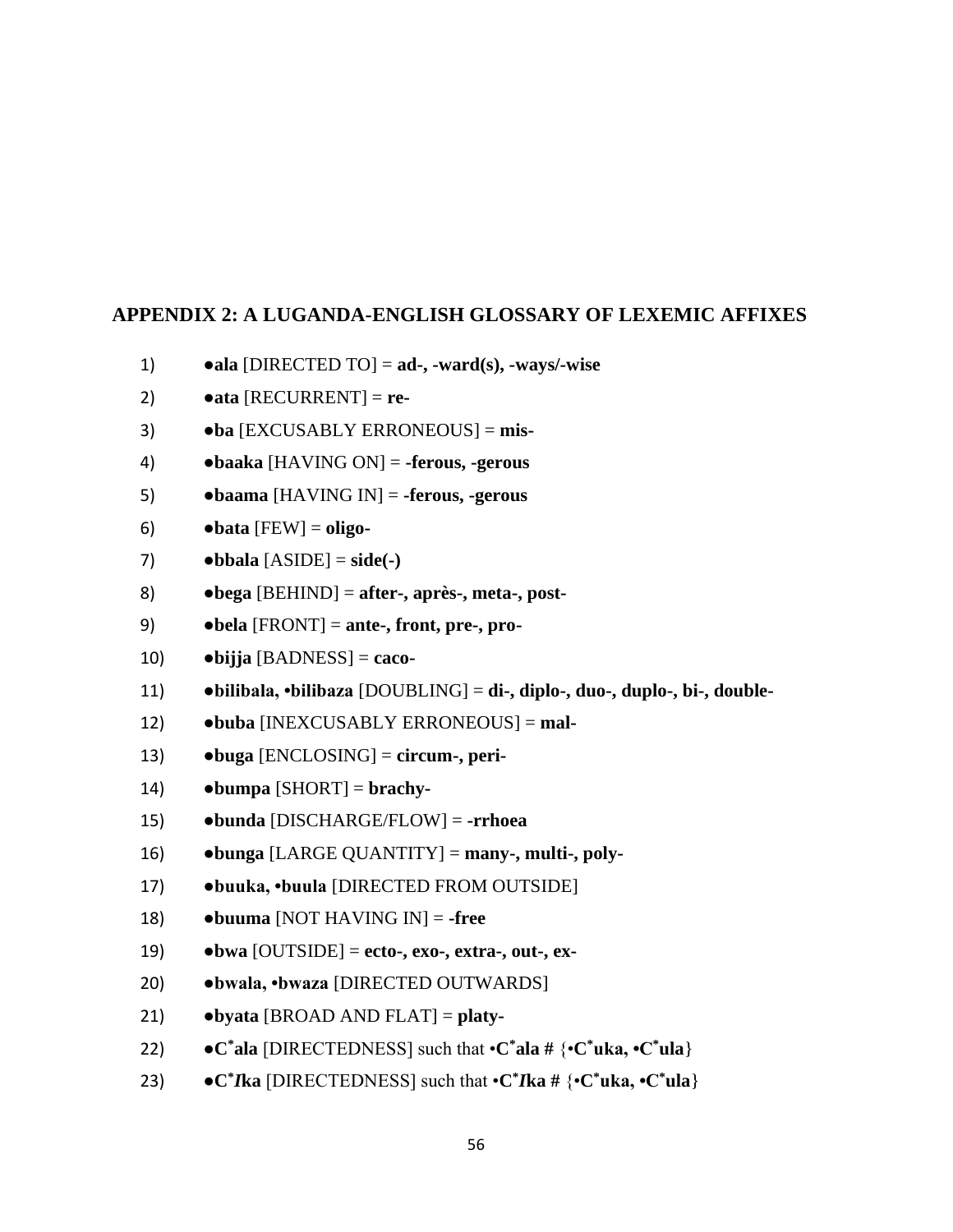- 24) **●C\*uka** [REVERSAL/REMOVAL, VALENCY = 1] = **un-, dis-, de-**
- 25) **●C\*ula** [REVERSAL/REMOVAL, VALENCY = 2] = **un-, dis-, de-**
- 26) **●ca** [PART OF] = **-some**
- 27) **●cama** [SYSTEM] = **work, system**
- 28) **●cupa** [FAKE] = **counter-, fake**
- 29) **●cuuza•** [DEALER/TRADER] = **-monger**
- 30) **●dda** [BEGINNING, SOURCE]
- 31) **●ddama** [REACTIVE] = **ana-, re-**
- 32) **●ddawa** [PROACTIVE] = **ante-, fore-, pre-, pro-**
- 33) **●ddaya** [RETROACTIVE] = **back-, palin-, retro-**
- 34) **●ddidda** [LESS THAN USUAL/EXPECTED] = **under-**
- 35) **●ddiza** [RECIPROCATING] = **re-**
- 36) **●dikya** [GOBBLEDEGOOK] = **-speak**
- 37) **●dyeka** [TRICKING] = **pseudo-, quasi-**
- 38) **●-e** [ELECTRONIC] = **e-**
- 39) **●ee•** [REFLEXIVE] = **auto-, eigen-, idio-, own (-), proper, self-, sui-**
- 40) **●faana** [RESEMBLING] = **-oid~-ode**
- 41) **●feeba** [OBJECTIVELY LESS THAN] = **under-**
- 42) **●fo•** [IN PLACE OF] = **pro-, vice-**
- 43) **●funda** [SMALL, NARROW] = **steno-, lepto-**
- 44) **●gagga** [RICH IN] = **-rich**
- 45) **●gana** [SITUATIONAL TOGETHERNESS] = **co-, coeno-, syn-, common (-)**
- 46) **●gasa** [WORTH] = **worth (…ing), -worthy**
- 47) **●gatta** [ADDING] =**compound**
- 48) **●gaza** [WIDE VARIETY/RANGE] = **eury-**
- 49) **●geenya** [APING] = **-aster**
- 50) **●genya** [GUEST] = **guest**
- 51) **●geza** [ACTION/PRACTICE] = **-praxia**
- 52) **●gga** [FIRST-DEGREE SUPERIORITY] = **ana-, over-, super-~supra-~sur-, up-**
- 53) **●ggaga** [SECOND-DEGREE SUPERIORITY] = **hyper-**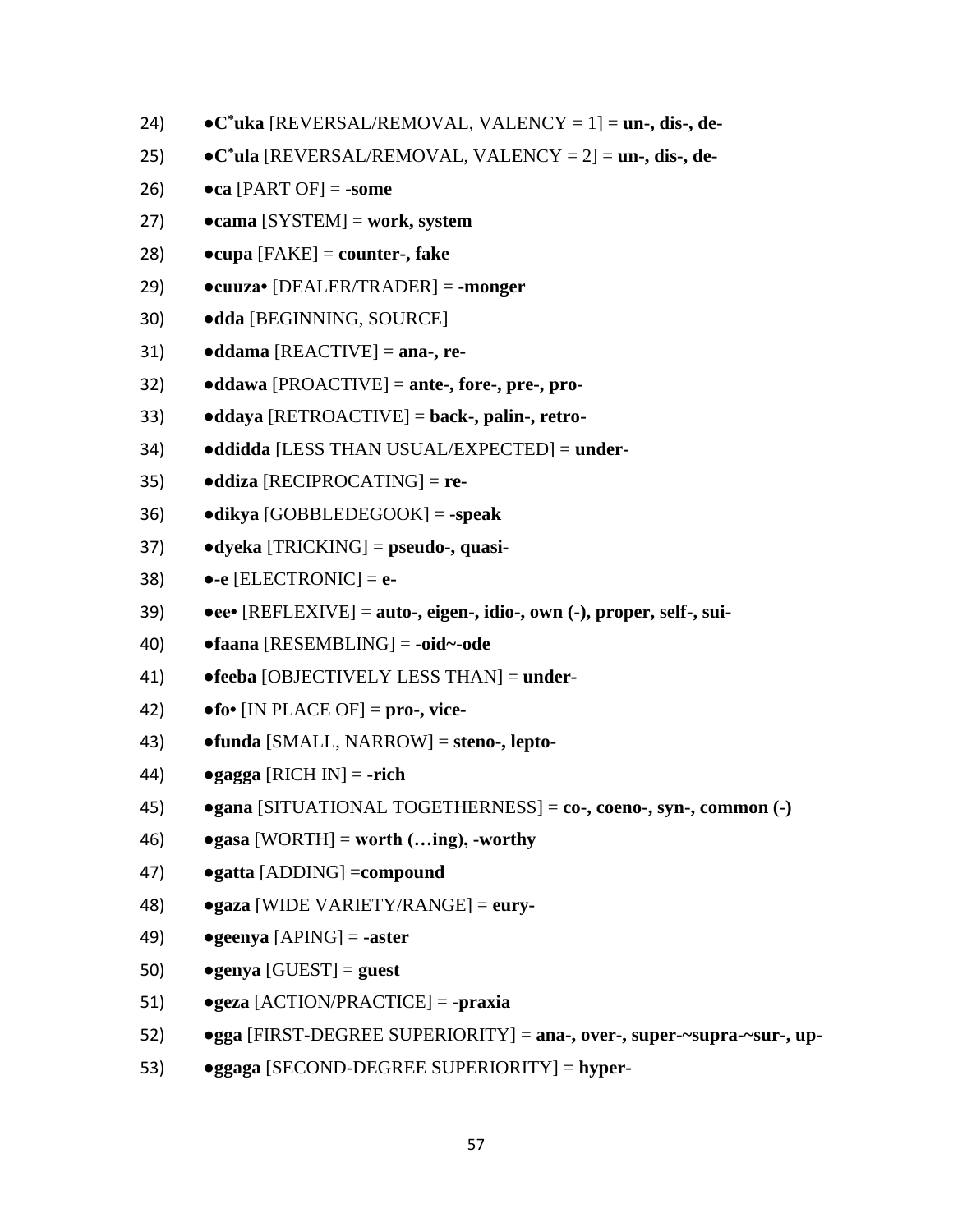- 54) **●ggagga** [THIRD-DEGREE SUPERIORITY] = **ultra-, ultramacro-, uber-, macromacro-**
- 55) **●ggula** [HIGH LOCATION] = **ana-, over-, super-~supra-~sur-, up-**
- 56) **●ggulaga** [HIGHER LOCATION] = **hyper-**
- 57) **●ggulagga** [HIGHEST LOCATION] = **ultra-, ultramacro-, uber-, macromacro-**
- 58) **●ggya** [ANEW] = **neo-, newly-, re-**
- 59) **●gina** [SIMPLE, SINGLE] = **haplo-**
- 60) **●goda** [THICK] = **pachy-, pycn (o)-**
- 61) **●goga** [PAIR] = **diplo-**
- 62) **●guma** [ENDURING] = **-proof**
- 63) **●jja** [ENDING, GOAL]
- 64) **●jjola** [GENETICALLY MODIFIED] = **franken-**
- 65) **●jjula** [OVERDOSING] = **-ose**
- 66) **●jjuuza** [RECENTLY] = **newly**
- 67) **●jjuva** [FULLNESS] = **-ful, -lent**
- 68) **●jula** [REFERENCE] = **-related**
- 69) **●kaala<sup>1</sup>** [COMPLEXITY] = **complex, -plex**
- 70) **●kaala<sup>2</sup>** [BEAUTY] = **calli-**
- 71) **●kadda** [AUGMENTATIVE MILLION] = **-illion**
- 72) **●kaddaga** [ANCIENT] = **palaeo-**
- 73) **●kata** [CENTRAL, MIDDLE] = **medi-, meso-, mid-**
- 74) **●keewa** [DIMINISHING] = **mio-**
- 75) **●kiiba•**[LENGTHWISE] = **longi-, para-**
- 76) **●kiika** [PLACING ACROSS] = **cross-, dia-, per-, trans-**
- 77) **●kila** [OBJECTIVELY MORE THAN] = **over-**
- 78) **●kima** [SAME] = **same-, tauto-**
- 79) **●kisa** [HIDING] = **crypto-, stego-**
- 80) **●kiza** [DISCRIMINATING] = **-ism**
- 81) **●kkasa** [CONFIRMING]
- 82) **●kola•**[PRODUCING CHANGE] = **-facient**
- 83) **●komya•**[STOPPING] = **-stasis**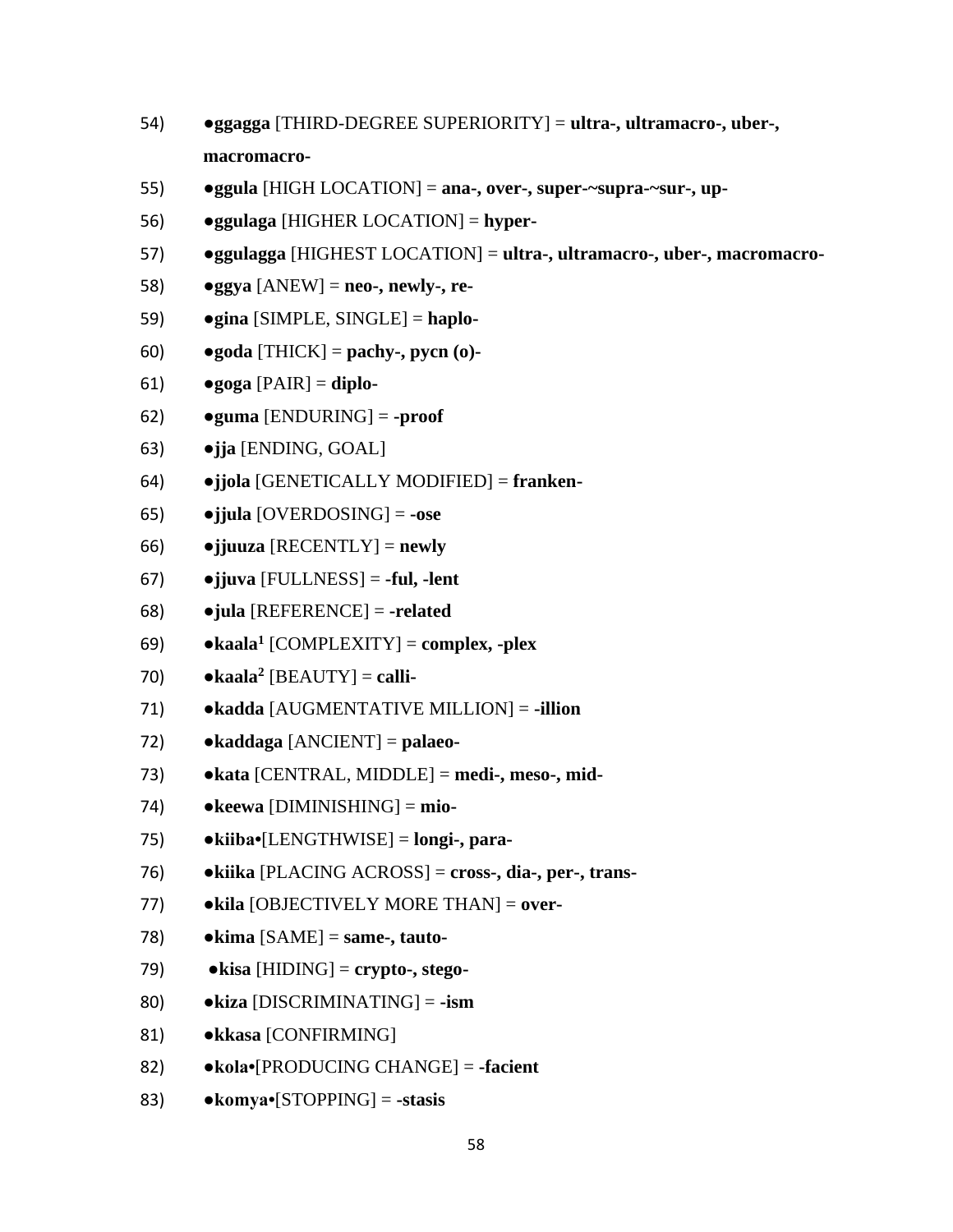- 84) **●kona** [LEFT-HAND] = **sinistro-**
- 85) **●kooka•**[WORKING] = **-urgy**
- 86) **●kota** [COUNTERING] = **anti-, contra-, counter-, enantio-**
- 87) **●kuga** [SPECIALIZING]
- 88) **●kula** [FORM] = **-form, -morphic, -shaped**
- 89) **●kumba** [PRECEDING] = **ante-, fore-, pre-, -agogue**
- 90) **●kumpa** [ALMOST] = **near (-), pen (e)-, ad-**
- 91) **●kunga** [ON THE SURFACE OF] = **epi-**
- 92) **●kuta** [BREAKING,BURSTING] = **-rrhagia**
- 93) **●kuuka, •kuula** [DIRECTED FROM A SURFACE]
- 94) **●kwa** [ON A SURFACE]
- 95) **●kwala, •kwaza** [DIRECTED TO A SURFACE]
- 96) **●kwamwa** [OUTER-INNER LOCATION] = **intra-, ento-, endo-**
- 97) **●kwansa** [OUTER-LOWER LOCATION] = **infra-, under-**
- 98) **●kyana** [INVARIABLE] = **homeo-**
- 99) **●kyawa•**[HATING] = **-phobia**
- 100) **●kyenka** [VIRTUALLY] = **virtual**
- 101) **●kyuka** [TURNING] = **-tropic**
- 102) **●kyuna** [VARIABLE] = **poikilo-**
- 103) **●laana** [NEIGHBOURING] = **juxta-, para-**
- 104) **●laba** [WAY OF THINKING] = **-ism**
- 105) **●laga** [DISPLAY/SPECTACLE] = **-orama**
- 106) **●lala<sup>1</sup>** [MADNESS] = **-mania**
- 107) **●lala<sup>2</sup>** [OTHER] = **allo-, -allel**
- 108) **●lamwa** [CORE]
- 109) **●landa** [CONTINUATION]
- 110) **●leebya** [OUT\_X\_ING] = **out-**
- 111) **●leela** [EMPTY] = **(-)empty**
- 112) **●leka** [NEUTRALITY] = **non-**
- 113) **●lemba** [SLOWNESS] = **brady-**
- 114) **●lima** [LANGUAGE] = **-ese**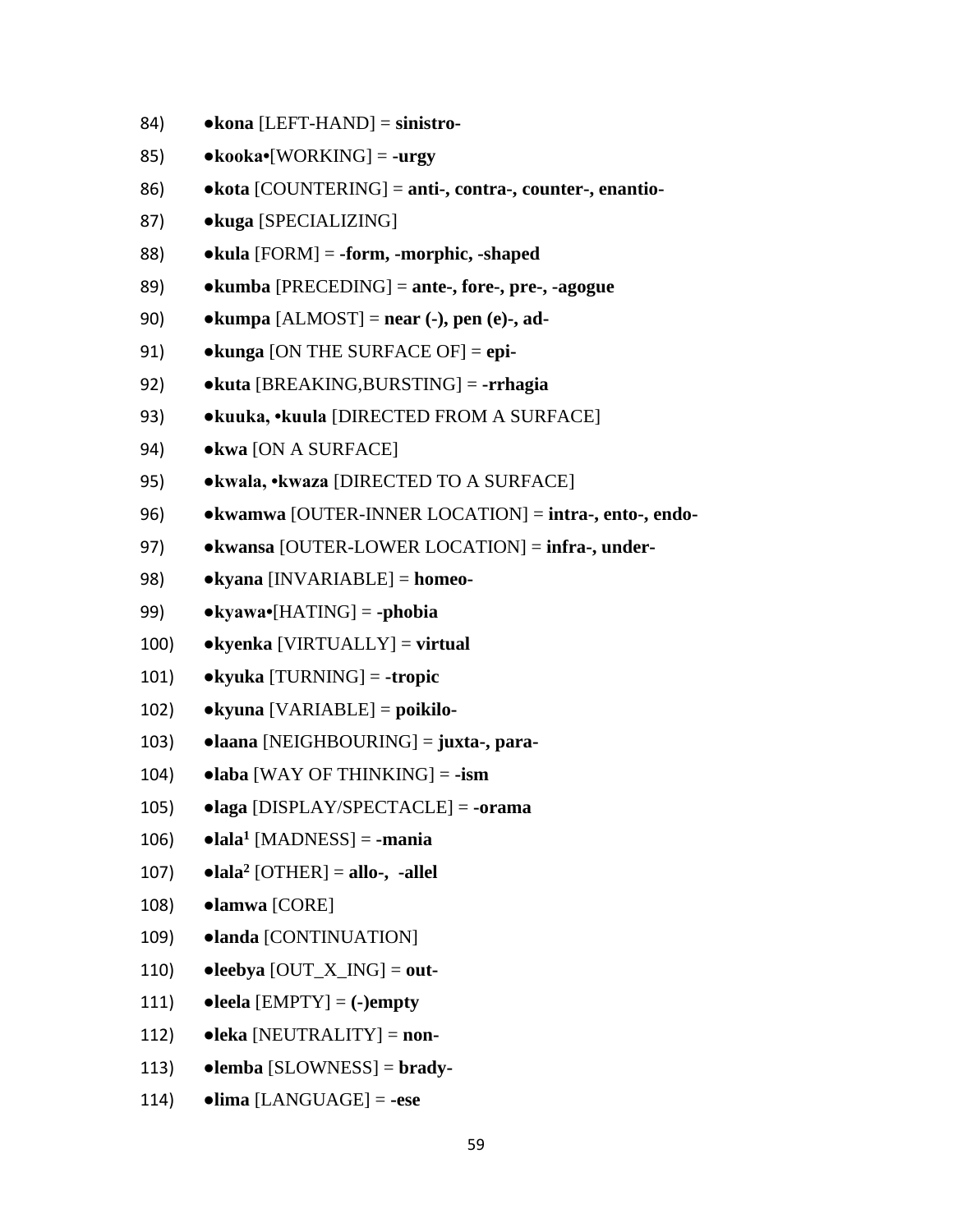- $\bullet$ linga [DUPING] = pseudo-, quasi- $115)$
- 116)  $\bullet$ lojja $\bullet$ [BRANCH OF KNOWLEDGE] = -graphics~-graphy
- $\bullet$ looza [IDEAL] = ideo-117)
- 118)  $\bullet$ luba [VISUAL DISORDER] = -opia
- 119)  $\bullet$ lula [ON THE OTHER SIDE OF] = para-, trans-, ultra-
- $\bullet$ luma [PAIN] = -algia 120)
- $\bullet$ luna [ON THIS SIDE OF] = cis- $121)$
- 122)  $\bullet$ lunga [GOODNESS] = bene-
- $123)$ ·luuba [PURPOSEFUL ACTION]
- 124)  $\bullet$ lwala [DISEASE] = -asis~-osis
- 125)  $\bullet$ lya [RIGHT-HAND] = dextro-
- $\bullet$ ma [COLLECTIVE] = -ad, -age, -ate, -ati, -dom, -ery, -hood, -some, -ship, -126)

ure

- $127)$  $\bullet$ maala [TOTAL OUTPUT] = -ana~-iana
- maga [RANDOM ACTION] 128)
- 129)  $\bullet$ mala [COMPLEMENTING] = complement
- $\bullet$ manya  $\bullet$ [BRANCH OF KNOWLEDGE] = X science 130)
- •muku •F•S [FIRST-DEGREE SUPERIORITY] 131)
- 132)  $\bullet$ muku  $\bullet$ F<sub>+</sub> $\bullet$ S [SECOND – DEGREE SUPERIORITY]
- $133)$  $\bullet$ mumuku  $\bullet$ F<sub>+</sub> $\bullet$ S [THIRD – DEGREE SUPERIORITY]
- 134) • muuka, • muula [DIRECTED FROM INSIDE] = ex-, extro-
- $135)$  $\bullet$ muwa [ONENESS] = mono-, one-, uni-
- 136)  $\bullet$ mwa [INNER LOCATION] = en- ~ endo- ~ ento-, in-
- mwala, mwaza [DIRECTED INWWARDS] = in-, intro-137)
- $\bullet$ na [POSSESSING] = -ate, -ed, -ferous, -ful, -gerous 138)
- 139)  $\bullet$ nala [GAINING]
- 140)  $\bullet$ nata [RECURRENT] = re-
- 141)  $\bullet$ nda [OTHER] = allo-
- $\bullet$ ndama [COLLECTIVE OF ALLO -X -S] = -eme 142)
- $\bullet$ nena [LARGE SIZE] = macro-, mega-143)
- 144)  $\bullet$ nga [ACTING AS] = acting X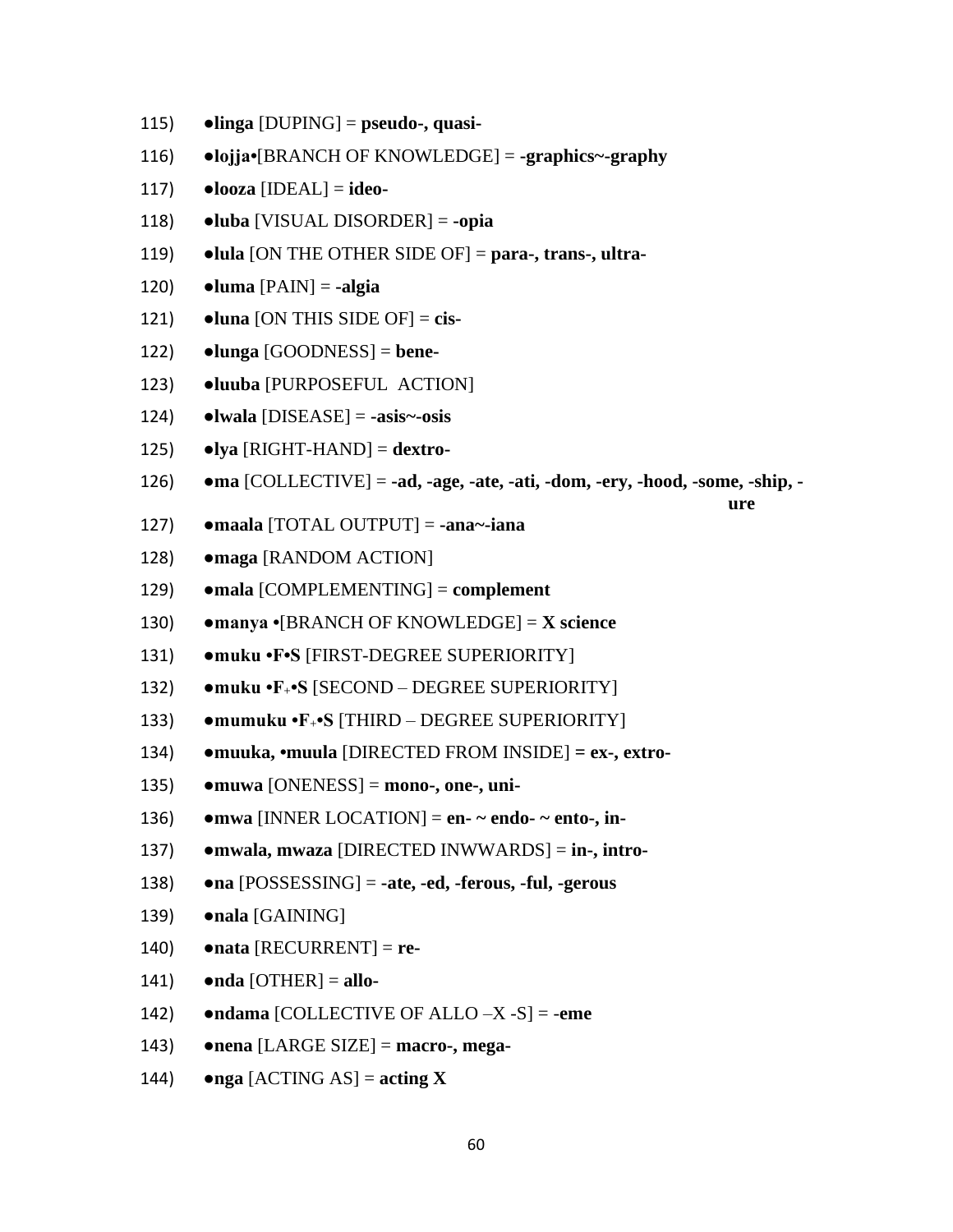- $\bullet$ ngela [WAY] = -esque, -fashion, -style 145)
- 146)  $\bullet$ niina [SIMPLE] = simple
- 147)  $\bullet$ nkana [EQUAL TO – IN TERMS OF] = equ-, iso-
- 148) •nkuna [UNEQUAL TO – IN TERMS OF] = aniso-
- 149) •nna• [CONCERNING/PERTAINING TO]
- $\bullet$ nnana [ARTEFACT] = artificial 150)
- $\bullet$ nnona [ORIGIN] = proto-, ur- $151)$
- $152)$ •nnyhu• [VERY SMALL SIZE] = ultramicro-
- $153)$ •nnyhunnyhu• [EXTREMELY SMALL SIZE] = micromicro-
- $\bullet$ nsa [LOW LOCATION] = cata-, down-, infra-, sub-, under-154)
- $155)$  $\bullet$ nsafa [LOWER LOCATION] = hypo-
- 156) • nsaffa [LOWEST LOCATION] = ultramicro-, micromicro-
- $157)$  $\bullet$ nufu [NOT POSSESSING;WITHOUT] =  $a(n)$ -, -less
- 158) •nuka [LOSING]
- $\bullet$ nyiga [PRESSURE] = piezo-159)
- 160)  $\bullet$ nyoola[TWISTED] = strepto-
- 161) •nywa [COMPONENT]
- $162)$ •nywama [COLLECTIVE/AGGREGATE OF COMPONENTS] = -alia, -ware
- $163)$  $\bullet$ nyweza $\bullet$ [FIXING] = -pexy
- •pa [ELEMENT OF A COLLECTIVE] 164)
- $\bullet$ pika [ECONOMIC INFLATION] = -flation 165)
- $\bullet$ pima $\bullet$ [BRANCH OF KNOWLEDGE] = -metrics, -metry 166)
- $167)$  $\bullet$ sa [GAP]
- $\bullet$ saama $\bullet$ [EXCISING] = -ectomy 168)
- $\bullet$ saana [WORTHINESS] = worthy 169)
- 170)  $\bullet$ sala $\bullet$ [CUTTING] = -tomy
- 171)  $\bullet$ samba [FLEEING] = -fugal
- $\bullet$ sawa<sup>1</sup> [HEALING] = -iatrics, -iatry  $172)$
- $173)$  $\bullet$ sawa<sup>2</sup> [CONTAINER] = -angium, asc(o)-
- 174)  $\bullet$ sela [PROCESSION] = -cade
- $\bullet$ seeta [LEVEL/FLAT] = plan (o)-175)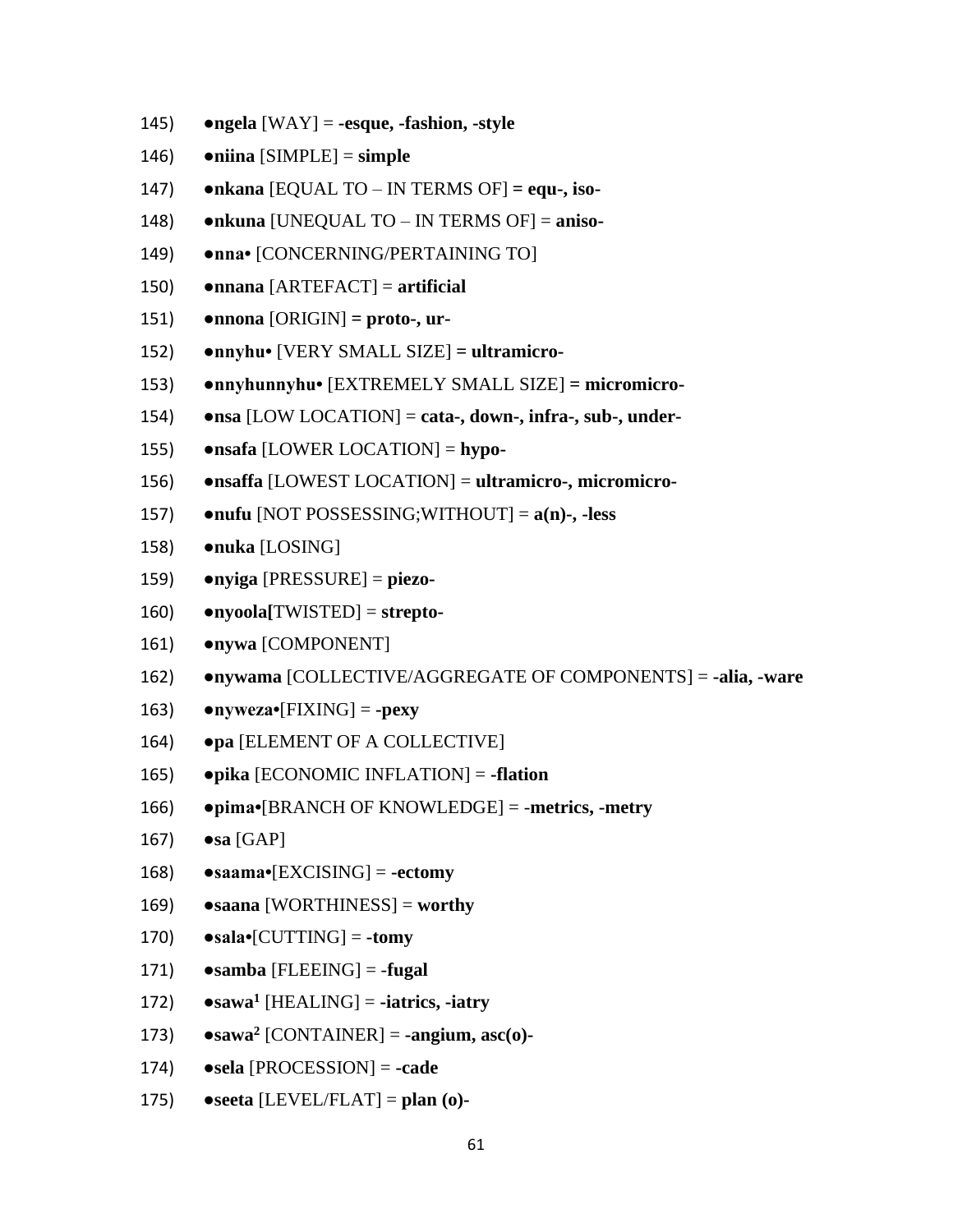- $\bullet$ siba [BEING ADDICTED TO] = -aholic~-oholic 176)
- $177$ )  $\bullet$ singa [FOUNDATIONAL] = basic, basi-
- 178)  $\bullet$ sinza [WORSHIP] = -latry
- 179)  $\bullet$ ssa [FIRST-DEGREE INFERIORITY] = cata-, down-, infra-, sub-, under-
- 180)  $\bullet$ ssafa [SECOND-DEGREE INFERIORITY] = hypo-
- •ssaffa [THIRD-DEGREE INFERIORITY] = ultramicro-, micromicro-181)
- •sukka [MORE THAN USUAL/EXPECTED] = over-182)
- 183)  $\bullet$ suuma [SECOND-ORDER] = after-, meta-, post-
- 184)  $\bullet$  ta $\bullet$ [NEGATION] = a(n)-, dis-, in-, non-, un-
- $\bullet$ taafa [OBLIQUENESS] = plagio-185)
- 186)  $\bullet$ taasa $\bullet$ [PROTECTION] = para-
- 187)  $\bullet$ taba $\bullet$ [JOINING TOGETHER] = inter-
- 188)  $\bullet$ teeka [ARRANGEMENT] = system, taxo-
- 189)  $\bullet$ tema [MEDIUM SIZE] = midi-, average, medium
- 190)  $\bullet$ tikka [MAXIMUM] = -most, maximum, top
- 191)  $\bullet$ toba [MINIMUM] = minimum, bottom
- 192)  $\bullet$ tona [SMALL SIZE] = micro-, mini-
- 193)  $\bullet$ tumba [DEPTH] = bathy-
- 194)  $\bullet$ tunga $\bullet$ [SEWING] = -rrhaphy
- $\bullet$ tuufa [RIGHTNESS] = ortho-, recti-195)
- $\bullet U$ ka<sup>1</sup> [REVERSAL/REMOVAL VALENCY = 1] = de-, dis-, un-196)
- 197)  $\bullet U$ ka<sup>2</sup> [DIRECTED FROM] = ab-
- 198)  $\bullet$ *Ula* [REVERSAL/REMOVAL VALENCY = 2] = de-, dis-, un-
- 199)  $\bullet U$ ta [COUNTERING] = anti-, contra-, counter-
- $\bullet$ va [WHOLE] = holo-200)
- ·vaaka [COMING OFF]  $201)$
- $202)$  $\bullet$ vaama [COMING OUT OF] = -in (e)
- ·viila [MOVEMENT FROM]  $203)$
- $\bullet$ vuka [DISINTEGRATION] = -lysis 204)
- wa [TO BE/ BECOME; OF/ PERTAINING TO] = -al, -an, -ar, -ary, -er, -ese, -i,  $205)$  $-ic(al)$ ,  $-ish$ ,  $-ite$ ,  $-ose$ ,  $-ous$ ,  $-v$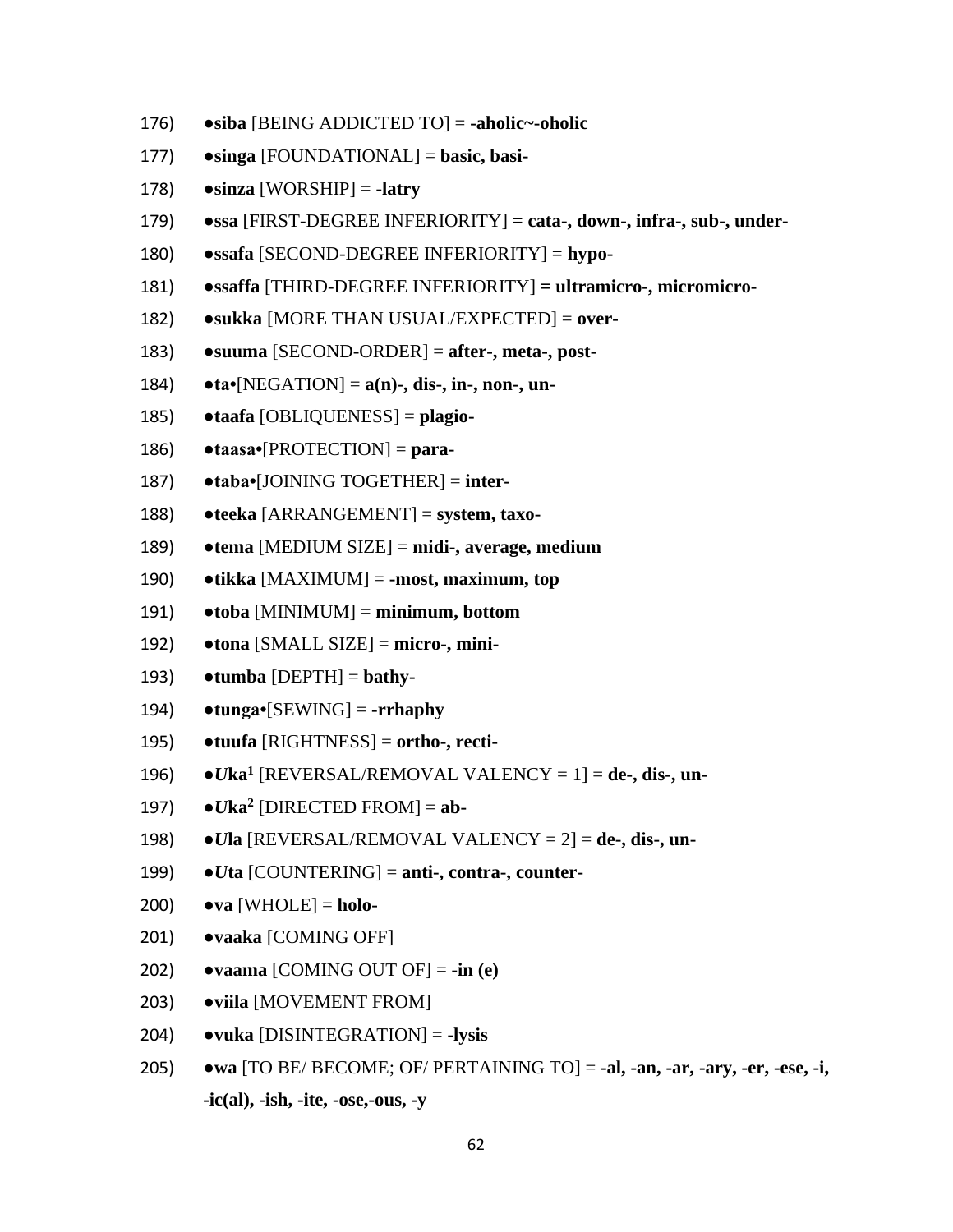- $\bullet$ waaya [SUPPLEMENTING] = by (e)-206)
- $207)$ ·wadda [EFFECTIVELY AS USUAL]
- 208)  $\bullet$ waga [SUPPORTING] = pro-
- $\bullet$ waka [PLURAL] = pluri-209)
- $\bullet$  wala [MUTATION] = -escence, -genesis 210)
- $\bullet$ wamba [SEIZURE] = -lepsy 211)
- $\bullet$ wanga [RESEMBLING] = -esque, -like, -oid, -ode  $212)$
- $213)$ •wanna [UNIVERSAL-QUANTITATIVE TOGETHERNESS] = all-, pan-,

omni-

- 214)  $\bullet$ wanya [LENGTH OF TIME] = -long
- $215)$  $\bullet$ weeva [BARE, SMOOTH] = psilo-
- $216)$  $\bullet$  wela [BEING ENOUGH] = pleo-
- $217)$  $\bullet$ wika [POTENTIAL] = potenti-
- 218)  $\bullet$  wila  $[F_{(+)}\bullet S$  OCCUPYING A BUILDING]
- $219)$  $\bullet$  wilo [A BUILDING OCCUPIED BY] = -arium~-ary, -etum
- $220)$ ·wola [GRADUALNESS]
- $221)$  $\bullet$  wonda [FOLLOWING] = after-, post-
- $\bullet$ wooma [PLEASANTNESS] = eu- $222)$
- $223)$  $\bullet$ ya [CAUSING] = -ate, -en, em-, en-, in-, -ify, -ize, de-, dis-, un-
- $224)$  $\bullet$ yaga $\bullet$ [LOVE] =  $\bullet$ philia
- $225)$  $\bullet$ yaka<sup>1</sup> [FORMER] = ex-
- $226)$  $\bullet$ yaka<sup>2</sup> [INFLAMMATION] = -itis
- $227)$  $\bullet$ vala [FAR] = tele-
- $\bullet$ yama [SINGLE] = single 228)
- $229$ •vanga [SUDDENNESS]
- $230)$  $\bullet$ yasa [SPLIT] = -fid
- $231)$  $\bullet$ yava [PAUCITY] = a (n)-, -penia
- $\bullet$ yawa [MIXEDNESS] = hetero-, mixed(-) 232)
- $\bullet$ yela [BEYOND] = extra-, trans-, ultra- $233)$
- •yema [TOTALITY] 234)
- $235)$  $\bullet$ yina [SELF] = auto, eigen-, idio-, proper-, own (-), self-, sui-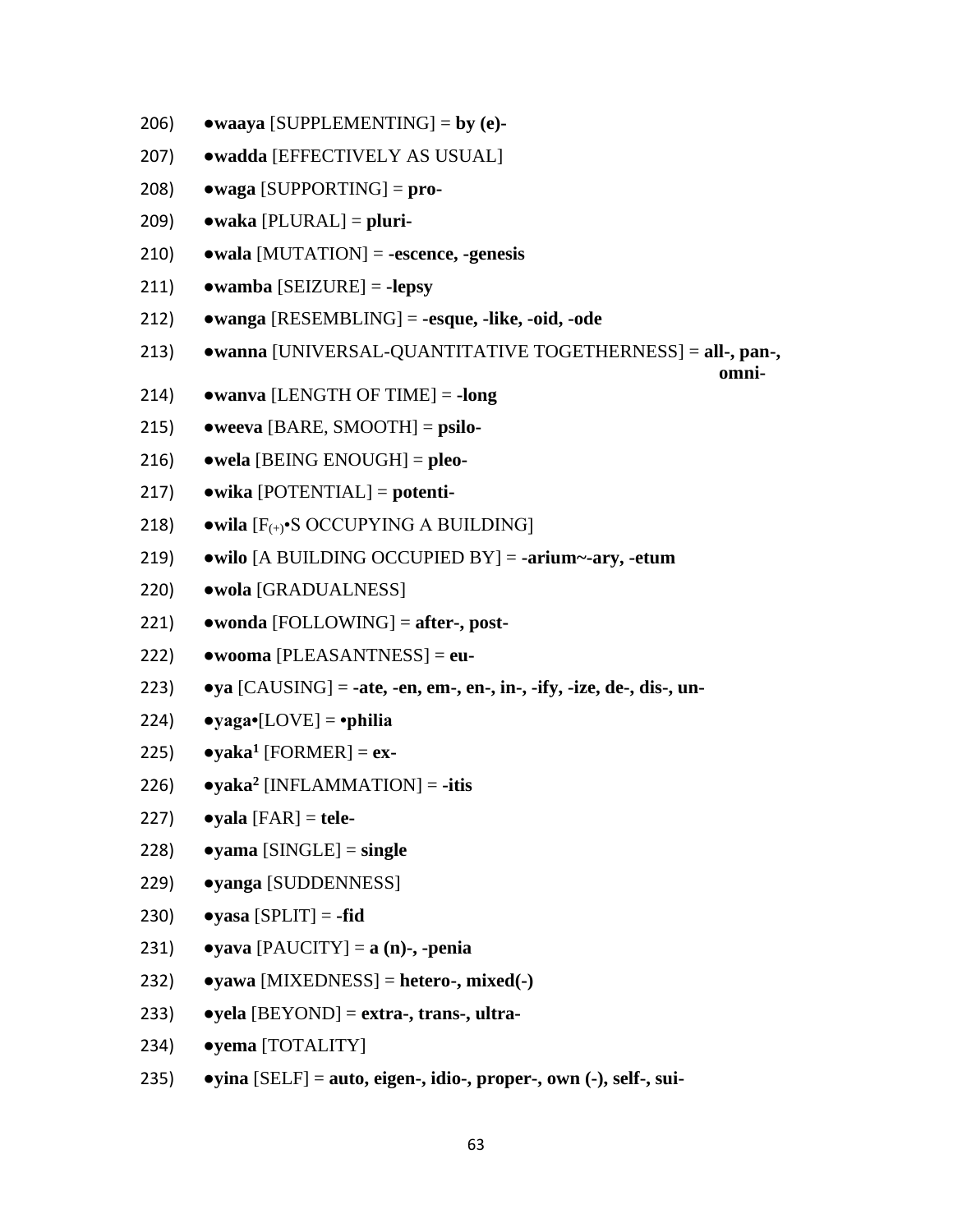- $236)$  $\bullet$ yinza [POTENTIAL] = potenti-
- $237)$ ·yoba [ALTERNATING]
- $\bullet$ yoga [LANGUAGE VARIETY] = -lect, -phasia 238)
- 239) • yogaba [SPEECH CONDITION/DISORDER] = -lalia
- 240)  $\bullet$ yosa [SHOWING] = phan(ero)}-, -phane
- $241)$  $\bullet$ yuna [ATTRACTED TO] = -petal
- $242)$  $\bullet$ yunga [SYSTEM] = -work
- $243)$  $\bullet$ yuwa [UNMIXEDNESS] = homo-, same-
- $244)$ •zaala•[PRODUCING MATERIAL] = -gen, -parous
- $245)$  $\bullet$ zaba [MENTAL DISORDER] = -phrenia
- $246)$  $\bullet$ ziba [DIFFICULTY] = dys-
- $247)$  $\bullet$ zimba [SWELLING] = -cele, -oma
- 248)  $\bullet$ zinga [COMPREHENSIVENESS] = comprehensive
- $\bullet$ zomba [ON BOTH SIDES] = ambi-, amphi-249)
- $250)$ •zuba•[SURGICAL OPENING OPERATIONAL] = -stomy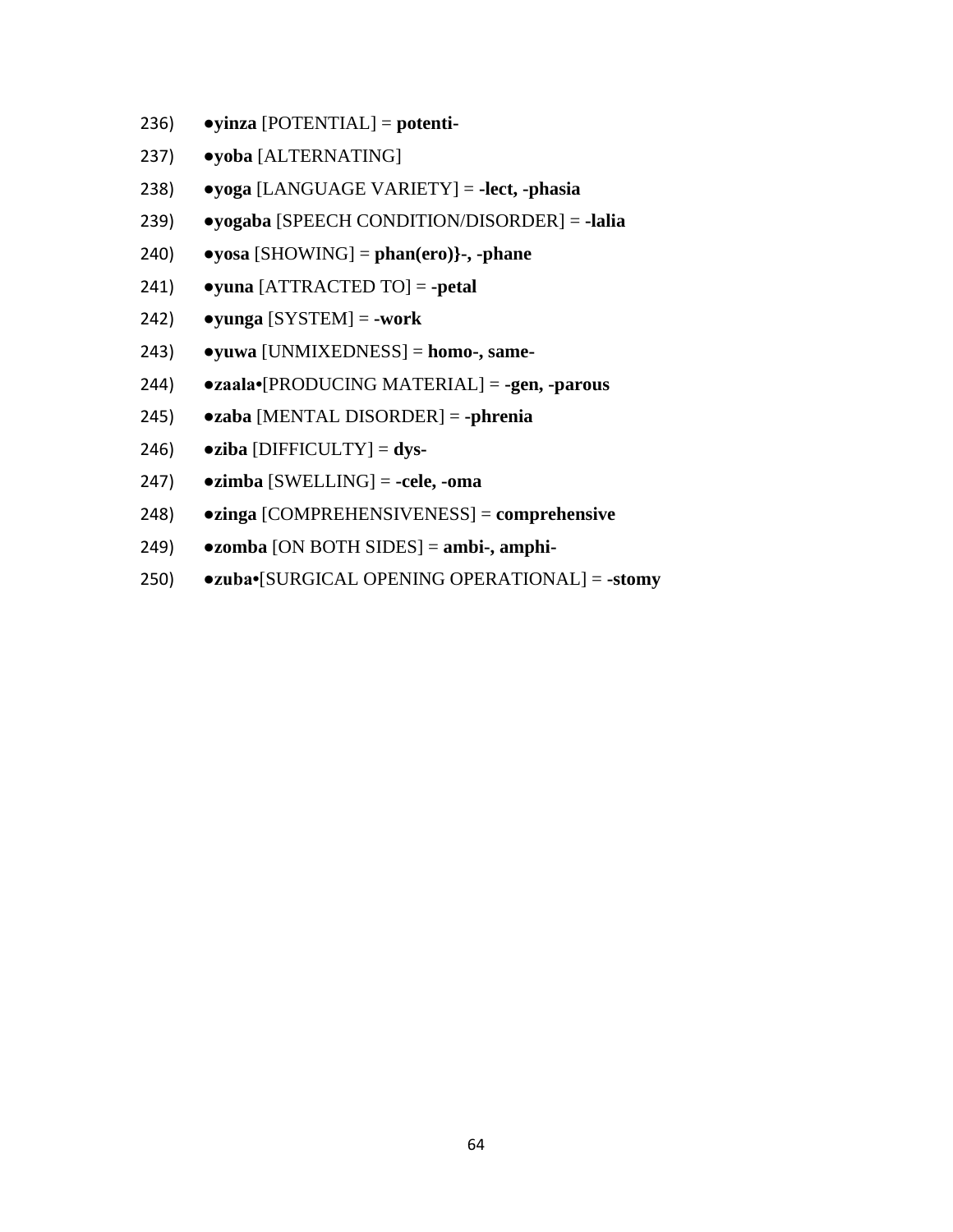## **APPENDIX 3: A GERMAN-LUGANDA GLOSSARY OF COMBINING FORMS**

- 1)  $\qquad \qquad -aehnlich = \bullet \qquad \qquad \text{faana}$
- 2) **Allein- =** ●yakka
- 3) **Alt-**  $= \bullet$ yaka
- 4) **-anlage =** ●yunga
- 5) **-arbeit** =  $F_1 \bullet \text{limu} \bullet S^+$
- 6) **-arm** =  $\bullet$ yava
- 7) **-artig =** ●wanga
- 8) **Aussen- =** ●bwa
- 9) **ausser- =** ●bwa
- 10) **Auto-** =  $\bullet$ yina
- 11)  $$
- 12) **-beduerftig =** ●taaga
- 13) **-bereit =** ●linda
- 14) **-bezogen =** (i) ●jula (ii) ●ganda
- 15) **Binnen- =** ●yamwa
- 16)  $\cdot$ **dicht** =  $\bullet$ lemya $\bullet$
- 17) **dis- =** (i) ●*U*ka, ●*U*la (ii) ●leka (iii) ●ta●R●a(●) (iv) ●yema, ●nyiita
- 18) **Doppel- =** ●bilibaze
- 19) **durch-**  $= \bullet$ yema
- 20) **-durstig =** ●yonta
- 21) **Eigen-**  $= \bullet$  yina
- 22) **Einzel- =** (i) ●mu (ii) ●muwa (iii) ●mubaze
- 23) **Erst- =** ●sooka
- 24) **Fach- =** ●kuga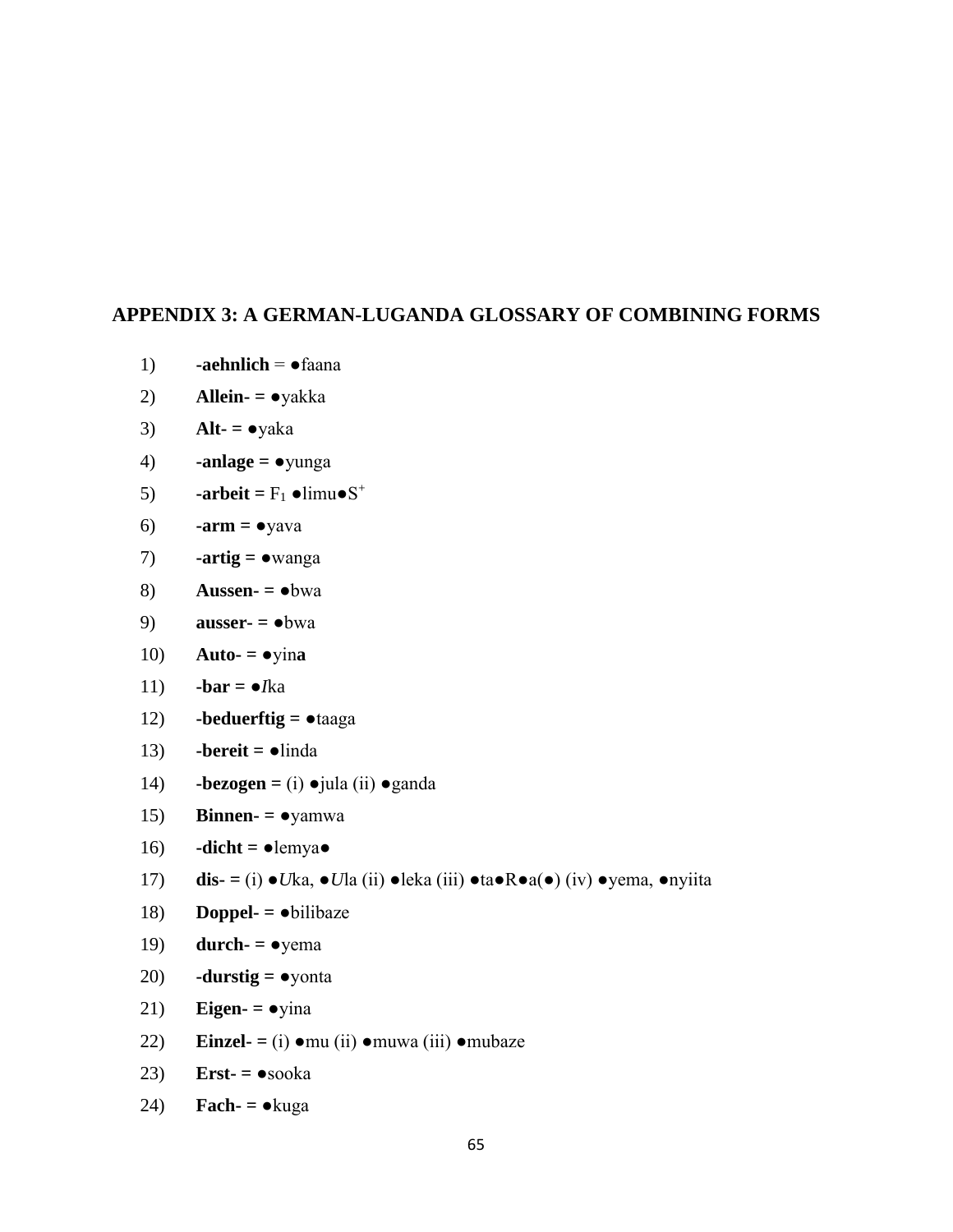- 25)  $-**fach** = **• baze**$
- 26) **-faehig =** ●yinza
- 27) **fehl-**  $=$   $\bullet$ liba
- 28) **fein- =** ●saafa
- 29) **Fern- =** ●yala
- 30) **-fertig =** ●linda
- 31)  $-fest = \bullet$ lemya $\bullet$
- 32) **-foermig =** ●kula
- 33) **fort-**  $=$  (i)  $\bullet$  neela (ii)  $\bullet$  landa
- 34) **-frei =** ●buuma
- 35) **Ge-**  $= \bullet$ ma
- 36) **Gegen- =** ●kota
- 37) **-gemaess =** ●pimwa
- 38) **Gemein-**  $= \bullet$  gana
- 39) **Gesamt-**  $= \bullet$ zinga
- 40) **Gleich- =** ●nkana
- 41) **-gerecht =** ●wadda
- $(42)$  **Gross-**  $=$  nena
- 43) **Grund-**  $= \bullet$ singa
- 44) **-gut =** ●maala
- 45) **-haft =** ●wanga
- 46) **Halb- =** ●nusa
- 47) **-haltig =** ●baama
- 48) **Haupt- =** ●twa
- 49) **Heim- =** ●yeka
- 50) **-hungrig =** ●yala
- 51) **Hinter-**  $=$   $\bullet$  bega
- 52) **Hoch-** =  $(i)$   $\bullet$  gga  $(ii)$   $\bullet$  ggula
- 53) **Hoechst- =** ●tikka
- 54) **Innen- =** ●mwa
- 55) **inner-**  $= \bullet$ mwa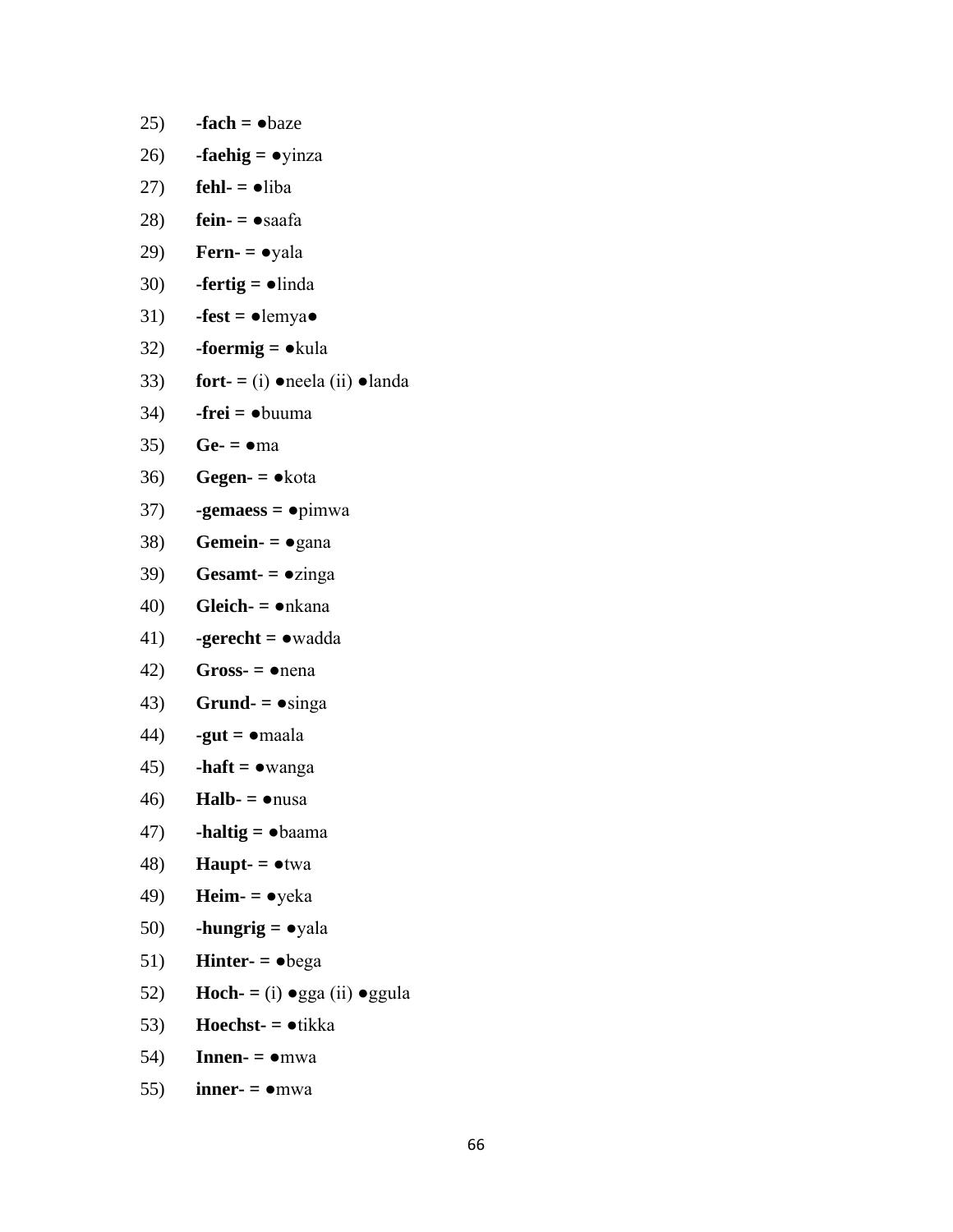- 56) **Kern- =** ●lamwa
- 57) **Klein-**  $=$   $\bullet$  tona
- 58) **Kreuz- =** (i) ●kiika (ii) ●yema
- 59) **-kunde =** ka●manya●
- 60) **-lang =** ●wanva
- 61) **-leer =** ●leela
- 62) **-lehre =** ka●manya●
- 63) Leicht- $= \bullet$ wewa
- 64) **-los =** ●nuna, ●nufu
- 65) **-luestern =** ●tinka
- 66) **-macher =** ssekola●
- 67) **-mal =** ●lunda

$$
68) \qquad \textbf{-massig} = \bullet \text{goba}
$$

- 69) **mehr-** = (i) ●yonga (ii) ●yingi (iii) ●yingibaze
- 70) **mit- =** ●gana
- 71) **Mittel-**  $= \bullet$ kata
- 72) **Nach- =** ●wonda
- 73) **Nah- =** ●kumpa
- 74) **Neben- =** ●bbala
- 75) **Neu-**  $= \bullet$ ggya
- 76) **Nicht- =** (i) ●leka (ii) ●F●ta●R●a(●)
- 77) **Ober- =** (i) ●ggagga (ii) ●ggulagga
- 78) **-pflichtig =** ●teekwa
- 79) **Quer- =** (i) ●kiika (ii) ●yema

```
80) recht- = ●tuufa
```
- 81) **-reich =** ●gagga
- 82) **Rueck- =** ●ddaya
- 83) **Schwer- =** (i) ●lemba (ii) ●ziba (iii) ●zita
- 84) **Schein- =** (i) ●dyeka (ii) ●linga
- 85) **Selbst- =** ●yina
- 86) **-sicher =** ●lemya●